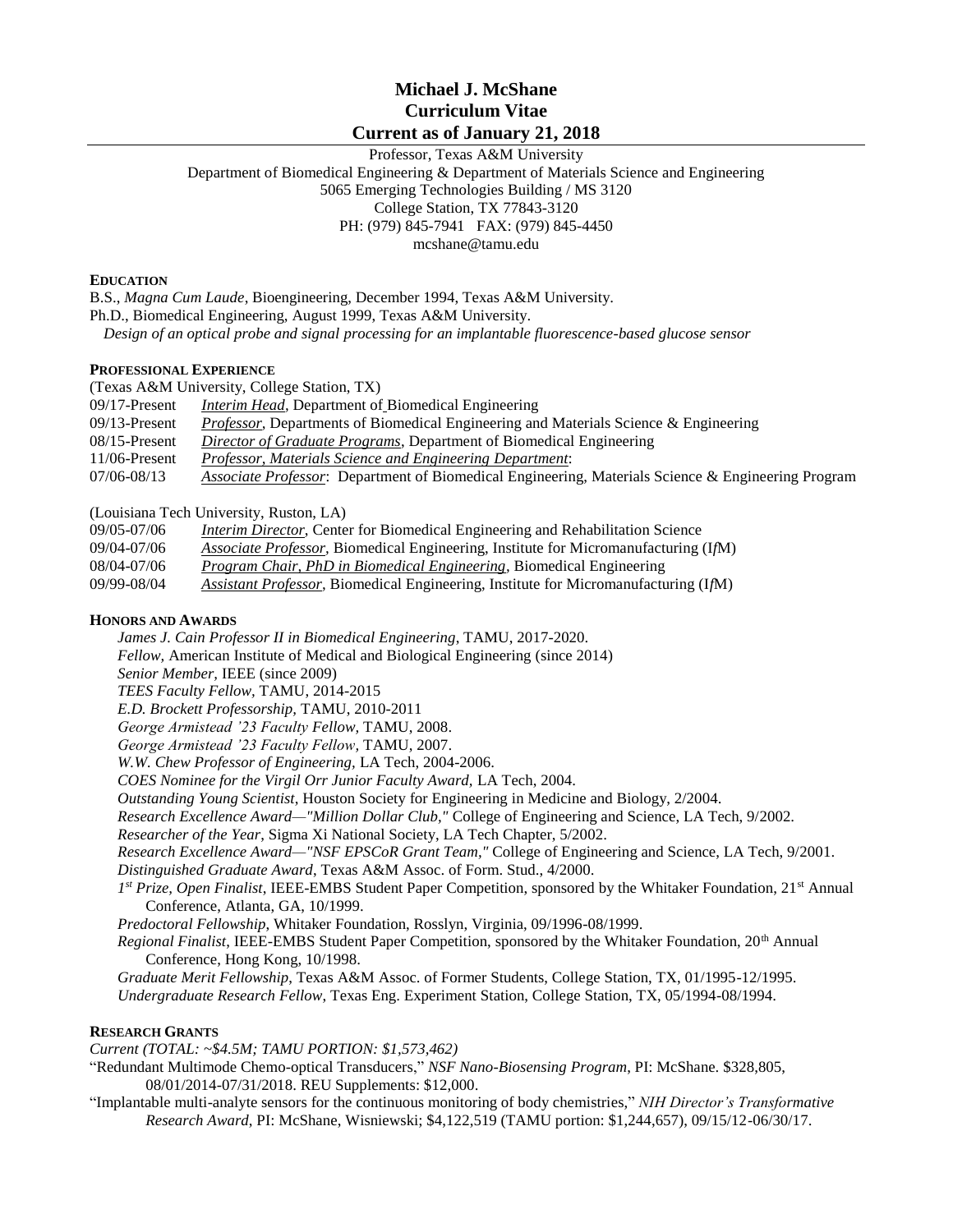*Completed (TOTAL: ~\$15M; attributable to McShane: \$5.6M;*

*TAMU PORTION: ~\$4.7M; attributable to McShane@ TAMU: ~\$2.5M)*

- "Virtual Labs for Illustration of Biomedical Signal Processing Theory and Application," *Louisiana Tech University Instructional Innovation Summer Grants Program,* \$750, 7/2000-8/2000 (PI).
- "Travel to IEEE-EMBS/BMES conference", *LaEPSCOR Travel Grants for Emerging Faculty*, \$500, 10/99 (PI).
- "Biomedical Engineering Predoctoral Fellowship," *The Whitaker Foundation*, \$54,000 + tuition & fees, 09/1996-08/1999 (PI).
- "Microstructures for Control and Guidance of Smooth Muscle Cell Growth," *Louisiana Board of Regents Research Competitiveness Subprogram*, \$125,000, 7/2001-6/2004 (Co-Inv).
- "Dermal implantation procedures and in vivo assessment for nanoengineered glucose sensors," *Louisiana Tech University Summer Grants Program*, \$988, 6/2001-8/2001, (PI).
- "Automatic Health Monitoring of Humans in Hot/Humid Environments," *NASA LURA Program*, \$10,000, 9/1/2001- 8/31/2002 (PI).
- "Nanofabricated Optical Sensors for Biochemical Monitoring in Microgravitated Cell Cultures," *NASA LURA Program*, \$5,000, 9/1/2001-8/31/2002 (PI).
- "Fabrication and testing of a Fabry-Perot spectrometer and integrated liquid channel using surface micromachining," *Defense Intelligence Agency MASINT Program Contract* (through Sandia National Labs), \$100,000, 3/2001- 12/2001, (Co-Inv).
- "Fluorescent nanoparticles for monitoring extracellular and intracellular electrolyte levels," *The Rockefeller Brothers Fund Biomedical Pilot Initiative*, \$24,766, 7/1/01-6/30/2002 (PI).
- "Travel to IEEE Sensors conference", *LaEPSCOR Travel Grants for Emerging Faculty*, \$500, 6/2002 (PI).
- "Instrumentation for a Fiber Optics Laboratory," *Louisiana Board of Regents Enhancement Program*, \$47,048, 7/1/2002- 6/30/2003, (co-PI).
- "Blood Pressure Monitoring using Integrated Sensors," *NASA/LaSPACE*, \$10,000, 9/1/2002-8/31/2003 (PI).
- "Nanofabricated Biochemical Sensors for Monitoring in Microgravitated Cultures: Stability of Immobilized/Encapsulated Enzymes and Indicators," *NASA/LaSPACE*, \$10,000, 9/1/2002-8/31/2003 (PI).
- "Planning for Establishment of a Small Business for Production of Non-Invasive Glucose Sensors," *CEnIT Seed Grants Program*, LA Tech University, \$15,000, 12/1/2002-8/31/2003, (PI).
- "Feasibility Study on Microscale Surface Plasmon Resonance Biosensors Using Polymer Waveguides and Nanoparticle Active Layers," *CEnIT Seed Grants Program*, LA Tech University, \$23,000, 12/1/2002-8/31/2003, (PI).
- "Prototyping and Proposal Submission for a Microbubble Blood Oxygenator," *CEnIT Seed Grants Program*, LA Tech University, \$9,000, 1/1/2003-3/31/2003, (co-PI).
- "Nanoengineered Fluorescent Sensors for Monitoring Neural Biochemical Dynamics," *The Whitaker Foundation Grants for Young Investigators*, \$239,318, 6/2001-5/2004 (PI).
- "Optical Nanosensors for Medical and Biological Applications," *Louisiana Board of Regents Research Competitiveness Subprogram*, \$147,744, 7/2001-6/2004 (PI).
- "The Louisiana Microsystems Development Initiative: Toward Low-cost (Bio)chemical Production and Environmental Monitoring," *NSF/EPSCoR Research Infrastructure Initiative*, \$3,000,000, 1/2001-12/2004, (Co-Inv).
- "BioMEMS and Biomedical Nanotechnology Training Laboratory and Instrumentation," *Louisiana Board of Regents Enhancement Program*, \$118,060, 7/1/2003-6/30/2004, (PI).
- "Intracellular Delivery of Nanoscale Oxygen Sensors," *NASA/LaSPACE*, \$10,000, 9/1/2003-8/31/2004 (PI).
- "Nanoscale Cellular Response to Microfluidically Delivered Chemical Signals," *NASA/LaSPACE*, \$5,000, 9/1/2004- 8/31/2005 (PI).
- "Planning for the Biosystems Nanomanufacturing Research and Development Center," *Louisiana Board of Regents / NSF EPSCoR Planning Grants Program*, \$50,000, 3/1/2003-5/31/2005, (PI).
- "Nanoengineered Shells for Encapsulation and Controlled Release," *NSF Nanoscale Interdisciplinary Research Team*, \$901,103, 9/1/2002-8/31/2006, (co-PI).
- "One-Two-Three-Go-A Strategic Initiative for Rapid Research Competitiveness in Microsystems Development," *Louisiana Board of Regents Departmental Excellence through Faculty Excellence*, \$911,000, 6/2000-present, (Co-Inv).
- "Nanoscale Biotechnology: Molecules, Methods, Devices, and Applications" *Louisiana Board of Regents Governor's Biotechnology Initiative,* \$1,950,000, 1/1/2003-12/31/2007, (co-PI).
- "Innovative Ventures for Emerging Technologies in Rural North Louisiana," *NSF Partnerships for Innovation*, \$599,937, 11/1/2003-10/31/2006 (co-PI).
- "Undergraduate Experiences in Micro and Nano Engineering," *NSF Research Experiences for Undergraduates*, \$365,087,  $2/1/03 - 1/30/06$  (co-Inv).
- "Novel Micro/Nano Approaches to Glucose Measurement with pH-Sensitive Hydrogels," *US Army – Technologies for Metabolic Monitoring (Glucose sensors)*, \$300,000, 6/1/2004-5/31/2006, (PI).
- "Graduate Fellows in Biomedical Engineering," *LA BoR Graduate Fellows Program*, \$286,500, 7/1/06-6/30/09 (PI).
- "Acquisition of a Field Emission Scanning Electron Microscope for Nanotechnology Research, Training, and Education," *NSF Major Research Instrumentation*, \$524,875, 8/15/05-8/14/08 (co-PI).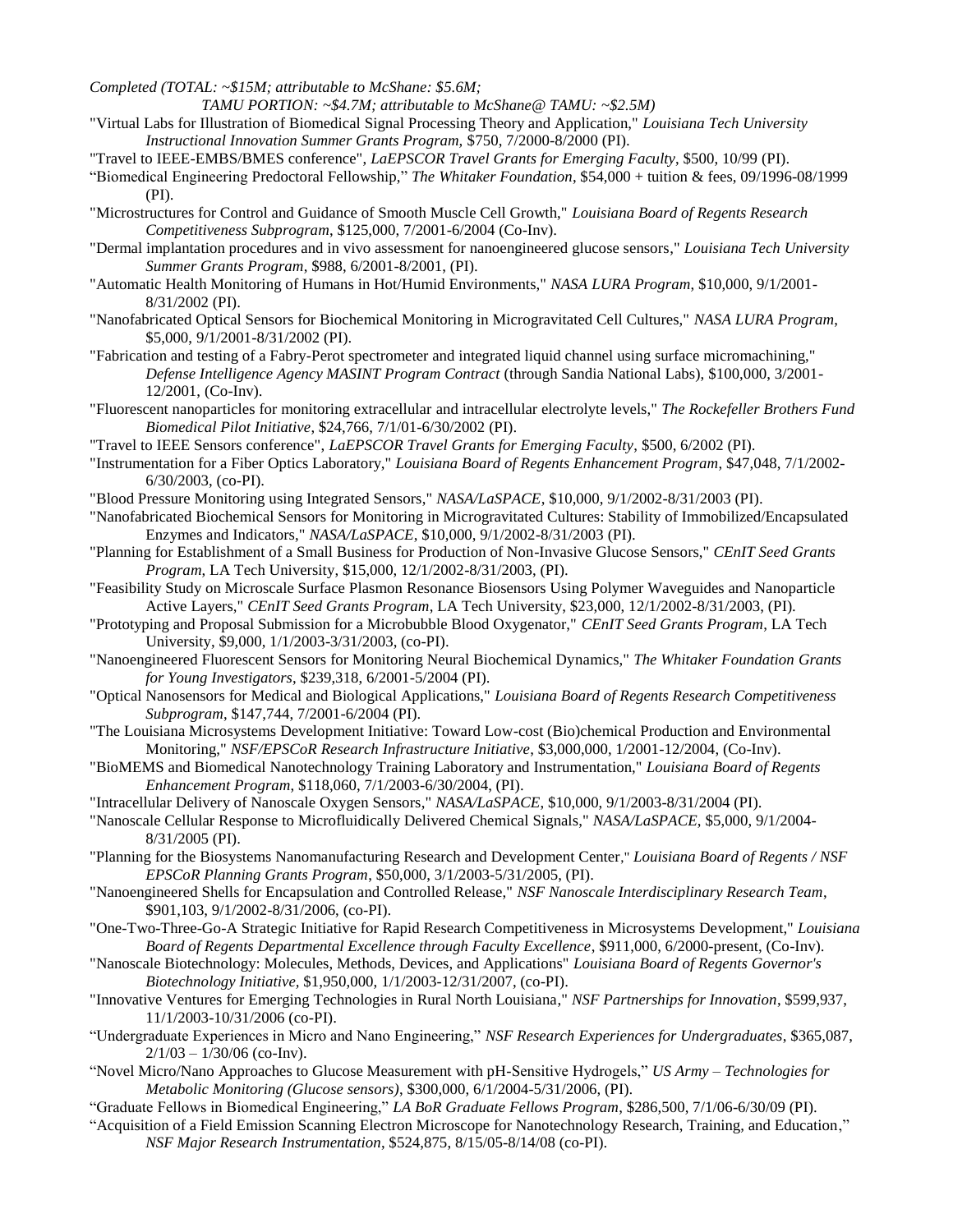- "Hydrogel Scaffolds for Corneal Tissue Engineering," *NIH IDeA Networks of Biomedical Research Excellence*, \$499,222, 10/1/05-9/30/10 (mentor for Dr. Huiguang Zhu).
- "A Modular Lab-in-a-Sphere: Multifunctional Nanoparticles Incorporated within Hydrogel Microspheres," *NSF Nanoscale Exploratory Research*, \$100,000, 8/1/05-7/31/07 (PI).
- "Fluorescent Glucose Sensors from Polyion Shells," *NIH R01 - Sensor Development and Validation,* \$1,328,872, 9/30/2002-8/31/2007, (PI).
- "Engineering Nanocomposite Diffusion-Limiting Membranes for Biosensors" *NSF Bioengineering Research Grants*, \$276,196, 6/1/06-5/31/10 (PI).
- "Advanced BioMaterials as Implantable Chemical Sensors (BioMICS)," DARPA/DoD subcontract from PROFUSA, Inc. (McShane, sub. PI; PI: Wisniewski) \$86,387 subcontract value, 3/15/2011 – 12/1/2011.
- "Nanosphere Encapsulation of Active Enzymes," PROFUSA, Inc., \$45,000, 7/1/2012-12/31/2012.
- "Effects of Oxygen on Optical Glucose Sensors," PROFUSA, Inc., \$45,000, 3/1/2012-3/31/2013.
- "Long-Term Fluorescence-Based Glucose Monitoring," *NIH R43* Artificial Pancreas Grant, subcontract from PROFUSA, Inc. (PI; Wisniewski; subcontract PI: McShane) \$199,989 subcontract value (\$750,000 total), 9/15/2011 – 8/14/2014. (In final report, Phase II application stage)
- "Energy Transfer Between Nanomaterials: Fundamentals and Sensor Applications," *NSF Biosensing Program (CBET)*, \$380,000, 8/15/2011 – 07/31/2014.
- "Multiscale Smart Coatings with Sustained Anticorrosive Action," *NSF / The G8 Research Councils Initiative on Multilateral Research Funding* (international PI: Möhwald; US PI: Lvov; sub PI: McShane) \$150,000 subcontract value ( $\epsilon$ 1,350,000 total),  $6/1/2012 - 5/31/2016$ .

### **STUDENTS GRADUATED (TOTAL: 17 MS, 15 PHD, 3 POSTDOCTORAL SCHOLARS)**

 *Name, Degree, Date – Initial or Current Position, if Known*

(MS Graduates from Louisiana Tech University)

- Urvi Gururaj Shenoy, MS Biomedical Engineering, May 2002 Manager of Honeywell's India MEMS Division Swetha Chinnayelka, MS Electrical Engineering, August 2002 – Finished Ph.D. at LA Tech (see below)
- David Chang-Yen, MS Biomedical Engineering, August 2002 Finished Ph.D. at University of Utah, now with Wasatch Microfluidics Inc., Taylorsville, UT
- Javeed Shaikh Mohammed, MS Electrical Engineering, November 2002 Finished Ph.D. at LA Tech (see below)
- Ravi Deverkadra, MS Biomedical Engineering, November 2002 Research Engineer, CardioMEMS, Atlanta, GA
- Kishore Kondabatni, MS Biomedical Engineering, November 2002 Research Engineer, Icon Interventional Systems, Cleveland, OH
- Michael Barnidge, MS Biomedical Engineering, August 2003 Completed M.D. at LSUHSC-Shreveport, LA
- John Glawe, MS Biomedical Engineering, November 2003 Research Technician, Biomedical Research Institute, Shreveport, LA
- Swati Kaul, MS Electrical Engineering, March 2004 status unknown
- Deepti Terala, MS Biomedical Engineering, March 2004 St. Jude, Memphis, TN
- Amitava Sen, MS Biomedical Engineering, November 2004 status unknown
- Ryan Simpson, MS Biomedical Engineering, May 2005 Research Technician, Biomedical Research Institute, Shreveport, LA
- Kevin Driggers, MS Biomedical Engineering, November 2005 Biomedical Engineer, HealthCareFirst, Springfield, MO
- Aaron Mack, MS Molecular Science and Nanotechnology, November 2006 Research Assistant, UT Health Science Center, Houston, TX
- (PhD Graduates from Louisiana Tech University)
	- Mengyan Li, PhD Engineering, August 2003 Research Associate Professor, Drexel University, Philadelphia, PA Patrick Grant, PhD Biomedical Engineering, May 2004 – Product Manager, Alcon, Dallas, TX
	- Rohit Srivastava, PhD Biomedical Engineering, May 2005 Associate Professor, School of Biosciences and Bioengineering, Indian Institute of Technology - Bombay
	- Suman Nayak, PhD Biomedical Engineering, May 2005 Research Scientist, Human Genome Sciences, Rockville, MD
	- Quincy Brown, PhD Biomedical Engineering, August 2005 Assistant Professor, Tulane University
	- Swetha Chinnayelka, PhD Engineering, November 2005 Technology Development Engineer, Bayer Medical, NJ

Javeed Shaikh Mohammed, PhD Engineering, May 2006 – Assistant Professor, Biomedical Technology, College of Applied Medical Sciences, King Saud University, Saudi Arabia

Erich Stein, PhD Biomedical Engineering, November 2006 – Product Design Engineer, Avail Medical, Irving, TX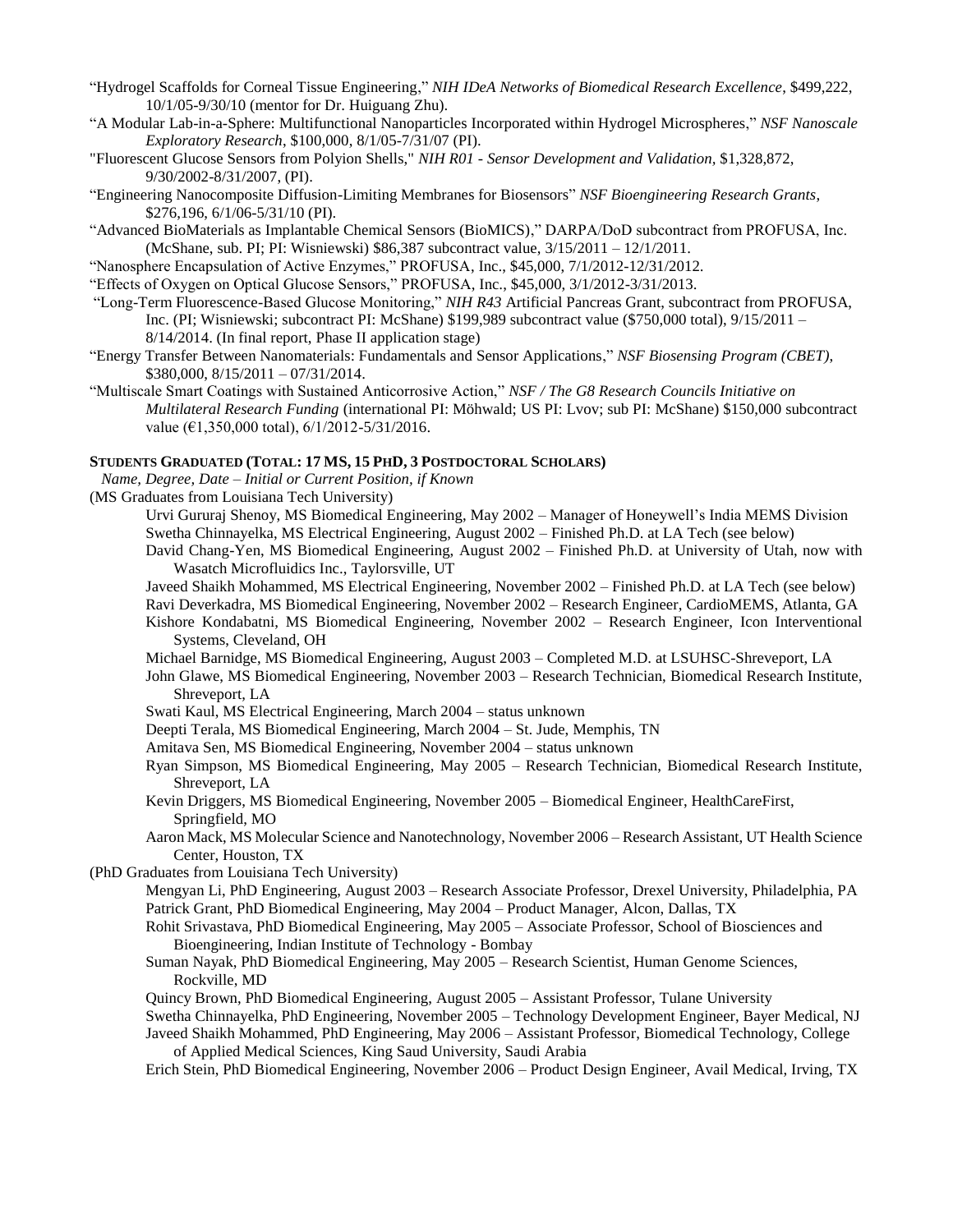# **(Graduates from Texas A&M University)**

Saniya Ali, MS Biomedical Engineering, December 2010 – Ph.D. Candidate, Duke University Saurabh Singh, PhD Biomedical Engineering, May 2010 – Research Associate, Los Alamos National Lab, NM Ruiqi Long, PhD Biomedical Engineering, May 2012 – Optical Design Engineer, Hysitron, Silicon Valley, CA Jaebum Park, PhD Materials Science and Engineering, August 2012 – Hyundai, Detroit, MI Merene Phillip, MS Biomedical Engineering, May 2013 – IT Consultant, Dallas, TX Bradley Collier, PhD Biomedical Engineering, May 2012 –Postdoctoral Scholar at Northeastern University, Boston, MA Jason Roberts, PhD Biomedical Engineering August 2014 – Medical device application reviewer, US FDA, Silver Spring, MD Dustin Ritter, PhD Biomedical Engineering, December 2014 – Postdoctoral Scholar at Dept of Chemistry, Pennsylvania State University, State College, PA Liam Andrus, MS Biomedical Engineering, August 2015 – Engineer, Medtronic, Dallas, TX Ashvin Nagaraja, PhD Biomedical Engineering, December 2015 – Engineer, Intel, Portland, OR Matthew Jones, ME Biomedical Engineering, August 2017 Aniket Biswas, PhD Biomedical Engineering, August 2017

Rachel Unruh, PhD Biomedical Engineering, December 2017

(Postdoctoral Scholars)

Huiguang Zhu, Jitendra Solanki, Sakib Elahi

- **CURRENT STUDENTS (3 PHD, 2 MS) \****indicates student has passed qualifier and been admitted to candidacy* Yil-Hwan You, BS, ME Materials Science and Engineering, Hongik University, Seoul, Korea (PhD MSEN) Victoria Baldock, BS Biomedical Engineering, University of South Carolina (PhD BMEN) Karen Dayle Kotturi, BS, MS Civil Engineering, MS Electrical Engineering, San Jose State University (PhD BMEN)
	- Anurag Pandarpurkar, BTech Engineering Physics, IIT-Guwahati, MS Biomedical Engineering, Carnegie Mellon University (PhD BMEN)
	- Lindsey Bornhoeft, BS Biochemistry, University of Tennessee-Chattanooga (MS BMEN)

Tokunbo Falohun, BS Biomedical Engineering, University of Maryland (MS BMEN)

### **STUDENT AWARDS**

- Patrick Grant—*1 st Prize, Poster Competition*: Grant, P.S., Nayak, S.R., Duchesne, T., Lvov, Y., McShane, M.J., "Nanoassembled fluorescent sensors for physiological monitoring" Poster at the *19th Annual Houston Conference on Biomedical Engineering Research*, Houston, TX, 2001.
- Patrick Grant—*Top Ten Poster*: Grant, P.S., Guice, K.B., Brown, J.Q., Nayak, S.R., McShane, M.J., "Nanoengineering Biocompatible Chemical Sensors for Neuroscience," *15th Annual Retreat of the Neuroscience Center of Excellence*, New Orleans, LA, March 2003.
- Quincy Brown—3<sup>rd</sup> Prize, Open Finalist, IEEE-EMBS Student Paper Competition, sponsored by the Whitaker Foundation: Brown, Q., Lvov, Y.M., McShane, M.J., "Nanoengineered Polyelectrolyte Microcapsules as Fluorescent Potassium Ion Sensors," 2<sup>nd</sup>Joint IEEE EMBS/BMES Conference, Houston, TX, October 2002.
- Catherine Stanecki, Outstanding Undergraduate Student Award: Stanecki, C.E., Hannibal, A.M., Watts, A., Driggers, K.H., M. J. McShane, "A Novel Biosensor for On-line Dialysis Monitoring," *BMES Fall Meeting*, Nashville, TN, October 4, 2003.
- Quincy Brown—*1 st Prize, IEEE Sensors Conference Student Paper Competition*, Brown, Q., Guice, K.B., McShane, M.J., "Nanoengineered Polyelectrolyte Microcapsules as Fluorescent Potassium Ion Sensors," *2 nd IEEE Sensors Conference*, Toronto, Canada, October 2003.
- Kyle Guice— *National Science Foundation Graduate Research Fellowship*, 2004-2007; attended the University of Texas, Chemical Engineering.
- Quincy Brown—2<sup>nd</sup> Prize, Student Paper Competition, Brown, Q., McShane, M.J., " Nanoengineered Optical Glucose Microsensors," *4 th Annual Diabetes Technology Meeting*, Philadelphia, PA, October 2004.
- Mary Caldorera— *National Science Foundation Graduate Research Fellowship*, 2005-2008; attending the University of Texas, Biomedical Engineering.

Quincy Brown—*Awarded the Evans Atwell-Welch Postdoctoral fellowship at Rice University*, Houston, TX, October 2005.

- Quincy Brown*—Academic Achievement Award (Outstanding Dissertation),* College of Engineering and Science, Louisiana Tech University 2006.
- Quincy Brown—*Awarded a Ruth Kirschstein NIH Postdoctoral fellowship at Duke University*, Raleigh, NC, March 2006. Erich Stein*—1 st Prize, Student Poster Competition*, *2 nd Annual Biomedical Engineering Day*, Ruston, LA, 2006.
- Erich Stein*—Academic Achievement Award (Outstanding Dissertation),* College of Engineering and Science, Louisiana Tech University 2006.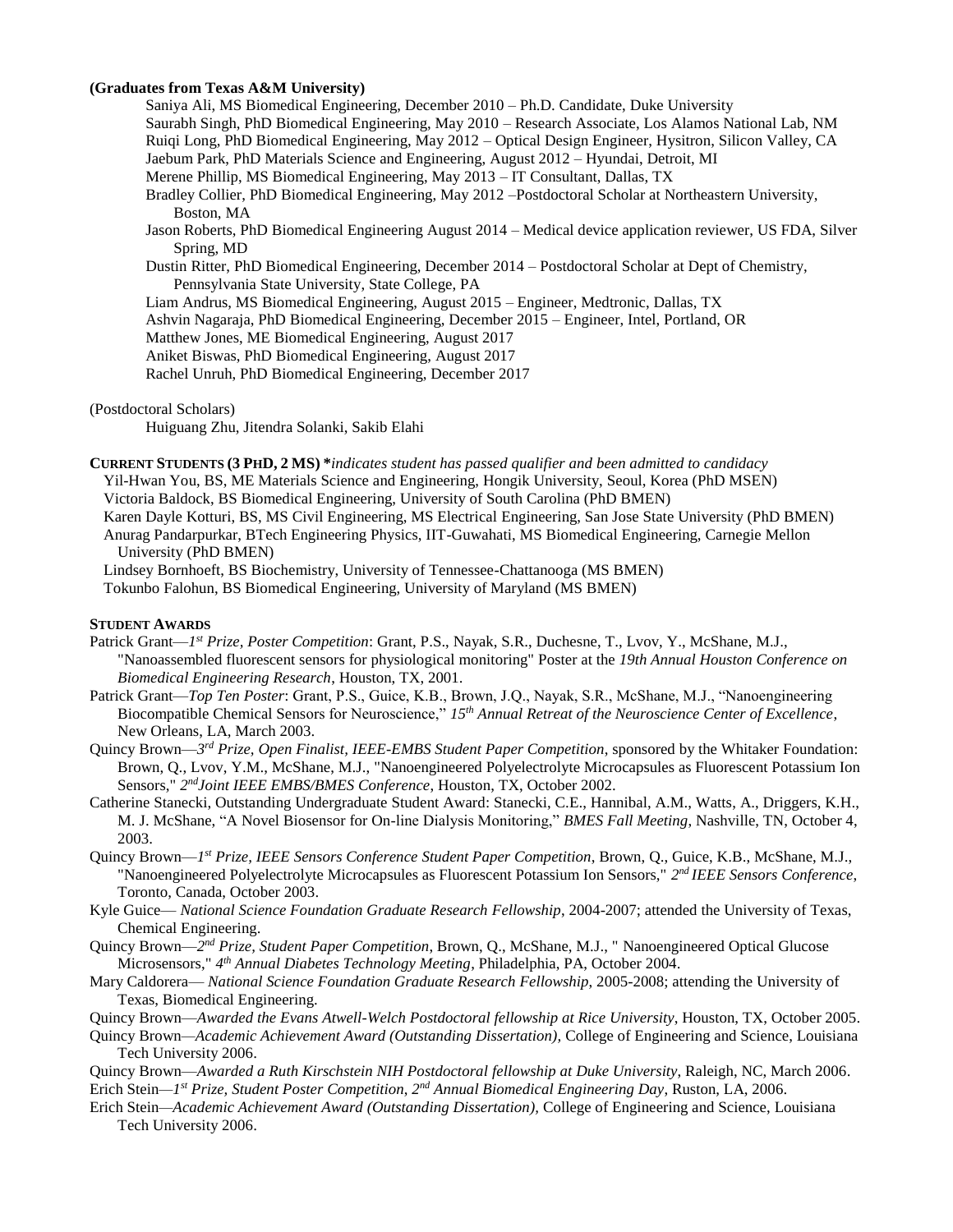Ruiqi Long—*Runner Up, Poster Competition*: Long, R., McShane, M.J., "Monte Carlo Simulation of Fluorescence Emitted from Dermally Implanted Microparticle Sensor" Poster at the *25th Annual Houston Conference on Biomedical Engineering Research*, Houston, TX, 2008.

Dustin Ritter, *National Excellence Fellowship*, Texas A&M University College of Engineering, 2007-present

Brad Collier, *Graduate Merit Fellowship*, Texas A&M University, 2008-2009.

Dustin Ritter, *National Science Foundation Graduate Research Fellowship*, 2009-present

Jared Newton, *1 st Prize, Poster Competition, USRG Summer 2011*.

Saadiah Ahmed, 2<sup>nd</sup> place, Oral Presentation Competition (Medicine, Biomedical Engineering, Neuroscience), Student *Research Week 2012.*

# **PATENT APPLICATIONS**

Fiber-optic Sensors for Measurement of Gastric pH (National Institutes of Health) Optical sensors and related methods (Louisiana Tech University) Nanoscale Films with Specific Cell Interaction Properties and Integrated Optical Sensors (Louisiana Tech University) Urea Sensor for Online Dialysate Monitoring using Optical Thin Film Indicators (Louisiana Tech University) Implantable Biosensors (worldwide provisional filed; priority date 12/9/15)

International Patent Application No.: PCT/US16/65981 Title: IMPLANTABLE BIOSENSORS International Filing Date: December 9, 2016 Inventor: Michael J. McShane et al. Reference: TAMUS 4288, 4291 & 4345

# **INVENTION REPORTS (DISCLOSED TO TEXAS A&M UNLESS OTHERWISE INDICATED)**

Novel peak-hopping stepwise feature selection method A Broadband Optical Coupler (Louisiana Tech University) Cellular Photobiomodulation Control System Utilizing Nano-Shell Sensor Feedback (Louisiana Tech University) Fabrication Method for Thin Oxygen Sensitive Film (Louisiana Tech University) Nanoscale Films with Specific Cell Interaction Properties and Integrated Optical Sensors (Louisiana Tech University) Multicomponent Patterning for Multilayer Nanofilms (Louisiana Tech University) Urea Sensor for Online Dialysate Monitoring using Optical Thin Film Indicators (Louisiana Tech University) Nanoengineered Surface Plasmon-based Fiber Optic Biosensors (Louisiana Tech University) Fluorescent Microcapsule Sensors Employing Apo-Enzyme and Competitive Binding Ligand (Louisiana Tech University) A Modular Lab-in-a-Sphere: Multifunctional Nanoparticles Incorporated within Hydrogel Microspheres (LA Tech) Method of Compensation for Local Oxygen Variation for Implanted Enzymatic Biosensors Luminescent Enzymatic Sensors based on Porous Matrices Dynamic Windowing Algorithm for the Luminescence Lifetime Determination of One or More Luminophores A Subcutaneous, Multi-Element ON/OFF Sensor for Analyte Range Determination Cross-Linked Protein Cores with Floppy Polymeric Shells for Steric Protection Orthogonal Attachment of a Single-Layered Protein Shell Around a Central Glycoprotein Core Moldable Ionotropically-Gelated Alginate Hydrogel Containing Diffusion-Controlled Micro- and/or Nano-Cavities Composite Matrices with Dispersed Embedded Functional Domains for Implantable Devices Nanofilms with Tunable Small-Molecule Aqueous-Phase Diffusion Properties

Multimode Chemo-Optical Transducers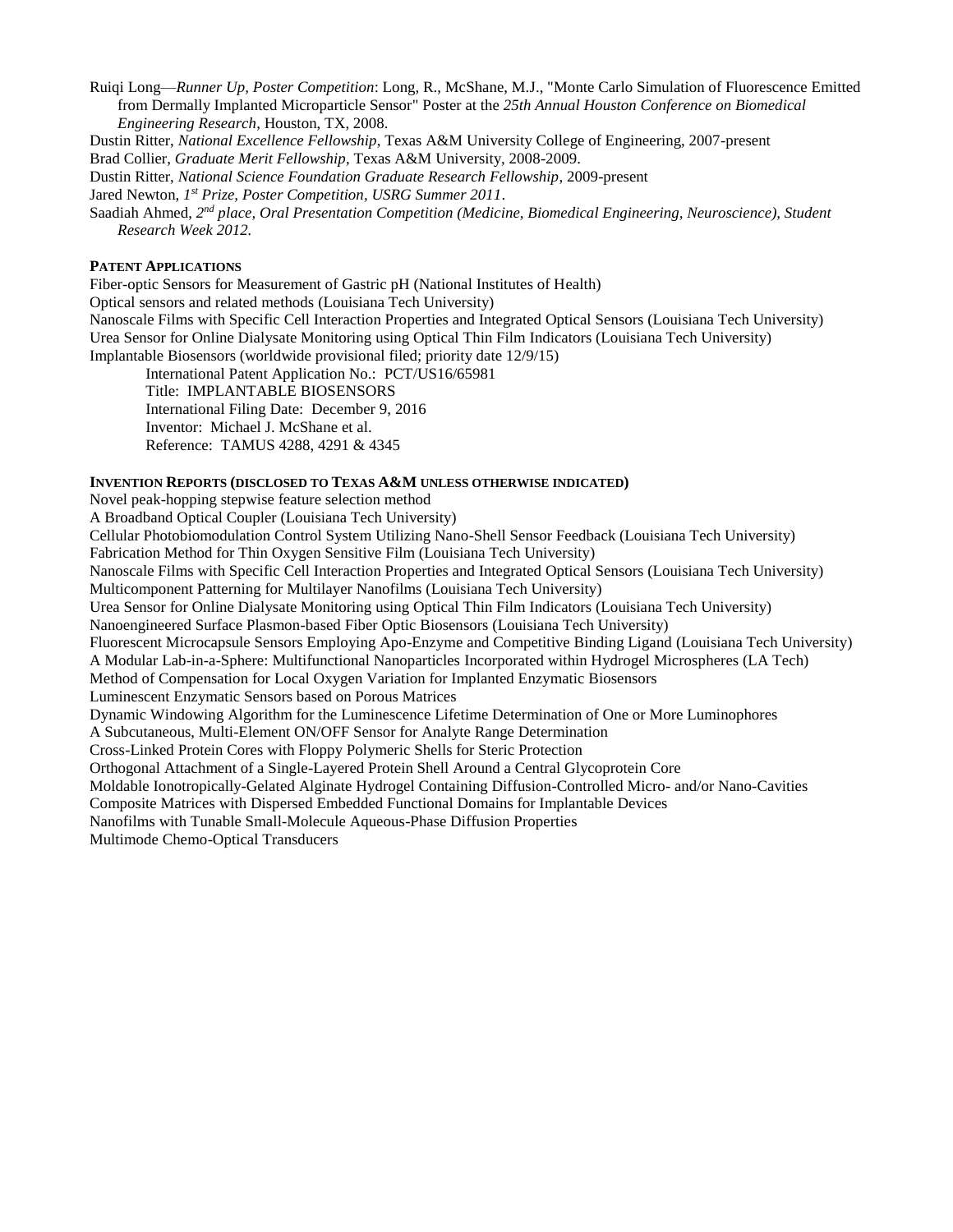### **PROFESSIONAL SOCIETIES**

AIMBE, Fellow 2014-present; IEEE *Senior Member*: 2009-present; IEEE: *Member*, 1997-present; IEEE EMBS: *Member*, 1997-present; BMES: *Member*, 1999-present; SPIE: *Member*, 1997-present; Society for Applied Spectroscopy (SAS): *Member*, 1996-2003; AIChE: *Member*, 2002-2003; ACS: *Member*, 2004-present; Society for Biomaterials: *Member*, 2018

#### **LEADERSHIP IN INTERNATIONAL PROFESSIONAL SOCIETIES**

IEEE Sensors Council Representative for IEEE-EMBS (Appointed; 2006, 2007, 2008)

Secretary/Treasurer, IEEE Sensors Council (Appointed; 2009, 2010)

*Note: Secretarial duties included preparing and presenting the 5-year Council Review Report for IEEE during summer 2009.*

IEEE-EMBS North America Representative (Elected; 2010-2012)

Vice President of Finances, IEEE Sensors Council (Elected; 2011-2013)

*President, IEEE Sensors Council* (Elected; Terms: President-Elect=2014-2015; **President=2016-2017**; Immediate Past-President=2018-2019; Senior Past-President=2020-2021)

IEEE Technical Activities Board Society and Council Review Committee (Appointed; 2018-2020)

#### **OTHER SERVICE ACTIVITIES**

*Technical Committee & Session Chair (Significant leadership positions indicated in BOLD)*

Photonics West – Optical Diagnostics and Sensing (2000-2018)

Biomedical Engineering Society - Imaging and Biomedical Optics track, Biosensors and Light Delivery Session, Instrumentation and Microsystems (2001-2003)

IEEE-EMB Society – Biomedical Instrumentation Track (2002, 2009, 2011, 2012)

American Institute of Chemical Engineers – BioMEMS Session Vice Chair (2002)

IfM Nanoassembly Seminar – co-chair (2001-2006)

Texas A&M University Student Research Week – Evaluator and Session Chair (2007, 2008)

Society for Biomaterials – Abstract Reviewer (2008)

Houston Society for Engineering in Medicine and Biology, Track Organizer and Session Chair (2004-2009), **Steering Committee (2009)** [Conference deactivated in 2009]

IEEE Special Topics Conference on Microtechnology in Medicine and Biology, Technical Committee (2004-2009) / **Conference Program Chair (2005)**

Southern Biomedical Engineering Conference, Technical Committee, Theme Chair, Session Chair (2011-2012)

IEEE Special Topics Conference on Micro- and Nano-Engineering in Medicine Conference (MNMC), Technical Committee (2011-2012)

**Track Chair**, Biomedical Engineering Society, Device Technologies and Biomedical Robotics Track, BMES 2014, 2018 Annual Meeting

**General Co-Chair**, IEEE SENSORS 2021, Sydney, Australia.

#### *Proposal Peer Reviewer*

*Panel /Study Sections*

NSF SBIR/STTR program (1999)

NSF Biomedical Engineering Program and Research to Aid Persons with Disabilities Program (2002-2004) Juvenile Diabetes Foundation - Glucose Monitors (1999)

NIH SBIR Study Section Panelist (2003-2011, 7 panels total)

NIH Bioengineering, Technology, and Surgical Sciences (10/2005, 2/2006, 5/2006)

NIH Predoctoral/Postdoctoral Fellowships for Technology Development Research (2006, 2007)

NIH Small Grants ((NIAMS R03) 2006, 2010)

NIH Quantum Grants (2007)

NSF Graduate Fellowships (2007, 2009)

National Space Biomedical Research Institute (NSBRI) (2009, 2010); **CHAIR (2011)**

NIH SBIR – Bioanalytical Chemistry (2009)

NIH SBIR – Biomaterials, Nanotechnology, Drug Delivery Systems (2009, 2011)

NIH SBIR – Artificial Pancreas (2009)

NIH Cancer Centers of Nanotechnology Excellence (CCNE) (2010)

NIH Enabling Bioanalytical and Imaging Technologies Study Section (6/2011)

NSF Engineering Research Centers – NanoBio/Healthcare (2011)

NIH ZRG1 SBIB-Q Design and Development of Novel Technologies for Healthy Independent Living (2016)

NIH SBIR/STTR Endocrinology and Reproduction (2016-2017 4X)

NIH NIBIB Trailblazer Award for New and Early Stage Investigators (2017)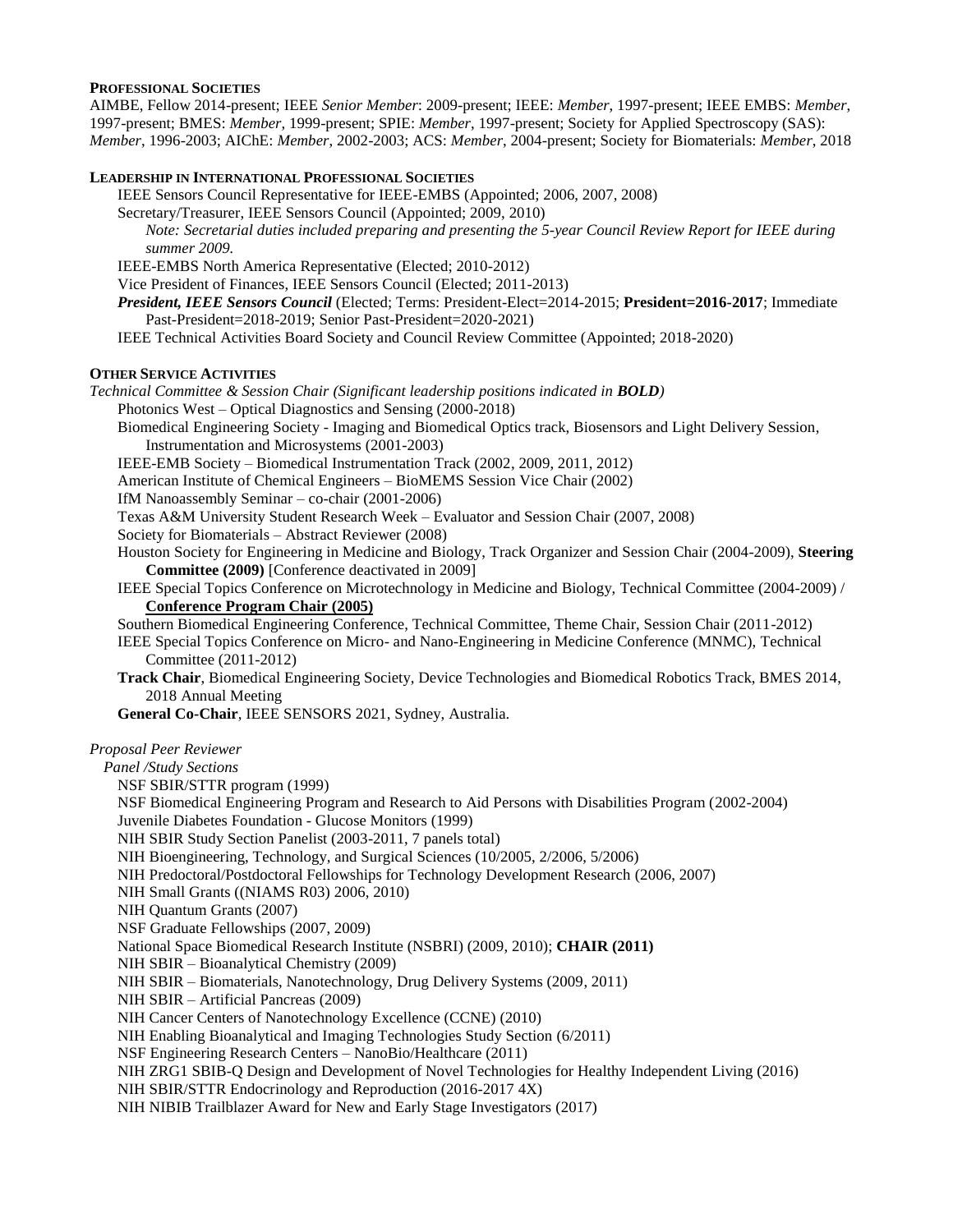### *Mail Reviews*

NSF Postdoctoral Fellowships (2004) European Science Foundation – EUROCORES (Collab. Research Programme) Self-Organised Nano-structures (2003) USDA SBIR (2003-2005) ACS Petroleum Research Fund Mail Review (2004) NSF International Research Fellowship (2005) Ireland Health Research Board (2005) Singapore Agency for Science, Technology and Research (A\*STAR) Biomedical Research Council (BMRC) (2005) Army Research Office SBIR (2006) Army Research Office Chemical and Biological Defense Basic Research Program (2007) NSF Inorganic, Bioinorganic, and Organometallic Chemistry Program (2007) American Diabetes Association (2007) Canadian National Science and Engineering Research Council (2007-2008) UK Medical Research Council (2008) DOE SBIR Program (2008, 2009) NIH Challenge Grants (2009) American Institute of Biological Sciences (2011) Austrian Science Fund (FWF), Erwin Schroedinger Program (2011) Louisiana Board of Regents Pfund Program (2016) NASA/NSBRI Life Science Satellite Missions (2016) NIH DP2 New Innovator Award (2017)

### *Journal Editor*

**Associate Editor,** *Journal of Sensors***, 2007-present Associate Editor,** *Sensors* **(MDPI), 2009-present Associate Editor,** *IEEE Transactions on Nanobioscience***, 2003-present Guest Associate Editor,** *IEEE Sensors Journal, Optical Sensors Issue,* **2015 Associate Editor,** *IEEE Transactions on Biomedical Engineering***, 2006 Guest Editor, "Special Issue on Glucose Sensors,"** *Sensors* **(MDPI), 2011 Guest Editor, "Special Issue on Fluorescent Glucose Sensors,"** *Diabetes Science and Technology* **(Liebert), 2012. Guest Editor, "Special Issue on Tissue Response to Implanted Devices,"** *Diabetes Science and Technology*  **(Liebert), 2014-2015. Student Editor, IEEE Eng. In Med. And Biology Society Magazine, 1997-1999.**

# *Manuscript Peer Reviewer:*

*ACS Nano, ACS Sensors, Acta Biomaterialia, Advanced Healthcare Materials, Advanced Materials, Analyst, Analytica Chimica Acta, Analytical Chemistry, Analytical Methods, Angewandte Chemie, Annals of Biomedical Engineering, Applied Materials and Interfaces, Applied Spectroscopy, Applied Optics, Biochimica et Biophysica Acta – Proteins and Proteomics, Biomacromolecules, Biomaterials, Biosensors and Bioelectronics, Biotechnology and Bioengineering, Chemistry of Materials, Diabetes Science and Technology, Diabetes Technology and Therapeutics, IEEE Engineering in Medicine and Biology Magazine, IEEE Transactions on Biomedical Engineering, IEEE Transactions on Nanobioscience, IEEE Sensors Journal, FASEB Journal, International Journal of Food Science and Technology, Journal of the American Chemical Society, Journal of Biomedical Materials Research: B, Journal of Biomedical Nanotechnology, Journal of Biomedical Optics, Journal of Fluorescence, Journal of Luminescence, Journal of Microencapsulation, Journal of Micromechanics and Microengineering, Journal of Nanoscience and Nanotechnology, Journal of Physical Chemistry, Langmuir, Macromolecules, Macromolecular Bioscience, NanoLetters, Nanomedicine, Nanotechnology Journal (Institute of Physics), Nature Protocols, PLOS One, PNAS – Proceedings of the National Academy of Science, Physiological Measurements, Sensors, Sensors and Actuators B: Chemical, Journal of Sensors, Small, Thin Solid Films, Trends in Biotechnology*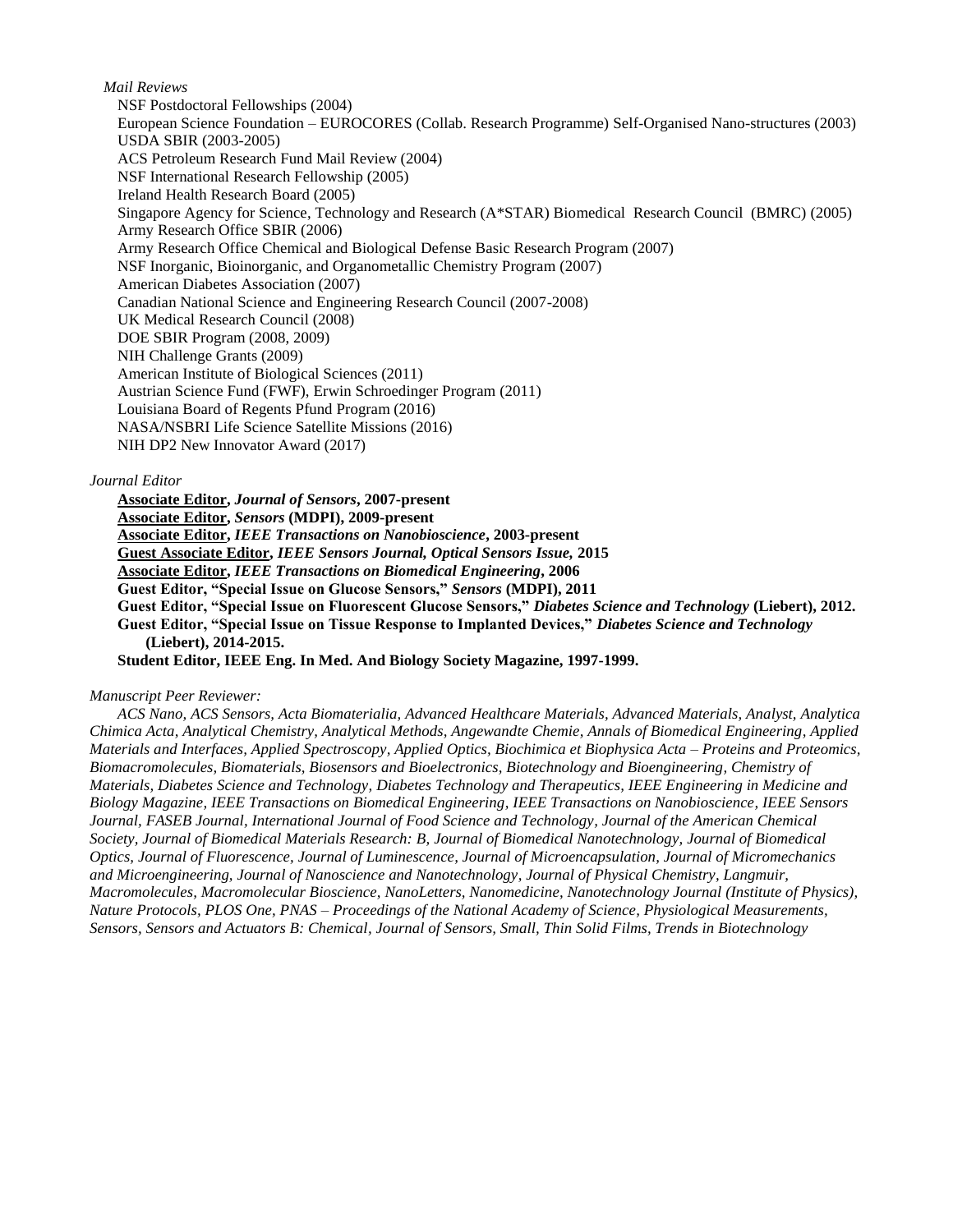# **COURSES TAUGHT [BOLD indicates my first time teaching the course;** *Italics indicates NEW COURSE*]

| Academic<br>Year | Fall                                                                                         | Winter                                                                                            | <b>Spring</b>                                                                               |
|------------------|----------------------------------------------------------------------------------------------|---------------------------------------------------------------------------------------------------|---------------------------------------------------------------------------------------------|
| 1999-2000        | <b>BIEN 425 - Advanced</b><br><b>Bioinstrumentation (3)</b>                                  | $BIEN 310 - Clinical Engineering (3)$                                                             | $B I E N 550 - Biomedical Optics (3)$                                                       |
| 2000-2001        | BIEN 425 - Advanced<br>Bioinstrumentation (3)                                                | <b>BIEN 510 -Bioinstrumentation -</b><br><b>Graduate Level (4)</b>                                | BIEN $310$ – Clinical Engineering (3)                                                       |
| 2001-2002        | BIEN 550 – Biomedical Optics (3)                                                             | BIEN 510 - Bioinstrumentation - Graduate<br>Level $(4)$                                           | <b>BIEN 420 - Biomaterials and</b><br><b>Biomechanics</b> (3)                               |
| 2002-2003        | <b>BIEN 225 – Biomedical Systems (3)</b>                                                     | $B I E N 557 - Fiber Optic Sensors (3)$                                                           | $B I E N 230 - Biomatic trials (2)$                                                         |
| 2003-2004        | BIEN 225 – Biomedical Systems (3)                                                            | BIEN 610 – Graduate Seminar (1)                                                                   | $B I EN 310 - Clinical Engineering (3)$                                                     |
| 2004-2005        | BIEN 225 – Biomedical Systems (3)<br><b>BIEN 610 – Doctoral Enhancement</b><br>Seminar $(1)$ | $BIENT 557 - BioMEMS Lab (3)$<br><b>BIEN 610 – Doctoral Enhancement</b><br>Seminar $(1)$          | BIEN 533 – Biomedical Optics (3)<br><b>BIEN 610 - Doctoral Enhancement</b><br>Seminar $(1)$ |
| 2005-2006        | BIEN 225 – Biomedical Systems (3)<br>BIEN 610 - Doctoral Enhancement<br>Seminar (1)          | BIEN 425 - Advanced Bioinstrumentation<br>(3)<br>BIEN 610 - Doctoral Enhancement<br>Seminar $(1)$ | BIEN 310 - Clinical Engineering (3)<br>BIEN 610 - Doctoral Enhancement<br>Seminar (1)       |

### **Louisiana Tech University** (*NOTE: quarter system; hours noted in parentheses are semester credits*)

**NOTES** 

Total of 28 classes and 68 hours taught in 7 years (Average: 4 classes, 9.7 hours per year)

9 different full courses taught in 6 years, not including the seminar course (8 different courses in first 4 years) Average overall teaching evaluation: 3.76/4

BIEN 420 was moved from a senior to sophomore-level course, reduced in hours and focused on biomaterials

200 and 400-level courses are required for undergraduates (20-30 students per class); BIEN 310 is an elective

BIEN 610 Graduate seminar – changed to a year-long course with focus on professional development

BIEN 557 courses were new lab-based courses (2 hours of lecture, 3 hours of lab per week), supported by grants proposed by me and awarded by the LA Board of Regents Enhancement Grant mechanism (~\$100k in equipment each)

### **Texas A&M University**

| <b>Academic</b><br>Year | Fall                                                                                                                    | <b>Spring</b>                                                                                                         | <b>Summer</b>                                                                       |
|-------------------------|-------------------------------------------------------------------------------------------------------------------------|-----------------------------------------------------------------------------------------------------------------------|-------------------------------------------------------------------------------------|
| 2006-2007               | N/A                                                                                                                     | <b>BMEN 489/689 - Fluorescence-Based</b><br><b>Biosensors</b> (3)                                                     | N/A                                                                                 |
| 2007-2008               | <b>BMEN 489/689 - Biomedical</b><br>Nanotechnology (3)                                                                  | BMEN 489/689 - Optical Biosensors (3)<br><b>BMEN 306-Biomeasurements Lab (1)</b>                                      | N/A                                                                                 |
| 2008-2009               | BMEN 489/689 - Biomedical<br>Nanotechnology (3)                                                                         | BMEN 426/626 - Optical Biosensors (3)<br>BMEN 306 - Biomeasurements Lab (1)                                           | N/A                                                                                 |
| 2009-2010               | BMEN 486/686 - Biomedical<br>Nanotechnology (3)                                                                         | BMEN 426/626 - Optical Biosensors (3)<br>BMEN 306-Biomeasurements Lab (1)                                             | <b>BMEN 453 – Design Projects I (2)</b><br><b>BMEN 454 – Design Projects II (2)</b> |
| 2010-2011               | BMEN 486/686 -Biomedical<br>Nanotechnology (3)<br>BMEN 453 – Design Projects I (2)<br>BMEN 454 - Design Projects II (2) | BMEN $453 - Design Projects I(2)$<br>BMEN $454 - Design Projects II (2)$                                              | BMEN $454 - Design Projects II (2)$                                                 |
| 2011-2012               | BMEN 486/686 - Biomedical<br>Nanotechnology (3)<br>BMEN 453 - Design Projects I (2)                                     | BMEN $454 - Design Projects II (2)$                                                                                   |                                                                                     |
| 2012-2013               | BMEN $453 - Design Projects I(2)$                                                                                       | BMEN $454 - Design Projects II (2)$<br>BMEN 486/686 - Biomedical Nanotechnology<br>(3)                                |                                                                                     |
| 2013-2014               | BMEN 453 – Design Projects I (2)                                                                                        | $B\tilde{B}MEN$ 253 – Design Controls (1)<br><b>BMEN 353</b> -Needs Analysis (1)<br>BMEN 454 - Design Projects II (2) |                                                                                     |
| 2014-2015               | Sabbatical Year - No teaching assignments                                                                               |                                                                                                                       |                                                                                     |
| 2015-2016               | *BMEN 486-Biomedical Nanotechnology<br>(3)<br>*BMEN 686-Biomedical Nanotechnology<br>(3)                                | <b>BMEN 322–Biosignal Analysis (3)</b>                                                                                |                                                                                     |
| 2016-2017               |                                                                                                                         | <b>BMEN 674-Biomedical Engineering</b><br>Communications (3)                                                          |                                                                                     |
| 2017-2018               | <b>BMEN 305 - Biomedical</b><br>Instrumentation Lab $(1 x 4)$                                                           | BMEN 674-Biomedical Engineering<br>Communications (3)                                                                 |                                                                                     |

#### NOTES

Total of 21 classes and 48 hours taught in 6 years (Average: 3.5 classes, 8 hours per year)

9 different courses taught in 11 years

Average overall teaching evaluation: 4.1

BMEN 306 required instruction and evaluation on statistics in addition to management of lab modules

\*BMEN 486/686 were unstacked, completely different courses in 2015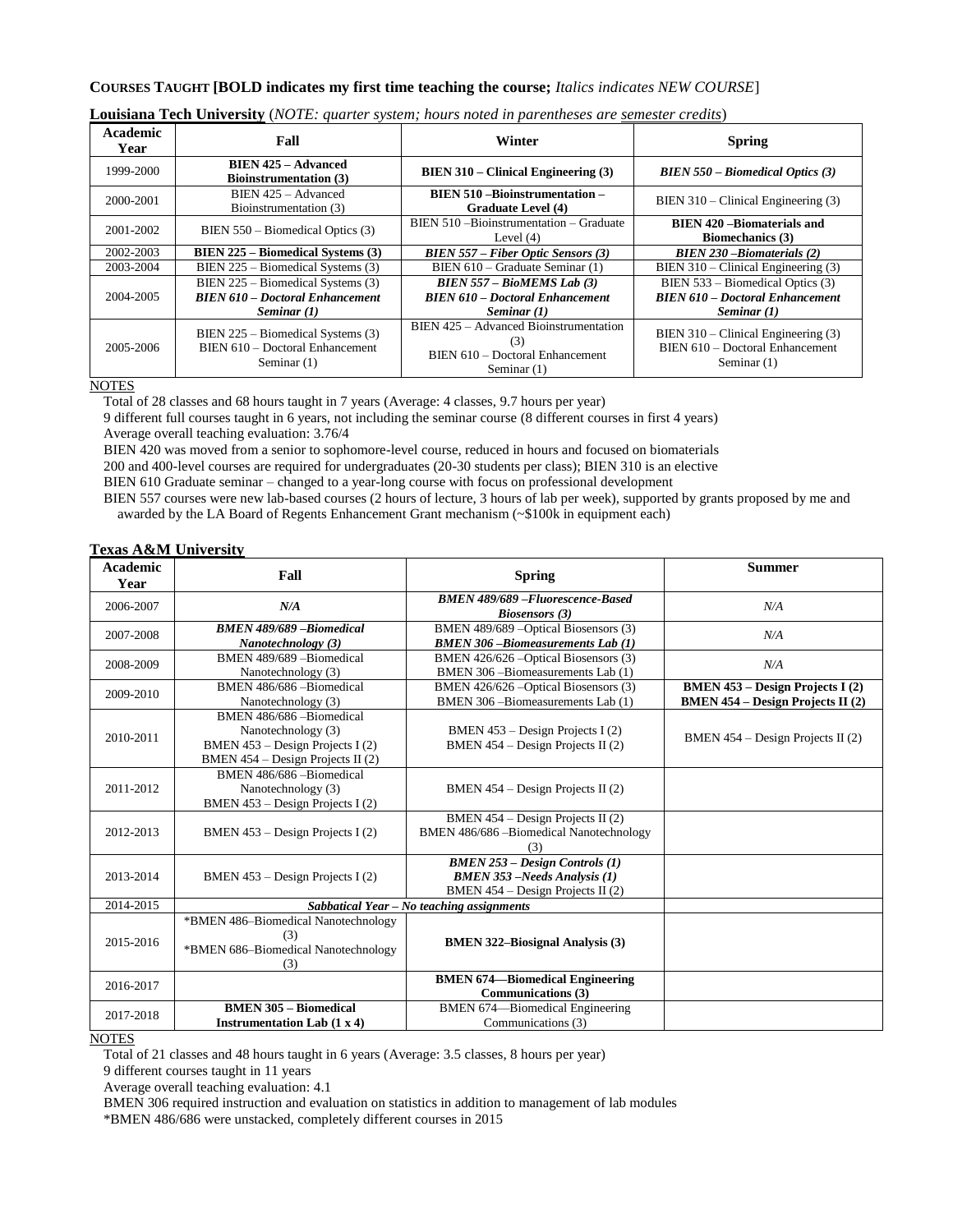Special Guest Lectures: Introduction to MEMS and Microfabrication – "Optical MEMS"; Nanoconstruction by Self-Assembly – "Fluorescent Micro/NanoSensor Fabrication"; Biosensors – "Spectroscopy-based Biosensors,"; Systems Physiology – "Regulation of Osmolarity, Fluid Volumes, and Ion Concentrations"; Biotechnology Principles – "High Throughput Screening for Medical Applications" and "Biosensors"; Microstructure Analysis and Materials Characterization - "Fluorescence, Confocal, and Two-Photon Microscopy" and "Raman Spectroscopy"; BioMEMS – " Surface Modification for BioMEMS" and "Cell Culture for BioMEMS"; Biomaterials – "Dermal Biocompatibility"; Biomedical Engineering Case Studies – "Statistical Analysis of Microscale Optical Biosensor Performance: Control of Response and Effects of Protein Adsorption"

#### *Interdisciplinary University Service*

Agricultural and Biological Engineering Faculty Search Team (Nanotechnology), TAMU 2009 Materials Characterization Facility Advisory Board, TAMU 2011-2012 Protein Chemistry Lab Advisory Board, TAMU 2012 Reviewer, Merit & Diversity Fellowships, TAMU 2008, 2010, 2012 Reviewer, Astronaut Scholarship Foundation, TAMU 2012 Graduate Committee, College of Engineering, TAMU 2015-2016 Academic Civil Rights Investigation Committee (ACRIC), TAMU 2017-2019

#### *Departmental Curriculum/Lab Development*

Track coordinator for Undergrad Bioinstrumentation and Bioimaging Track – 2007/2008 Track coordinator for Graduate Biomaterials Track - 2008 Equipment acquisition coordinator for undergraduate teaching/shared research labs – 2007-2011 Responsible for collecting faculty requests, prioritizing, and overseeing purchasing for >\$1.5M: Atomic Force Microscope (AFM), Agilent Contact Angle Goniometer, KSV Fiber-optic UV-Vis/Fluorescence Spectrometers, Ocean Optics Photolithography Suite – Spincoater, Specialty Coating Systems; UV Flood Source/Oven, UVTronics Laser Engraving System Scanning Electron Microscope, Nikon/JEOL Vibrotome, Leica Plate Reader, Tecan Ellipsometer, J. Woollam Nanoparticle Sizer, Nanosight High resolution slide scanner, Microtechnik FTIR, Bruker Ultracentrifuge, Beckman-Coulter UPLC, Waters Excimer Laser Machining Tool, Resonetics

#### *Junior Faculty Mentor*

**Brian Applegate, Javier Jo, Elizabeth Cosgriff-Hernandez, AJ Jain**: review proposals and manuscripts; provide advice on research and teaching strategies; regular meetings to review progress, obstacles, challenges. The first three have successfully passed through the tenure and promotion process. AJ is still within one year of joining.

### *Committee Member*

**Chair,** Biomedical Engineering Graduate Program Committee, 2015-2017 **Chair**, Biomedical Engineering Design Advisory Committee, 2013-2014 **Chair**, Biomedical Engineering Safety Committee, 2009-2011 Biomedical Engineering Faculty Search Committee, 2007-2013, TAMU Biomedical Engineering Tenure and Promotion Committee, 2010-2014 Leader, Biomedical Engineering Shared Facilities Team, 2007-2012 Biomedical Engineering Shared Lab Supervisor Search Team, 2012 Biomedical Engineering Shop Supervisor Search Team, 2012, TAMU Biomedical Engineering Graduate Program Coordinator Search Team, 2008, TAMU Biomedical Engineering Graduate Student Recruitment Committee, 2007-2008, TAMU Biomedical Engineering Program Faculty Search Teams, LA Tech Biophysics Search Team, LA Tech **Chair**, Microfluidics Engineer Search Team, LA Tech Graduate Course Consolidation Team, LA Tech KSD 6 Instructional Lab Equipment Team, LA Tech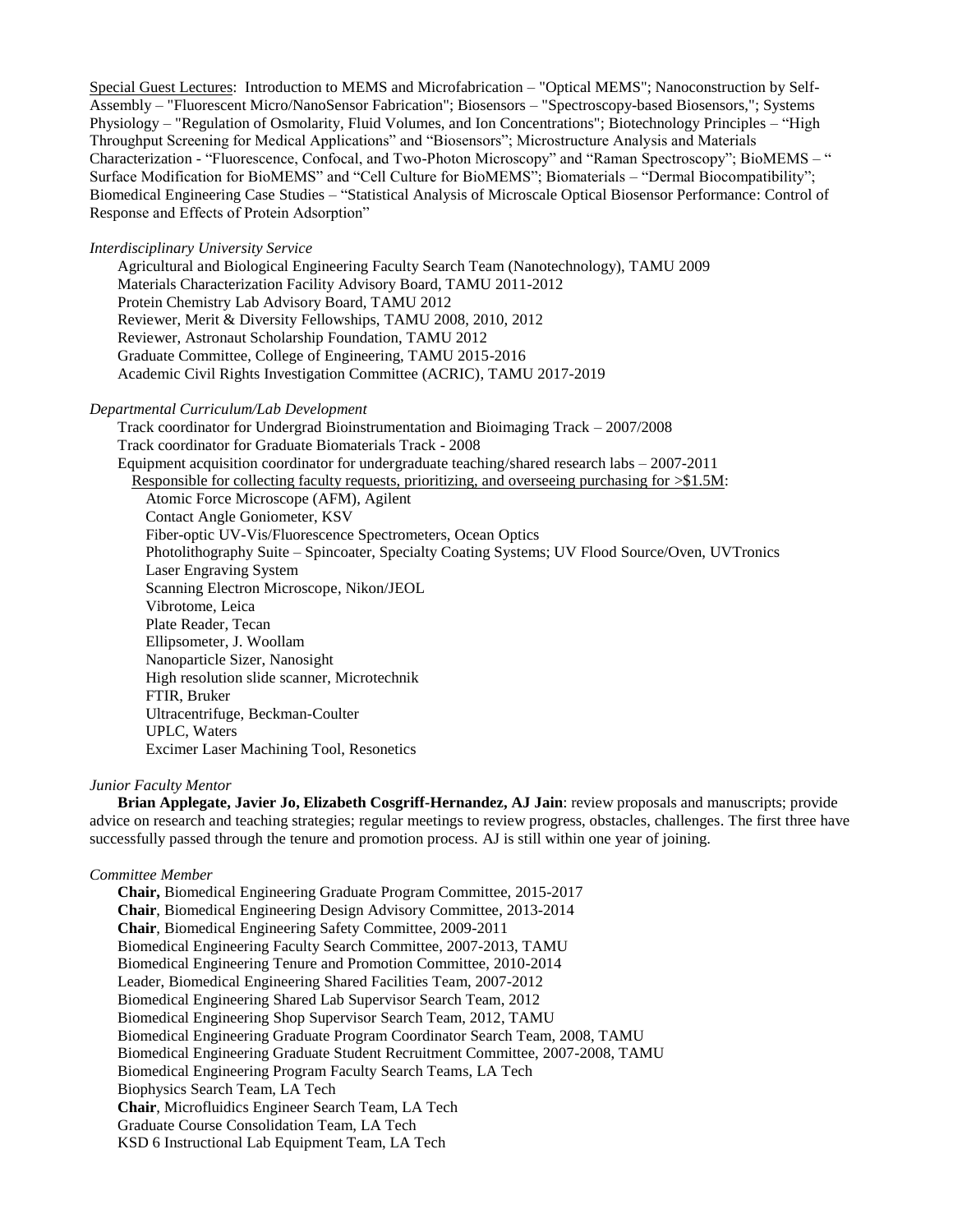**Chair**, Lab and Space Team, Institute for Micromanufacturing, LA Tech Leadership Team, Institute for Micromanufacturing, LA Tech Tolbert Pipes Endowed Chair Search Team, Institute for Micromanufacturing, LA Tech Research and Economic Development Team, COES, LA Tech Ethics and Professionalism Team, COES, LA Tech

*Advisory Roles*

Biomedical Engineering Society (faculty advisor), TAMU Biomedical Engineering Society (faculty advisor), LA Tech Tau Beta Pi Engineering Honor Society (faculty advisor), LA Tech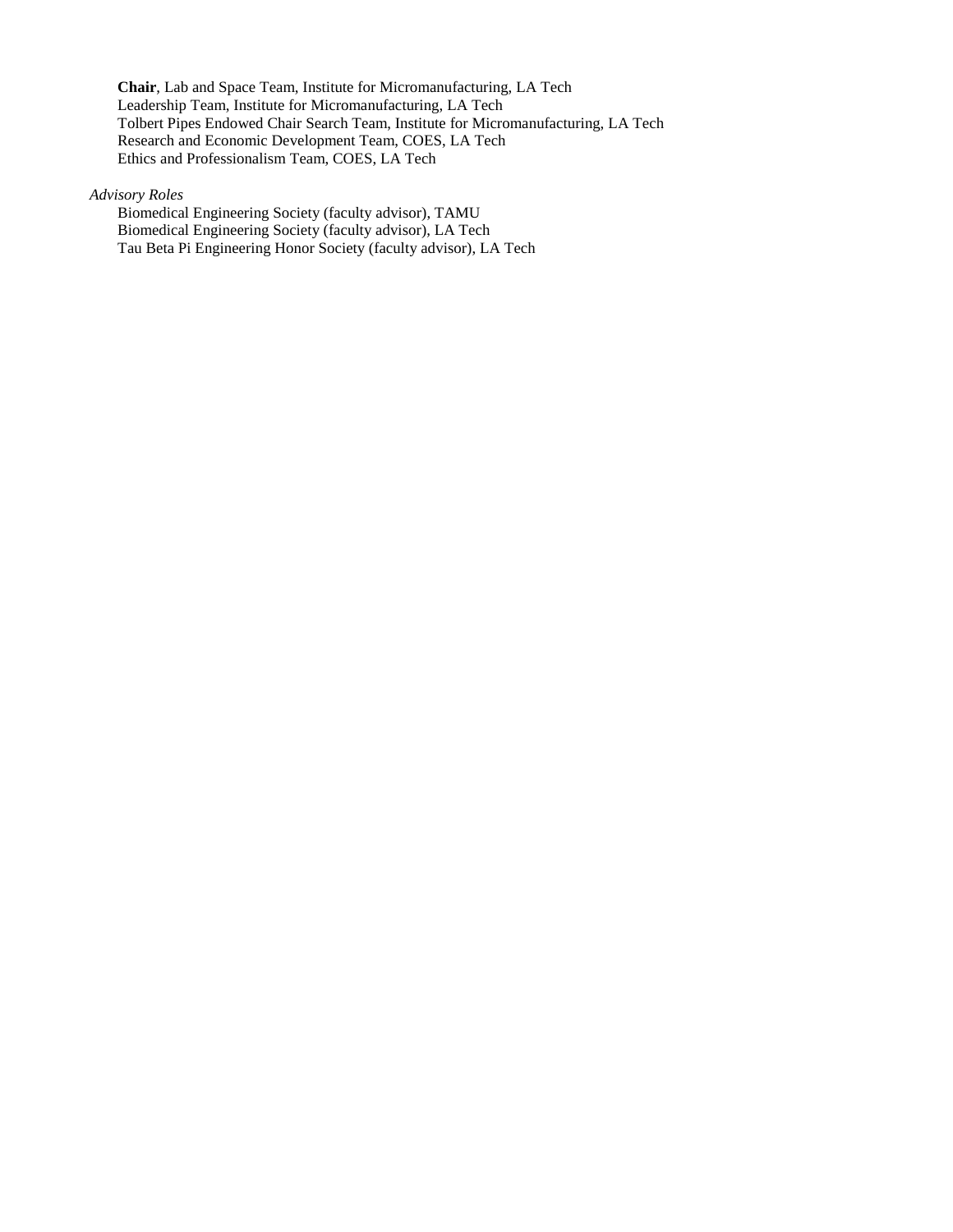### **PUBLICATIONS (***Google Scholar***: 5458 Citations, h-index=38; i10-index=87; as of 02/01/2018)**

(1) *Refereed Journal Articles (\*indicates students)*

- 101) \*A Biswas, \*LR Bornhoeft, \*S Banerjee, \*YH You, MJ McShane, "Composite hydrogels containing bioactive microreactors for optical enzymatic lactate sensing," *ACS Sensors,* vol. 2, pp. 1584-1588, 2017
- 100) \*A Biswas, \*S Banerjee, \*E Gart, \*AT Nagaraja, MJ McShane, "Gold Nanocluster containing Polymeric Microcapsules for Intracellular Ratiometric Fluorescence Biosensing," *ACS Omega*, vol. 2, pp. 2499-2506 (2017).
- 99) \*LR Bornhoeft, \*A Biswas, MJ McShane, "Composite Hydrogels with Engineered Microdomains for Optical Glucose Sensing at Low Oxygen Conditions," *Biosensors*, vol. 7, 2017.
- 98) \*YH You, \*A Nagaraja, \*A Biswas, JH Hwang, G Coté, MJ McShane, "SERS-active Smart Hydrogels with Modular Microdomains: from pH to glucose sensing" *IEEE Sensors Journal*, vol. 17, pp. 941-950 (2017). DOI: [10.1109/JSEN.2016.2636020](https://doi.org/10.1109/JSEN.2016.2636020)
- 97) \*F Jivan, R Yegappan, H Pearce, JK Carrow, MJ McShane, AK Gaharwar, DL Alge, "Sequential Thiol-ene and Tetrazine Click Reactions for the Polymerization and Functionalization of Hydrogel Microparticles," *Biomacromolecules* Accepted 9/22/16 DOI: 10.1021/acs.biomac.6b00990
- 96) \*A Biswas, \*AT Nagaraja, \*Y-H You, \*JR Roberts, MJ McShane, "Cross-linked nanofilms for tunable permeability control in a composite microdomain system," *RSC Advances*, **6**, 71781-71790 (2016). DOI: 10.1039/C6RA13507B
- 95) \*DW Ritter, \*JM Newton, \*JR Roberts, MJ McShane, "Albuminated Glycoenzymes: Enzyme Stabilization through Orthogonal Attachment of a Single-Layered Protein Shell around a Central Glycoenzyme Core," *Bioconjugate Chemistry*, 27 (5), pp 1285–1292 (2016). DOI: 10.1021/acs.bioconjchem.6b00103
- 94) \*AT Nagaraja, \*YH You, \*JW Choi, \*JH Hwang, KE Meissner, MJ McShane, "Layer-by-layer modification of high surface curvature nanoparticles with weak polyelectrolytes using a multiphase solvent precipitation process," Journal of Colloid and Interface Science, vol. 466, pp. 432–441 (2016). [doi:10.1016/j.jcis.2015.12.040](http://dx.doi.org/10.1016/j.jcis.2015.12.040)
- 93) \*LP Andrus, \*R Unruh, NA Wisniewski, MJ McShane, "Characterization of Lactate Sensors Based on Lactate Oxidase and Palladium Benzoporphyrin Immobilized in Hydrogels," *Biosensors* vol. 5, pp. 398-416 (2015).
- 92) \*RM Unruh, \*JR Roberts, SP Nichols, S Gamsey, NA Wisniewski, MJ McShane, "Preclinical Evaluation of Poly(HEMA-co-acrylamide) Hydrogels Encapsulating Glucose Oxidase and Palladium Benzoporphyrin as Fully Implantable Glucose Sensors," *Journal of Diabetes Science and Technology* vol. 9, pp. 985-992, (2015).
- 91) \*A Biswas, \*AT Nagaraja, MJ McShane. "Fabrication of Nanocapsule Carriers from Multilayer-Coated Vaterite Calcium Carbonate Nanoparticles." *ACS Applied Materials & Interfaces* (2014) *6* (23), pp 21193–21201. **DOI:** 10.1021/am5061195
- 90) \*BB Collier, MJ McShane, "Temperature Compensation of Oxygen Sensing Films Utilizing a Dynamic Dual Lifetime Calculation Technique, *IEEE Sensors Journal*, vol. 14, pp. 2755-2764 (2014). DOI[: 10.1109/JSEN.2014.2311327](http://dx.doi.org/10.1109/JSEN.2014.2311327)
- 89) \*DW Ritter, \*JM Newton, MJ McShane, "Modification of PEGylated enzymes with glutaraldehyde can enhance stability while avoiding intermolecular crosslinking, *RSC Advances*, vol. 4, pp. 28036-28040 (2014). DOI: 10.1039/C4RA03809F.
- 88) \*AT Nagaraja, \*S. Pradhan, MJ McShane, "Poly(vinylsulfonic acid) assisted synthesis of aqueous solution stable vaterite calcium carbonate nanoparticles," *Journal of Colloid and Interface Science,* vol. 418, pp. 366-372 (2014). <http://dx.doi.org/10.1016/j.jcis.2013.12.008>
- 87) \*J. Shaik, \*J. Shaikh Mohammed, M.J. McShane, D. K. Mills, "Behavior of Articular Chondrocytes On Nanoengineered Surfaces," *NanoLife* vol. 3 (2013). DOI: 10.1142/S1793984413420014
- 86) \*AT Nagaraja, \*A Sooresh, KE Meissner, MJ McShane, ["Processing and Characterization of Stable, pH-sensitive](http://scholar.google.com/scholar?oi=bibs&hl=en&cluster=8699357792625022466&btnI=Lucky)  [Layer-by-Layer Modified Colloidal Quantum Dots,"](http://scholar.google.com/scholar?oi=bibs&hl=en&cluster=8699357792625022466&btnI=Lucky) *ACS Nano*, 2013.
- 85) \*BB Collier, MJ McShane, "Time-Resolved [Measurements of Luminescence,](http://scholar.google.com/scholar?oi=bibs&hl=en&cluster=7752365099617241420&btnI=Lucky)" *Journal of Luminescence*, 2013.
- 84) \*JR Roberts, \*D Ritter, MJ McShane, ["A Design Full of Holes: Functional Nanofilm-Coated](http://scholar.google.com/scholar?oi=bibs&hl=en&cluster=459094826785274908&btnI=Lucky) Microdomains in [Alginate Hydrogels,](http://scholar.google.com/scholar?oi=bibs&hl=en&cluster=459094826785274908&btnI=Lucky)" *J. Mater. Chem. B*, 2013,**1**, 3195-320. **DOI:** 10.1039/C3TB20477D
- 83) J. Shaik, J. Shaikh Mohammed, M.J. McShane, D.K. Mills, "Chondrocyte Behavior on Micropatterns Fabricated Using Layer-by-Layer Lift-Off: Morphological Analysis," *Journal of Medical Engineering*, vol. 2013, Article ID 560328 (2013). doi:10.1155/2013/560328.
- 82) \*D.W. Ritter, \*J.R. Roberts, M.J. McShane, "Glycosylation site-targeted PEGylation of glucose oxidase retains native enzymatic activity," *Enzyme and Microbial Technology*, (2013). Available online 17 January 2013, ISSN 0141- 0229, 10.1016/j.enzmictec.2013.01.004.
- 81) \*J Shaik, \*JS Mohammed, MJ McShane, DK Mills, "*In vitro* evaluation of chondrosarcoma cells and canine chondrocytes on layer-by-layer (LbL) self-assembled multilayer nanofilms," *Biofabrication* vol. 5, p. 015004 (2012).
- 80) \*JR Roberts, \*J Park, K Helton, N Wisniewski, MJ McShane, "Biofouling of polymer hydrogel materials and its effect on diffusion and enzyme-based luminescent glucose sensor functional characteristics," *Journal of Diabetes Science and Technology* vol. 6, p. 1267 (2012).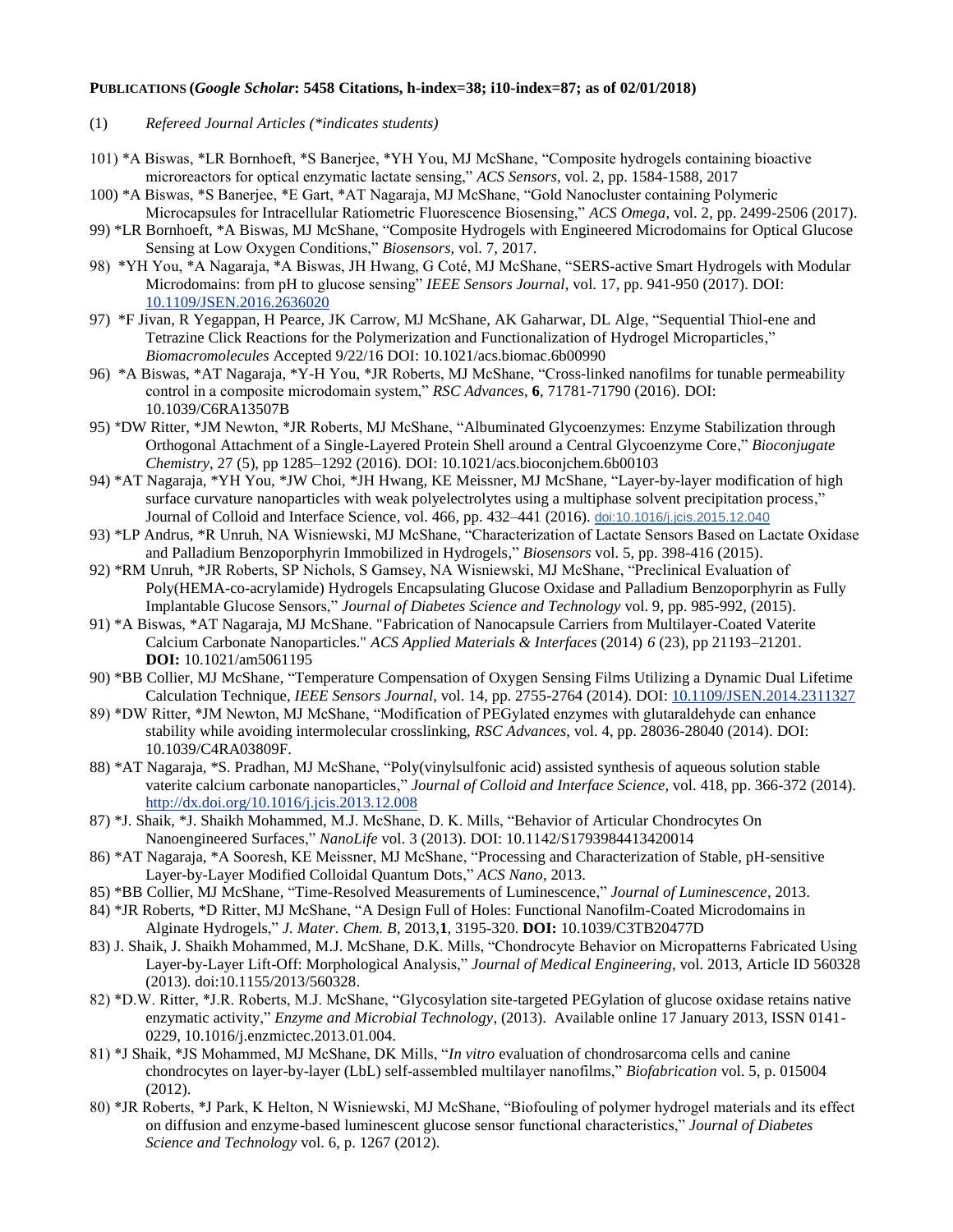- 79) \* Akl, T.J., \*T.J. King, \*R. Long, M.J. McShane, M.N. Ericson, M.A. Wilson, and G.L. Coté, "Performance assessment of an opto-fluidic phantom mimicking porcine liver parenchyma," *Journal of Biomedical Optics* vol. 17, (2012), DOI:10.1117/1.JBO.17.7.077008.
- 78) \*Collier, B. B. and M. J. McShane, "A Dynamic Windowing Algorithm for the Fast and Accurate Determination of Luminescence Lifetimes." *Analytical Chemistry*, vol. 84, pp. 4725-4731 (2012).
- 77) \*Long, R. and M. J. McShane, "Design of an Optical System for Interrogation of Implanted Luminescent Sensors and Verification with Silicone Skin Phantoms," *IEEE Transactions on Biomedical Engineering*, vol.59, pp.2459-2465, (2012). doi: 10.1109/TBME.2012.2203306
- 76) Srivastava, R.; \*Jayant, R. D.; \*Chaudhary, A.; McShane, M. J., "Smart Tattoo" Glucose Biosensors and Effect of Coencapsulated Anti-Inflammatory Agents. *Journal of diabetes science and technology* **2011,** *5* (1), 76.
- 75) Ariga, K.; Ji, Q.; McShane, M. J.; Lvov, Y. M.; Vinu, A.; Hill, J. P., Inorganic Nanoarchitectonics for Biological Applications. *Chemistry of Materials* **2011**.
- 74) \*Romoser A, \*Ritter D, \*Majitha R, Meissner KE, McShane M, Sayes, C.M. (2011) "Mitigation of Quantum Dot Cytotoxicity by Microencapsulation," *PLoS ONE* 6(7): e22079. doi:10.1371/journal.pone.0022079.
- 73) Ariga, K., M. McShane, Y.M Lvov, Q. Ji, J.P. Hill, ["Layer-by-layer assembly for drug delivery and related](http://informahealthcare.com/doi/abs/10.1517/17425247.2011.566268)  [applications,](http://informahealthcare.com/doi/abs/10.1517/17425247.2011.566268)" *Expert Opinion on Drug Delivery,* 2011, vol. 8, pp. 633-644. doi:10.1517/17425247.2011.566268
- 72) \*Akl T.J. R. \*Long, M.J. McShane, M.N. Ericson, M.A. Wilson, G.L. Coté, "Optimizing probe design for an implantable perfusion and oxygenation sensor," *Biomed. Opt. Express* 2, 2096-2109 (2011) ; <http://dx.doi.org/10.1364/BOE.2.002096>
- 71) \*Long, R., T. \*King, T. \*Akl, M.N. Ericson, M. Wilson, G.L. Coté, M.J. McShane, "Optofluidic phantom mimicking optical properties of porcine livers," *Biomed. Opt. Express* 2, 1877-1892 (2011) <http://dx.doi.org/10.1364/BOE.2.001877>
- 70) \*Collier, B., \*Singh, S., McShane, M., "Microparticle ratiometric oxygen sensors utilizing near-infrared emitting quantum dots," *Analyst*, 2011, Accepted: 11/ 22/10, Published online 12/201, DOI: 10.1039/C0AN00661K.
- 69) \*Jayant, R., \*Joshi, A., McShane, M.J., Srivastava, R., "In vitro & in vivo evaluation of anti inflammatory agents using nanoengineered alginate carriers: Towards localized implant inflammation suppression," *International Journal of Pharmaceutics,* vol. 403, pp. 268-275, 2011. [doi:10.1016/j.ijpharm.2010.10.035.](http://dx.doi.org/10.1016/j.ijpharm.2010.10.035).
- 68) \*Shaik, J., \*Shaikh Mohammed, J., McShane, M.J., Mills, D.K., "Growth and Behavior of Bovine Articular Chondrocytes on Nanoengineered Surfaces – Part I," *International Journal of Nanotechnology*, vol. 8, 2011, pp. 679 - 699, DOI: 10.1504/IJNT.2011.041438
- 67) \*Singh, S., McShane, M.J., "Role of porosity in tuning the response range of microsphere-based glucose sensors," *Biosensors and Bioelectronics*, vol. 26, pp. 2478-2483, 2011. [doi:10.1016/j.bios.2010.10.036](http://dx.doi.org/10.1016/j.bios.2010.10.036)
- 66) \*Chaudhary, A., McShane, M.J., Srivastava, R., "Glucose response of dissolved-core alginate microspheres: towards a continuous glucose biosensor," *Analyst*, vol. 135, pp. 2620-2628, 2010. [DOI: 10.1039/C0AN00109K](http://dx.doi.org/10.1039/C0AN00109K)
- 65) McShane, M.J., \*Ritter, D.W., "Microcapsules as optical biosensors," *Journal of Materials Chemistry*, 2010[, DOI:](http://dx.doi.org/10.1039/C0JM01251C)  [10.1039/C0JM01251C](http://dx.doi.org/10.1039/C0JM01251C)
- 64) \*Park, J., McShane, M.J., "Dual-Function Nanofilm Coatings with Diffusion Control and Protein Resistance," *ACS Applied Materials & Interfaces,* vol. 2, pp. 991-997, 2010. [DOI: 10.1021/am900673r](http://dx.doi.org/10.1021/am900673r)
- 63) \*Long, R. McShane, M.J., "Three-dimensional, multiwavelength Monte Carlo simulations of dermally implantable luminescent sensors," *Journal of Biomedical Optics*, vol. 15, 027011, 2010. [DOI:10.1117/1.3374180.](http://dx.doi.org/10.1117/1.3374180)
- 62) \*Singh, S., McShane, M.J., "Enhancing the longevity of microparticle-based glucose sensors towards one month continuous operation," *Biosensors and Bioelectronics*, vol. 25, pp. 1075-1081, 2010. [DOI:10.1016/j.bios.2009.09.026.](http://dx.doi.org/10.1016/j.bios.2009.09.026)
- 61) Chaudhury, A., Raina, M., Harma, H., Hanninen, P., McShane, M.J., Srivastava, R., "Evaluation of Glucose Sensitive Affinity Binding Assay Entrapped in Fluorescent Dissolved Core Alginate Microspheres," *Biotechnology and Bioengineering*, vol. 104, pp. 1075-1085, 2010. [DOI: 10.1002/bit.22500](http://dx.doi.org/10.1002/bit.22500)
- 60) Nassar, R., Palmer, J., Wu, Y., Dai, W., Wang, P. and McShane, M. J., "Modeling mass transfer of FITC-Labeled dextran from polyelectrolyte microcapsules," *Chemical Engineering Communications*, vol. 196, pp. 812-823, 2009[. DOI: 10.1080/00986440802592291](http://dx.doi.org/10.1080/00986440802592291)
- 59) Jayant, R.D, McShane, M.J., Srivastava, R., "Polyelectrolyte-coated alginate microspheres as drug delivery carriers for dexamethasone release," *Drug Delivery*, vol. 16, pp. 331–340, 2009. DOI: [10.1080/10717540903031126](http://dx.doi.org/10.1080/10717540903031126)
- 58) \*Shaikh-Mohammed, J., McShane, M.J., "Supported Nanocomposite Membranes: Bridging Microtechnology with Nanotechnology," *Journal of Nanoscience and Nanotechnology,* vol. 9, pp. 2965-9, 2009. [DOI:](http://dx.doi.org/10.1166/jnn.2009.dk25)  [10.1166/jnn.2009.dk25](http://dx.doi.org/10.1166/jnn.2009.dk25)
- 57) \*Shaikh-Mohammed, J., McShane, M.J., "Polymer/Colloid Surface Micromachining: Micropatterning of Hybrid Multilayers," *Langmuir,* vol. 24, pp. 13796-13803, 2008. [DOI: 10.1021/la802637u](http://dx.doi.org/10.1021/la802637u)
- 56) De Geest, B.G., McShane, M.J., Demeester, J. De Smedt, S.C., Hennink, W.E., "Microcapsules Ejecting Nanosized Species into the Environment," *Journal of the American Chemical Society*, vol. 130, pp. 14480–14482, 2008[. DOI:](http://dx.doi.org/10.1021/ja806574h)  [10.1021/ja806574h.](http://dx.doi.org/10.1021/ja806574h)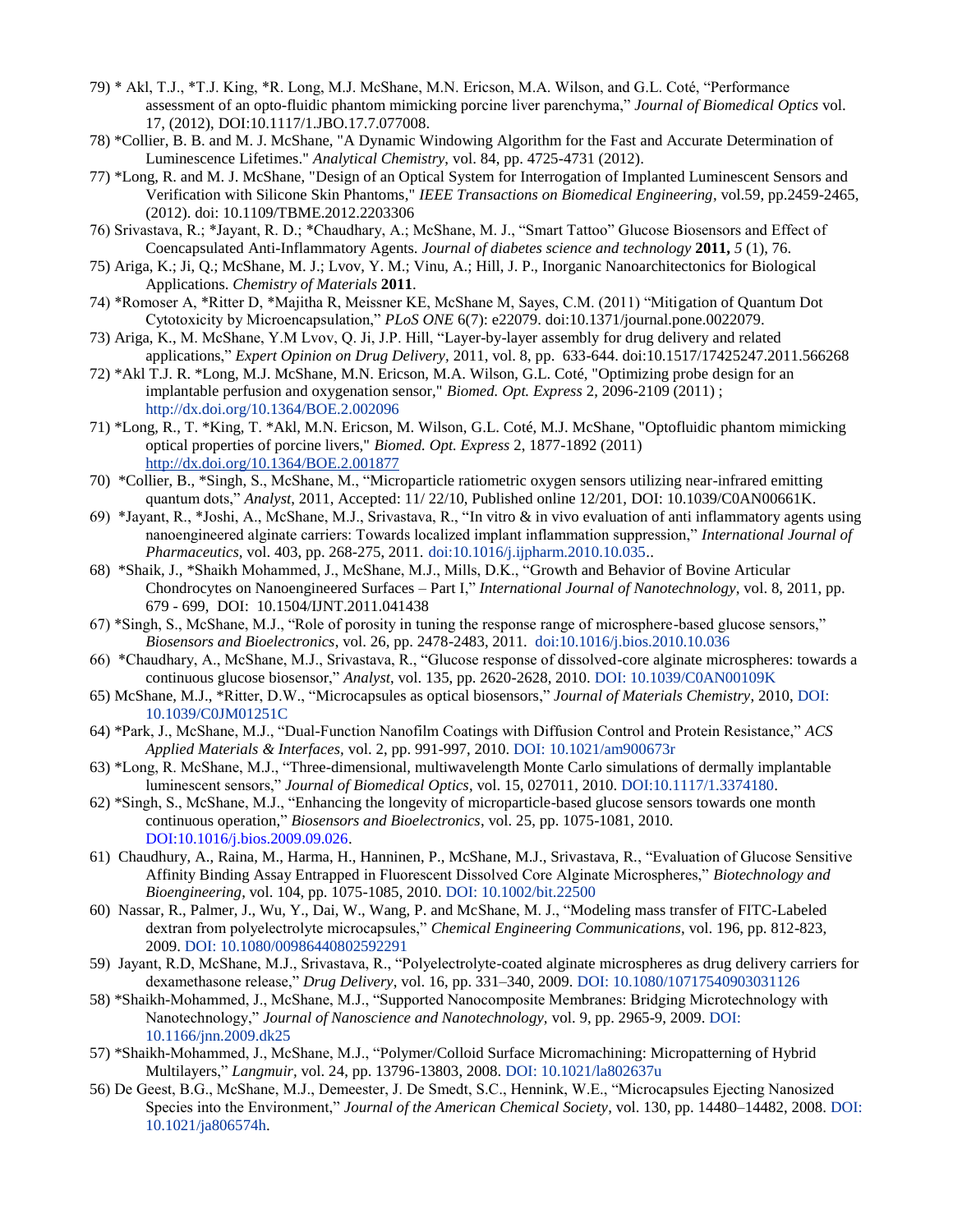- 55) \*Chinnayelka, S., Zhu, H., McShane, M., "Near-Infrared Resonance Energy Transfer Glucose Biosensors in Hybrid Microcapsule Carriers," *Journal of Sensors*, vol. 2008, Article ID 346016, 2008. [DOI:10.1155/2008/346016](http://dx.doi.org/10.1155/2008/346016)
- 54) \*Stein, E.W., Singh, S., McShane, M.J., "Microscale Enzymatic Optical Biosensors Using Mass Transport Limiting Nanofilms. 2. Response Modulation by Varying Analyte Transport Properties ," *Analytical Chemistry*, vol. 80, pp. 1408-1417, 2008. [DOI: 10.1021/ac701738e](http://dx.doi.org/10.1021/ac701738e)
- 53) \*Stein, E.W., Grant, P.S., Zhu, H., McShane, M.J., "Microscale Enzymatic Optical Biosensors Using Mass Transport Limiting Nanofilms. 1. Fabrication and Characterization Using Glucose as a Model Analyte," *Analytical Chemistry*, vol. 29, pp. 1339-1348, 2007. DOI: [10.1021/ac061414z](http://dx.doi.org/10.1021/ac061414z)
- 52) \*Nayak, S., McShane, M.J., "Attraction and Encapsulation of Peroxidase by Polymerizing Acrylic Acid Monomers in Polyelectrolyte Microcapsules," *Journal of Biomedical Nanotechnology*, vol. 3, pp. 170-177, 2007. DOI: [10.1166/jbn.2007.014](http://dx.doi.org/10.1166/jbn.2007.014)
- 51) \*Nayak, S., McShane, M.J., "Fluorescence glucose monitoring based on transduction of enzymatically-driven pH changes within microcapsules," *Sensor Letters*, vol. 4, pp. 433-439, 2006[. DOI: 10.1166/sl.2006.062](http://dx.doi.org/10.1166/sl.2006.062)
- 50) Mao, J., McShane, M.J., "Transduction of volume change in pH-sensitive hydrogels with resonance energy transfer," *Advanced Materials*, vol. 18, pp. 2289-2293, 2006. [DOI: 10.1002/adma.200600040](http://dx.doi.org/10.1002/adma.200600040)
- 49) \*Stein, E.W., Volodkin, D., McShane, M.J., Sukhorukov, G., "Real Time Assessment of Spatial and Temporal Coupled Catalysis within Polyelectrolyte Microcapsules Containing Co-immobilized Glucose Oxidase and Peroxidase," *Biomacromolecules*, vol. 7, pp. 710-719, 2006. DOI: [10.1021/bm050304j](http://dx.doi.org/10.1021/bm050304j)
- 48) \*Shaikh-Mohammed, J., DeCoster, M.A., McShane, M.J., "Fabrication of 3D Interdigitated Nanocomposite Cell Scaffold Micropatterns Using the Lithography-Layer-by-Layer (L-LbL) Technique," *Langmuir*, vol. 22, pp. 2738- 2746, 2006. DOI[: 10.1021/la0525473](http://dx.doi.org/10.1021/la0525473)
- 47) Zhu, H., McShane, M.J., "Synthesis and functionalization of monodisperse poly(ethylene glycol) hydrogel microspheres within polyelectrolyte multilayer microcapsules", *Chemical Communications*, vol. 14, pp. 153-155, 2006[. DOI: 10.1039/B513292D](http://dx.doi.org/10.1039/B513292D)
- 46) Mao, J., \*Kondu, S., Ji, H.-F., McShane, M.J., "A study of the near-neutral pH-sensitivity of chitosan/gelatin hydrogels by turbidimetry and microcantilever deflection," *Biotechnology and Bioengineering*, vol. 95, p. 333-341, 2006. [DOI: 10.1002/bit.20755](http://dx.doi.org/10.1002/bit.20755)
- 45) \*Chinnayelka, C., McShane, M.J., "Glucose Sensors Based on Microcapsules Containing an Orange/Red Competitive Binding RET Assay," *Diabetes Technology and Therapeutics*, vol. 8, pp. 269-278, 2006[. DOI:](http://dx.doi.org/10.1089/dia.2006.8.269)  [10.1089/dia.2006.8.269](http://dx.doi.org/10.1089/dia.2006.8.269)
- 44) \*Brown, J.Q., \*Srivastava, R., Zhu, H., McShane, M.J., "Enzymatic Fluorescent Microsphere Glucose Sensors: Evaluation of Response Under Dynamic Conditions," *Diabetes Technology and Therapeutics*, vol. 8, pp. 288-295, 2006[. DOI: 10.1089/dia.2006.8.288](http://dx.doi.org/10.1089/dia.2006.8.288)
- 43) Zhu, H., \*Srivastava, R., McShane, M.J., "Combined Physical and Chemical Immobilization of Glucose Oxidase in Alginate Microspheres Improves Stability of Encapsulation and Activity," *Bioconjugate Chemistry*, vol. 16, pp. 1451-1458, 2005. DOI: [10.1021/bc050171z](http://dx.doi.org/10.1021/bc050171z)
- 42) \*Yan, X., Ji, H.-F., McShane, M.J., "Experimental and Theoretical Aspects of Glucose Measurement Using a Microcantilever Modified by Enzyme-Containing Polyacrylamide," *Diabetes Technology and Therapeutics*, vol. 7, pp. 986-995, 2005. [DOI:10.1089/dia.2005.7.986](http://dx.doi.org/10.1089/dia.2005.7.986.)
- 41) Zhu, H., McShane, M.J., "Loading of Hydrophobic Materials into Polymer Particles: Implications for Fluorescent Nanosensors and Drug Delivery", *Journal of the American Chemical Society*, vol. 17, pp. 13448-13449, 2005. [DOI: 10.1021/ja052188y.](http://dx.doi.org/10.1021/ja052188y)
- 40) \*Li, M. Mills, D. K., Lvov, Y. M., Cui, T., McShane, M. J., "Comparison of Selective Attachment and Growth of Smooth Muscle Cells on Gelatin- and Fibronectin-coated Micropatterns," *Journal of Nanoscience and Nanotechnology*, vol. 5, pp. 1809-1815, 2005. [DOI: 10.1166/jnn.2005.436](http://dx.doi.org/10.1166/jnn.2005.436)
- 39) \*Chinnayelka, C., McShane, M.J., "Microcapsule Biosensors using Competitive Binding RET Assays based on Apo-Enzymes," *Analytical Chemistry*, vol. 77, pp. 5501-11, 2005[. DOI: 10.1021/ac050755u](http://dx.doi.org/10.1021/ac050755u)
- 38) \*Brown, J.Q., McShane, M.J., "Modeling of Spherical Fluorescent Glucose Microsensor Systems: Design of Enzymatic Smart Tattoos." *Biosensors and Bioelectronics*, vol. 21, pp. 1760-1769, 200[5.DOI:10.1016/j.bios.2005.08.013](http://dx.doi.org/10.1016/j.bios.2005.08.013)
- 37) \*Srivastava, R., Zhu, H., \*Brown, J.Q., McShane, M.J., "Stable Encapsulation of Active Enzyme by Application of Multilayer Nanofilm Coatings to Alginate Microspheres," *Macromolecular Bioscience*, vol. 5, pp. 717-727, 2005. [DOI: 10.1002/mabi.200500061](http://dx.doi.org/10.1002/mabi.200500061)
- 36) Zhu, H., \*Srivastava, R., McShane, M.J., "Spontaneous Loading of Positively-Charged Macromolecules into Alginate-Templated Polyelectrolyte Multilayer Capsules", *Biomacromolecules*, vol. 6, pp. 2221-2228, 2005. [DOI:](http://dx.doi.org/10.1021/bm0501656)  [10.1021/bm0501656](http://dx.doi.org/10.1021/bm0501656)
- 35) Zhu, H., \*Stein, E., \*Lu, Z., Lvov, Y., McShane, M.J., "Synthesis of Size-Controlled Monodisperse Manganese Carbonate Microparticles", *Chemistry of Materials*, vol. 17, pp. 2323-2328, 2005. [DOI: 10.1021/cm048229r](http://dx.doi.org/10.1021/cm048229r)
- 34) \*\*Guice, K.B., \*\*Caldorera, M.E., McShane, M.J., "Fluorescent Oxygen Nanosensors for Intracellular Monitoring using Polyelectrolyte Ultrathin Films on Nanoscale Carriers," *Journal of Biomedical Optics*, vol. 10, pp. 1064031, 2005. [DOI: 10.1117/1.2147419](http://dx.doi.org/10.1117/1.2147419)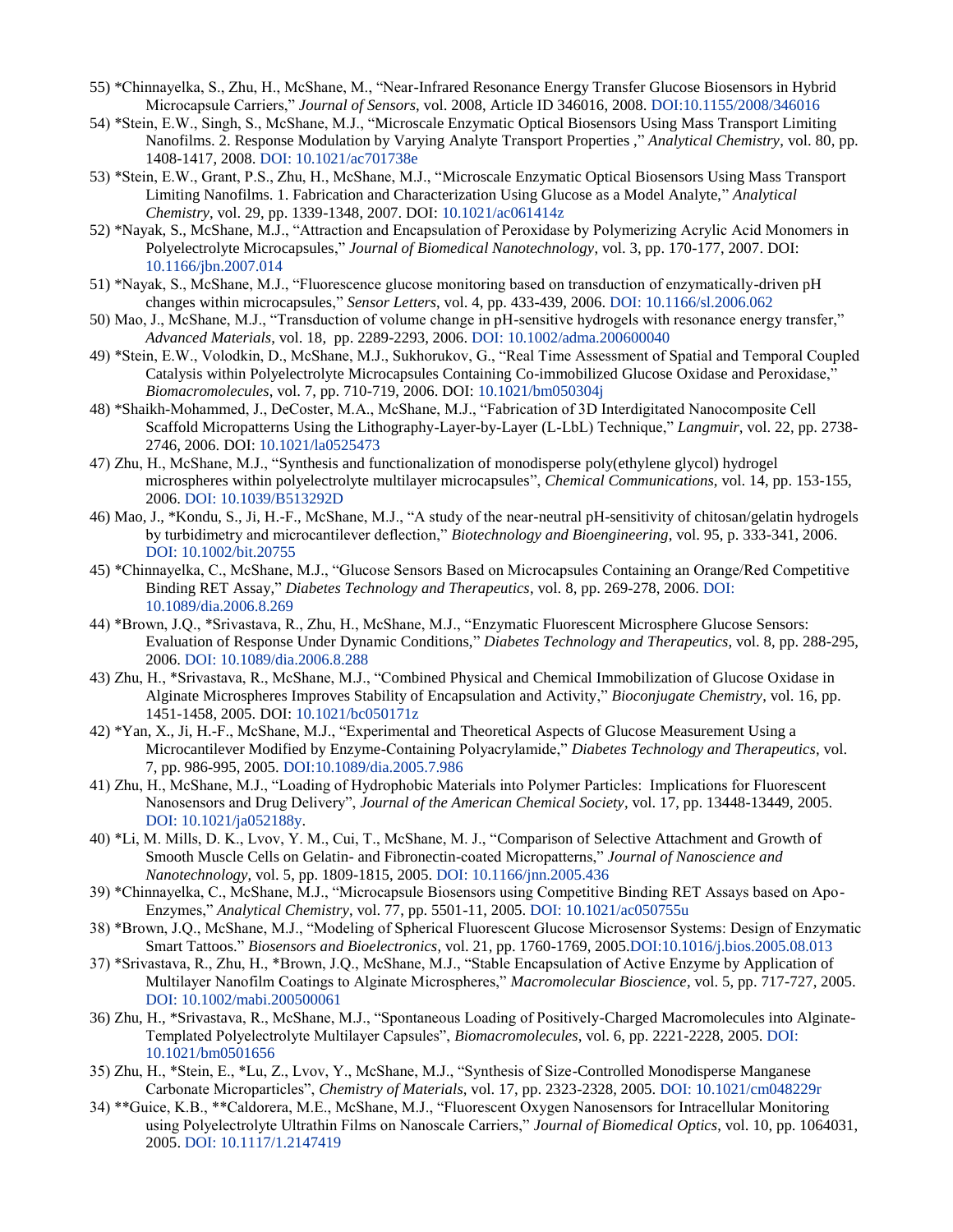- 33) \*Glawe, J.D., \*Hill, J., Mills, D.K., McShane, M.J., "Influence of Channel Width on Alignment of Smooth Muscle Cells by High-Aspect-Ratio Microfabricated Elastomeric Cell Culture Scaffolds," *Journal of Biomedical Materials Research*, vol. 75, pp. 106-114, 2005. [DOI: 10.1002/jbm.a.30403](http://dx.doi.org/10.1002/jbm.a.30403)
- 32) \*Brown, J.Q., \*Srivastava, R., McShane, M.J., "Encapsulation of Glucose Oxidase and an Oxygen-Quenched Fluorophore in Polyelectrolyte-Coated Calcium Alginate Microspheres: Potential for Implantable Optical Glucose Sensor Systems," *Biosensors and Bioelectronics*, vol. 22, pp.212-216, 2005. [DOI: 10.1016/j.bios.2004.08.020](http://dx.doi.org/10.1016/j.bios.2004.08.020)
- 31) \*Srivastava, R., \*Brown, J.Q., Zhu, H., M.J. McShane, "Stabilization of Glucose Oxidase in Alginate Microspheres with Photoreactive Diazoresin Nanofilm Coatings," *Biotechnology and Bioengineering,* vol. 51, pp. 124-131, 2005. [DOI: 10.1002/bit.20469](http://dx.doi.org/10.1002/bit.20469)
- 30) \*Srivastava, R.S., McShane, M.J., "Application of Self-Assembled Ultrathin Film Coatings to Stabilize Macromolecule Encapsulation in Alginate Microspheres," *Journal of Microencapsulation*, vol. 22, pp. 397-411, 2005. [DOI:](http://dx.doi.org/10.1080/02652040500099612)  [10.1080/02652040500099612](http://dx.doi.org/10.1080/02652040500099612)
- 29) \*Li, M. Mills, D. K., Lvov, Y. M., Cui, T., McShane, M. J. "Cellular Response to Gelatin- and Fibronectin-Coated Multilayer Polyelectrolyte Nanofilms," *IEEE Transactions on Nanobioscience*, vol. 4, pp. 170-179, 2005[. DOI:](http://dx.doi.org/10.1109/TNB.2005.850477)  [10.1109/TNB.2005.850477](http://dx.doi.org/10.1109/TNB.2005.850477)
- 28) \*Brown, J.Q., McShane, M.J., "Core-referenced Ratiometric Potassium Ion Sensors made with Layer-by-Layer Self Assembly on Europium Nanoparticles," *IEEE Sensors Journal*, vol. 5, pp. 1197-1205, 2005. [DOI:](http://dx.doi.org/10.1109/JSEN.2005.859252)  [10.1109/JSEN.2005.853252](http://dx.doi.org/10.1109/JSEN.2005.859252)
- 27) \*Yadavalli, V.K., Russell, R.J., Pishko, M.V., McShane, M.J., Coté, G.L. "A Monte Carlo Simulation of Photon Propagation in Fluorescent Poly(ethylene glycol) Hydrogel Microsensors," *Sensors and Actuators B*: *Chemical*, 105, pp. 365-377, 2005. [DOI: 10.1016/j.snb.2004.06.025](http://dx.doi.org/10.1016/j.snb.2004.06.025)
- 26) Zhu, H., McShane, M.J., "Macromolecule Encapsulation in Diazoresin-Based Hollow Polyelectrolyte Microcapsules," *Langmuir*, vol. 21, pp.424-430, 2005. [DOI: 10.1021/la048093b](http://dx.doi.org/10.1021/la048093b)
- 25) \*Chinnayelka, S., McShane, M.J., "RET Nanobiosensors based on Affinity Binding between Apo-Enzyme and its Substrate," *Biomacromolecules*, vol. 5, pp.1657-1661, 2004. [DOI: 10.1021/bm0496662](http://dx.doi.org/10.1021/bm0496662)
- 24) \*Gupta, N., \*Patel, A.A., Nassar, R., Lvov, Y.M., McShane, M.J., Palmer, J.D., "Study of transport phenomena of FITC labeled dextran through nano-self assembled microshells," *Colloids and Surfaces A: Physicochemical and Engineering Aspects,* vol. 245, pp. 137-142, 2004. [DOI: 10.1016/j.colsurfa.2004.07.010](http://dx.doi.org/10.1016/j.colsurfa.2004.07.010)
- 23) \*Shaikh-Mohammed, J., DeCoster, M.A., McShane, M.J., "Micropatterning of Nano Engineered Surfaces to Study Neuronal Cell Attachment In Vitro*," Biomacromolecules,* vol. 5, pp. 1745-1755, 2004. [DOI: 10.1021/bm0498631](http://dx.doi.org/10.1021/bm0498631)
- 22) \*Chinnayelka, S., McShane, M.J., "Glucose-Sensitive Nanoassemblies Comprising Affinity-Binding Complexes Trapped in Fuzzy Microshells," *Journal of Fluorescence*, vol. 14, pp. 583-593, 2004. [DOI:](http://dx.doi.org/10.1023/B:JOFL.0000039345.57924.f3)  [10.1023/B:JOFL.0000039345.57924.f3](http://dx.doi.org/10.1023/B:JOFL.0000039345.57924.f3)
- 21) \*Srivastava, R.S., \*Shenoy, G., \*Forrest, S., \*Chinnayelka, S., \*Shaikh-Mohammed, J., Besser, R.S., McShane, M.J., "Bulk Micromachining of MEMS Tunable Fabry-Perot Interferometer: Effect of Residual Silicon on Device Performance," *Journal of Microlithography, Microfabrication, and Microsystems*, vol. 3, pp. 579-588, 2004. [DOI: 10.1117/1.1794707](http://dx.doi.org/10.1117/1.1794707)
- 20) \*Li, M., \*Kondabatni, K.K., Cui, T., McShane, M.J., "Fabrication of 3-D gelatin-patterned glass substrates with layerby-layer and lift-off (LbL-LO) technology," *IEEE Nanotechnology Journal,* vol. 3, pp. 115-123, 2004[. DOI:](http://dx.doi.org/10.1109/TNANO.2003.820818)  [10.1109/TNANO.2003.820818](http://dx.doi.org/10.1109/TNANO.2003.820818)
- 19) \*Brown, J.Q., McShane, M.J., "Nanoengineered Polyelectrolyte Micro- and Nano-Capsules as Fluorescent Potassium Ion Sensors," *IEEE-EMBS Magazine* vol. 22, pp. 118-123, 2003. [DOI: 10.1109/MEMB.2003.1256281](http://dx.doi.org/10.1109/MEMB.2003.1256281)
- 18) \*Stein, E.W., McShane, M.J., "Multilayer Lactate Oxidase Shells on Colloidal Carriers as Engines for Nanosensors," *IEEE Transactions on Nanobioscience*, vol. 3, pp. 133-137, 2003. [DOI: 10.1109/TNB.2003.816229](http://dx.doi.org/10.1109/TNB.2003.816229)
- 17) \*Grant, P.S., McShane, M.J., "Development of Multilayer Fluorescent Thin Film Chemical Sensors Using Electrostatic Self Assembly," *IEEE Sensors Journal*, vol. 3, pp. 139-146, 2003. [DOI: 10.1109/JSEN.2002.817484](http://dx.doi.org/10.1109/JSEN.2002.817484)
- 16) \*Fang, M., \*Grant, P.S., McShane, M.J., Sukhorukov, G.S., Golub, V., Lvov, Y.M., "Magnetic Bio/Nanoreactor with Multilayer Shells of Glucose Oxidase and Inorganic Nanoparticles," *Langmuir*, vol. 18, pp. 6338-6344, 2002. [DOI: 10.1021/la025731m](http://dx.doi.org/10.1021/la025731m)
- 15) \*Chang-Yen, D.A., Lvov, Y.M., McShane, M.J., Gale, B.K., "Electrostatic Self-Assembly of a Ruthenium-Based Oxygen-Sensitive Dye using Polyion-Dye Interpolyelectrolyte Formation," *Sensors and Actuators B: Chemical*, vol. 87, pp. 336-345, 2002. [DOI: 10.1016/S0925-4005\(02\)00267-8](http://dx.doi.org/10.1016/S0925-4005(02)00267-8)
- 14) McShane, M.J., "Potential for Glucose Monitoring with Nanoengineered Fluorescent Biosensors," *Diabetes Technology and Therapeutics*, vol. 4, pp. 533-538, 2002. [DOI: 10.1089/152091502760306625](http://dx.doi.org/10.1089/152091502760306625)
- 13) \*\*Duchesne, T.A., \*Brown, J.Q., \*\*Guice, K.B., Lvov, Y.M., McShane, M.J., "Encapsulation and Stability Properties of Nanoengineered Polyelectrolyte Capsules for use as Fluorescent Sensors," *Sensors and Materials,* vol. 14, 293- 308, 2002.
- 12) McShane, M.J., \*Brown, J.Q, \*\*Guice, K.B., Lvov, Y.M., "Polyelectrolyte Microshells as Carriers for Fluorescent Sensors: Loading and Sensing Properties of a Ruthenium-Based Oxygen Indicator," *Journal of Nanoscience and Nanotechnology*, vol. 2, pp. 411-416, 2002. [DOI: 10.1166/jnn.2002.118](http://dx.doi.org/10.1166/jnn.2002.118)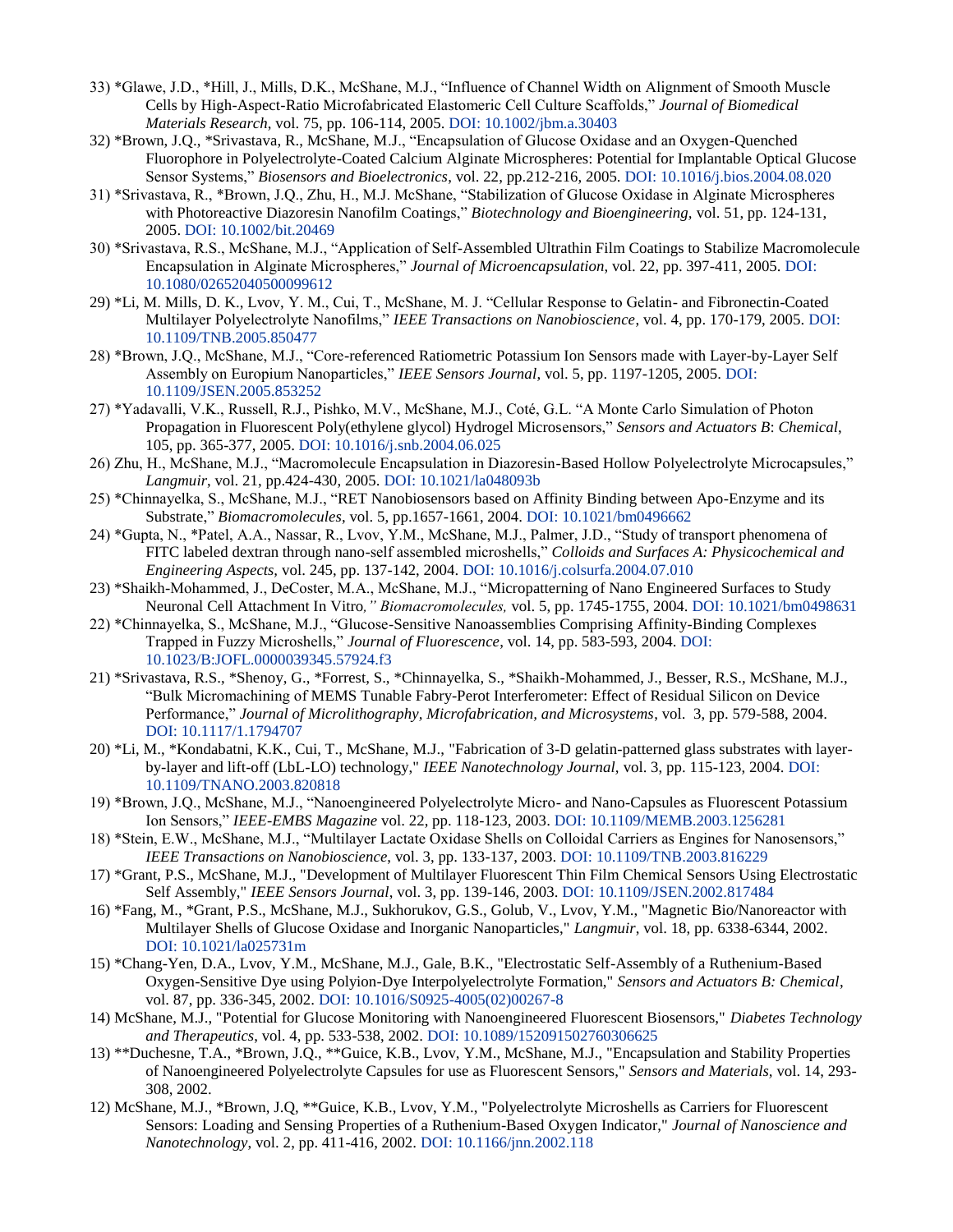- 11) McShane, M.J., Russell, R.J., Pishko, M.V., and Coté, G.L., " Glucose Monitoring Using Implanted Fluorescent Microspheres," *IEEE-EMBS Magazine*, 19, pp. 36-45, 2000. [DOI: 10.1109/51.887244](http://dx.doi.org/10.1109/51.887244)
- 10) McShane, M.J., Rastegar, S., Pishko, M.V., and Coté, G.L., "Monte Carlo modeling for implantable fluorescent analyte sensors," *IEEE Transactions on Biomedical Engineering,* 47, pp. 624-632, 2000. [DOI: 10.1109/10.841334](http://dx.doi.org/10.1109/10.841334)
- 9) Spiegelman, C.H., Bennett, J.F., Vannucci, M., McShane, M.J., Coté, G.L., "A transparent tool for seemingly difficult calibrations: the parallel calibration method," *Analytical Chemistry*, 72, pp. 135-140, 2000. [DOI:](http://dx.doi.org/10.1021/ac990584r)  [10.1021/ac990584r](http://dx.doi.org/10.1021/ac990584r)
- 8) Russell, R.J., Gefrides, C.C., McShane, M.J., Coté, G.L. and Pishko, M.V., "A fluorescence-based glucose biosensor using concanavalin A and dextran encapsulated in a poly(ethylene glycol) hydrogel," *Analytical Chemistry*, 71, pp. 3126-3132, 1999. [DOI: 10.1021/ac990060r](http://dx.doi.org/10.1021/ac990060r)
- 7) McShane, M.J., Cameron, B.D., Coté, G.L., and Spiegelman, C.H., "Improving complex near-IR calibrations using a new wavelength selection algorithm," *Applied Spectroscopy*, 53, pp. 1575-1581, 1999. [DOI:](http://dx.doi.org/10.1366/000370299194603710.1016/S0003-2670(99)00080-X)  [10.1366/0003702991946037](http://dx.doi.org/10.1366/000370299194603710.1016/S0003-2670(99)00080-X)
- 6) McShane, M.J., Cameron, B.D., Coté, G.L., Motamedi, M. and Spiegelman, C.H., "A novel peak-hopping stepwise feature selection method with application to Raman spectroscopy," *Analytical Chimica Acta,* 388, pp. 251-264, 1999. [DOI: 10.1016/S0003-2670\(99\)00080-X](http://dx.doi.org/10.1016/S0003-2670(99)00080-X)
- 5) McShane, M.J. and Coté, G.L., "Near-infrared spectroscopy for determination of glucose, lactate, and ammonia in cell culture media," *Applied Spectroscopy,* 52, pp. 1073-1078, 1998. [DOI: 10.1366/0003702981944968](http://dx.doi.org/10.1366/0003702981944968)
- 4) McShane, M.J., Coté, G.L. and Spiegelman, C.H., "Assessment of partial least-squares calibration and wavelength selection for complex near-infrared spectra," *Applied Spectroscopy,* 52, pp. 878-884, pp. 1998. [DOI:](http://dx.doi.org/10.1366/0003702981944427)  [10.1366/0003702981944427](http://dx.doi.org/10.1366/0003702981944427)
- 3) Spiegelman, C.H., McShane, M.J., Goetz, M.J., Motamedi, M., Yue, Q.L. and Coté, G.L., "Theoretical justification of wavelength selection in PLS calibration: development of a new algorithm," *Analytical Chemistry,* 70, pp. 35-44, 1998. [DOI: 10.1021/ac9705733](http://dx.doi.org/10.1021/ac9705733)
- 2) McShane, M.J., Coté, G.L. and Spiegelman, C., "Variable selection in multivariate calibration of a spectroscopic glucose sensor," *Applied Spectroscopy,* 51, pp. 1559-1564, 1997. [DOI: 10.1366/0003702971939118](http://dx.doi.org/10.1366/0003702971939118)
- 1) Netto, E.J., Peterson, J.I., McShane, M.J., Hampshire, V., "A fiberoptic broad-range pH sensor system for gastric measurements," *Sensors and Actuators B-Chemical*, 29, pp. 157-163, 1995. [DOI: 10.1016/0925-4005\(95\)01677-5](http://dx.doi.org/10.1016/0925-4005(95)01677-5)
- (2) *Book Chapters*
- 7) McShane, M.J., "Photoluminescent Nanosensors" in *Optochemical Nanosensors,* Taylor and Francis, F. Arregui, Ed., 2012.
- 6) McShane, M.J., "Enzyme immobilization in polyelectrolyte microcapsules," in *[Enzyme Stabilization and](http://www.springerprotocols.com/BookToc/doi/10.1007/978-1-60761-895-9?uri=/Pdf/doi/10.1007/978-1-60761-895-9_12)  [Immobilization: Methods and Protocols](http://www.springerprotocols.com/BookToc/doi/10.1007/978-1-60761-895-9?uri=/Pdf/doi/10.1007/978-1-60761-895-9_12), Methods in Molecular Biology Series,* Springer, S. Minteer, Ed., vol. 679, pp. 147-154, 2011. DOI: [10.1007/978-1-60761-895-9\\_12](http://dx.doi.org/10.1007/978-1-60761-895-9_12)
- 5) McShane, M.J., "Encapsulated Probes" for *Sensors based on Nanostructured Materials,* Springer, F. Arregui, Ed., pp. 253-274, 2009. [DOI:10.1007/978-0-387-77753-5.](http://dx.doi.org/10.1007/978-0-387-77753-5)
- 4) Stein, E.W. and McShane, M.J., "Fluorescence-based glucose sensors" for *In Vivo Glucose Sensing,* John Wiley & Sons, Inc., J. Stenken and D. Cunningham, Eds., pp. 269-316, 2009. [DOI: 10.1002/9780470567319.ch10](http://dx.doi.org/10.1002/9780470567319.ch10)
- 3) Coté, G.L., McShane, M.J., and Pishko, M.V., "Fluorescence-based glucose biosensors" Chapter 11 of *Handbook of Optical Sensing of Glucose in Biological Fluids and Tissues,* Taylor and Francis, V. Tuchin, Ed., 2008.
- 2) McShane, M.J., "Microcapsules as "Smart Tattoo" Glucose Sensors: Engineering Systems with Enzymes and Glucose-Binding Sensing Elements" Chapter 6 of *Topics in Fluorescence Vol. 11—Glucose Sensing,* Plenum Press, Geddes and Lakowicz, Eds., pp. 131-165, 2006. [Books.google.com](http://books.google.com/books?id=b72ARCd0YwEC&lpg=PA131&dq=geddes%20lakowicz%20glucose%20sensing%20fluorescence&pg=PA131#v=onepage&q=geddes%20lakowicz%20glucose%20sensing%20fluorescence&f=false)
- 1) McShane, M.J. and Lvov, Y.M., "Layer-by-Layer Electrostatic Self-Assembly and Biomaterial Applications," in *Encyclopedia of Nanoscience and Nanotechnology.,* Marcel Dekker, published online 12/24/2004. [DOI:](http://dx.doi.org/10.1081/E-ENN-120013616)  [10.1081/E-ENN-120013616](http://dx.doi.org/10.1081/E-ENN-120013616)
- (3) *Published Conference Papers and Proceedings* \**does not include submitted or accepted (currently unpublished) abstracts*
- \*YH You, M Schechinger, A Locke, G Coté, M McShane, "Nanoengineered capsules for selective SERS analysis of biological samples," Proc. SPIE 10501-2 (PW18B-BO504-86) (2018).
- R Unruh, M McShane, "Hybrid Inorganic-Organic Interpenetrating Network Hydrogels as Optical Biosensors," *2016 32nd Southern Biomedical Engineering Conference (SBEC)*, p 66.
- YH You, A Nagaraja, A Biswas, H Marks, GL Coté, MJ McShane, "SERS-based hydrogel sensors for pH and enzymatic substrates," *IEEE SENSORS 2015*.
- RM Unruh, JL Weaver, MJ McShane, "Hydrogel matrix effects on oxygen diffusion: Controlling properties for biosensor applications," *IEEE SENSORS* 2015.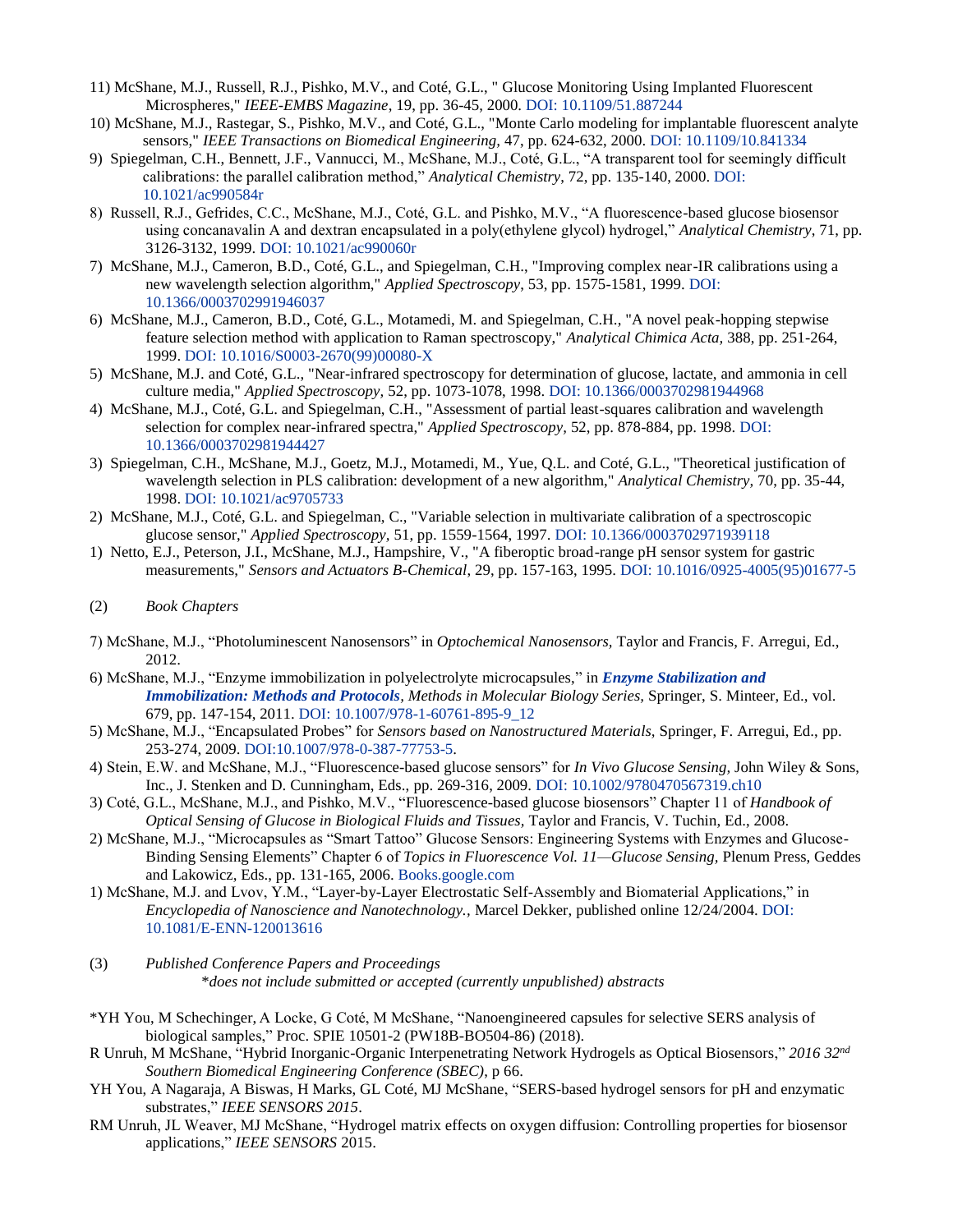- BB Collier, MJ McShane, "Enzymatic glucose sensor compensation for variations in ambient oxygen concentration," *Proc SPIE* 859104-859104-8 (2013)
- R Long, M McShane, ["High-throughput spectral system for interrogation of dermally-implanted luminescent sensors,](http://scholar.google.com/citations?view_op=view_citation&hl=en&user=VbWK0N8AAAAJ&sortby=pubdate&citation_for_view=VbWK0N8AAAAJ:S16KYo8Pm5AC)" Engineering in Medicine and Biology Society (EMBC), 2012 Annual Conference. pp. 2351-2354.
- Akl, T. J., T. J. King, et al. (2012). "In vitro performance of a perfusion and oxygenation optical sensor using a unique liver phantom." *Proceedings of SPIE* **8229**: 822904, 2012.
- Collier, B., McShane, M.J., "Simultaneous, Accurate Lifetime Determination of Two Luminophores Using Time-Domain Techniques," *IEEE Sensors 2011*, pp. 943-946.
- Roberts, J., Collier, B., McShane, M.J., "Incorporation of Optical Enzymatic Sensing Chemistry into Biocompatible Hydrogels," *IEEE Sensors 2011*,pp. 1245-1248.
- Collier, B., Park, J., McShane, M.J., "Tuning of luminescent sensor response and degradation through manipulation of nanofilm coating properties," *IEEE Sensors 2010*, pp. 1587 – 1591, DOI: [10.1109/ICSENS.2010.5690290](http://dx.doi.org/10.1109/ICSENS.2010.5690290)
- T. J. Akl, T. J. King, R. Long, J. S. Baba, M. J. McShane, M. N. Ericson, M. A. Wilson and G. L. Coté, "Optimizing source detector separation for an implantable perfusion and oxygenation sensor", Proc. SPIE 7906, 790605 (2011); doi:10.1117/12.875731
- Long, R. McShane, M., "High-efficiency optical systems for interrogation of dermally-implanted sensors," *IEEE-EMBS Annual Meeting*, Buenos Aires, Argentina, September 2010.
- Long, R., Collier, B., Roberts, J., McShane, M., "Dynamic testing and in vivo evaluation of dermally implantable luminescent microparticle glucose sensors," *Proc. SPIE*, vol. 7572, 2010. DOI: 10.1117/12.842880
- Park, J., McShane, M., "Nanofilms as universal coatings for biosensors," *IEEE Sensors 2009*, pp. 1208 1211, DOI: [10.1109/ICSENS.2009.5398364](http://dx.doi.org/10.1109/ICSENS.2009.5398364)
- Collier, B., Long, R., McShane, M., "Dual-probe luminescence lifetime measurements for the oxygen compensation in enzymatic biosensors," *IEEE Sensors 2009*, pp. 703 – 706, 2009. DOI: [10.1109/ICSENS.2009.5398556.](http://dx.doi.org/10.1109/ICSENS.2009.5398556)
- Long, R., McShane, M.J., "Experimental validation of an optical system for interrogation of dermally-implanted microparticle sensors," *31st International IEEE EMBS Conference*, pp. 122 – 125, 2009. DOI: 10.1109/IEMBS.2009.5334722
- Chaudhary, A., Raina, M., McShane, M.J., Srivastava, R., "Dissolved core alginate microspheres as "smart-tattoo" glucose sensors," *31st International IEEE EMBS Conference*, pp. 4098 – 4101, 2009. DOI: [10.1109/IEMBS.2009.5334597](http://dx.doi.org/10.1109/IEMBS.2009.5334597)
- Park, J., McShane, M., "Nanofilm coatings for transport control and biocompatibility," *IEEE Sensors 2008*, pp. 562 565, 2008. DOI: 10.1109/ICSENS.2008.4716501
- Long, R., McShane, M.J., "Optical instrument design for interrogation of dermally-implanted luminescent microparticle sensors," *30th International IEEE EMBS Conference*, pp. 5656 – 5659, 2008. DOI: 10.1109/IEMBS.2008.4650497
- Long, R., Singh, S., McShane, M.J., "Stability of response and in vivo potential of microparticle glucose sensors," *Proc. SPIE*, vol. 6863, 2008. DOI:10.1117/12.773315
- Peri, K., McShane, M., Wilson, C.G., "Brilliant Dust: Nanoparticle Doped On-Chip Microplasmas for Fluorescent Detection of Biomolecules," *IEEE MEMS 2006*, pp. 354 – 357, 2006. DOI: [10.1109/MEMSYS.2006.1627809](http://dx.doi.org/10.1109/MEMSYS.2006.1627809)
- Stein, E.W., Grant, P.S., H. Zhu, M.J. McShane, "Tailoring the sensitivity of enzymatic smart tattoos with nanoengineered coatings and porphyrin oxygen indicators," *8 th World Congress on Biosensors*, Toronto, Canada, May 2006.
- Brown, J.Q., E.W. Stein, H. Zhu, M.J. McShane, "Design and Evaluation of Long-Term Response for Fluorescent Enzymatic Glucose Sensors," *4 th Annual Diabetes Technology Meeting*, San Francisco, CA, November 2005.
- Chinnayelka, S., McShane, M.J., Response Properties of Competitive Binding RET Assays Encapsulated in Nanoengineered Microshells," *4 th Annual Diabetes Technology Meeting*, San Francisco, CA, November 2005.
- Mack, A.C., J. Mao, M.J. McShane, "Transduction of pH- and Glucose-Sensitive Hydrogel Swelling Through Fluorescence Resonance Energy Transfer," *IEEE Sensors Conference*, Orange County, CA, October 2005.
- Chinnayelka, S., M.J. McShane, "Competitive Binding Assays in Microcapsules as "Smart Tattoo" Biosensors," *IEEE Sensors Conference*, Orange County, CA, October 2005.
- Brown, J.Q., McShane, M.J., "Potentially-Implantable Nanoengineered Optical Glucose Microsensors," *3 rd Annual Diabetes Technology Meeting*, Philadelphia, PA, October 28-29, 2004.
- Kuila, D., Tien, M., Lvov, Y., McShane, M., Aithal, R., Singh, S., Potluri, A., Boden, N., Kaul, S., "Nanoassembly of Immoblized Lignolytic I for Biocatalysis, Bioremediation, and Biosensing," *SPIE Optics East*, Philadelphia, PA, October 27, 2004.
- Brown, J.Q., McShane, M.J., "Optimal Design of Nanoengineered Implantable Optical Sensors Using a Genetic Algorithm," *26th International IEEE EMBS Conference*, San Francisco, CA, September 1-4, 2004.
- Chinnayelka, S., McShane, M.J., "RET Nanobiosensors using Affinity of an Apo-Enzyme Toward its Substrate," *26th International IEEE EMBS Conference*, San Francisco, CA, September 1-4, 2004.
- Shaikh-Mohammed, J., DeCoster, M.A., McShane, M.J., "Cell Adhesion Testing using Novel Testbeds Containing Micropatterns of Complex Nanoengineered Multilayer Films," *26th International IEEE EMBS Conference*, San Francisco, CA, September 1-4, 2004.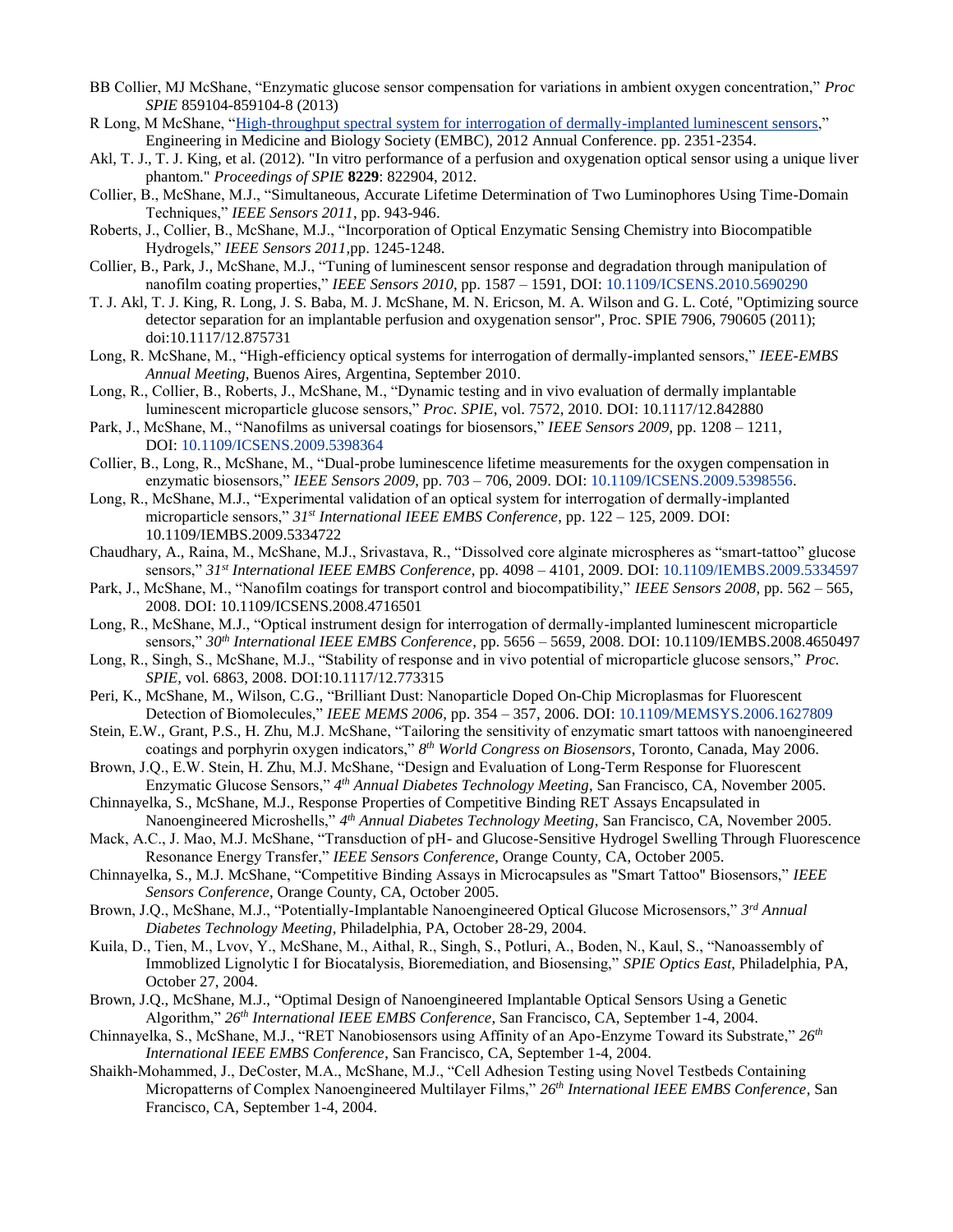- Zhang, G., McShane, M.J., Robinson, C.J., "Using Electrostatic Self-Assembled Gradient Nanosensor Phantoms for Calibration of an Optical Intrinsic Signal Imaging System," *26th International IEEE EMBS Conference*, San Francisco, CA, September 1-4, 2004.
- Kaul, S., Chinnayelka, S., McShane, M.J., "Self-Assembly of Polymer/Nanoparticle Films for Fabrication of Fiber-Optic Sensors Based On SPR," *Proc SPIE,* v. 5317, pp. 224-233, 2004.
- Brown, J.Q., Chopra, S., Grant, P.S. McShane, M.J., "Glucose Micro- and Nano-Sensors Based on Nanoassembled Enzyme/Polymer/Dye Composites," *Proc SPIE.,* v. 5325, pp. 21-30, 2004.
- Brown, J.Q., Guice, K.B., Simpson, R.T, McShane, M.J., ["Electrostatic self-assembly of nanocomposite hybrid fluorescent](http://bookstore.spie.org/index.cfm?fuseaction=detailpaper&cachedsearch=1&productid=529793&producttype=pdf&CFID=1017563&CFTOKEN=8648752)  [sensors,](http://bookstore.spie.org/index.cfm?fuseaction=detailpaper&cachedsearch=1&productid=529793&producttype=pdf&CFID=1017563&CFTOKEN=8648752)" *Proc SPIE.,* v. 5331, pp. 52-59, 2004.
- Shaikh-Mohammed, J., Li, M., Terala, D., McShane, M.J., "Integrated Micro/Nanofabrication of Cell Culture Scaffolds with Selective Cell Adhesion and Fluorescent Indicators," *Proc SPIE International Micromachining and Microfabrication Conf.,* v. 5345, pp. 43-50, 2004.
- Grant, P.S., Barnidge, M.A., McShane, M.J., "Spectroscopic Fiber Probes for Chemical Sensing Based on Layer-by-Layer Self Assembled Ultrathin Films ," *IEEE Sensors Conference*, Toronto, Canada, October 21-24, 2003.
- Brown, J.Q., Guice, K.B., McShane, M.J., "Internally-Referenced Chemical Transducers Using Molecular Probes Assembled on Fluorescent Nanoparticles," *IEEE Sensors Conference*, Toronto, Canada, October 21-24, 2003.
- McShane, M.J., "Multilayer Nanoengineering Techniques for Fabrication of Opto-Chemical Probes," *IEEE Sensors Conference*, Toronto, Canada, October 21-24, 2003.
- Grant, P.S., Kaul, S., Chinnayelka, S., M. J. McShane, "Fiber Optic Biosensors Comprising Nanocomposite Multilayered Polymer and Nanoparticle Ultrathin Films," *25th International IEEE EMBS Conference*, Cancun, Mexico, September 17-21, 2003.
- Brown, J.Q., Guice, K.B., Caldorera, M.E., M. J. McShane, "Fabrication and Deployment of Nanoscale Fluorescent Intracellular Probes," *25th International IEEE EMBS Conference*, Cancun, Mexico, September 17-21, 2003.
- Stanecki, C.E., Hannibal, A.M., Watts, A., Driggers, K.H., M. J. McShane, "A Novel Biosensor for On-line Dialysis Monitoring," *25th International IEEE EMBS Conference*, Cancun, Mexico, September 17-21, 2003.
- Li, M., Ai, H., Mills, D. K., Lvov, Y.M., McShane, M. J., Gale, B. K. "Using Microfabrication and Electrostatic Layer-bylayer (LBL) Self-assembly Technologies to Improve the Growth and Alignment of Smooth Muscle Cells," *Proc 2 nd Annual International IEEE-EMBS Special Topic Conference on Microtechnologies in Medicine and Biology*, Madison, WI, 2002.
- Duchesne, T.A., Brown, J.Q., Guice, K., Lvov, Y.M., McShane, M.J. "Nanoassembled Fluorescent Microshells as Biochemical Sensors," *SPIE International Biomedical Optics Conf.,* San Jose, CA, v. 4624, pp. 66-75, 2002.
- Grant, P.S., Lvov, Y.M., McShane, M.J., "Nanostructured Fluorescent Particles for Glucose Sensing," *SPIE International Biomedical Optics Conf.,* San Jose, CA, v. 4624, pp. 47-54, 2002.
- Shenoy, U.G., Srivastava, R., Forrest, S., Besser, R.S., McShane, M.J. "Microfabricated Interferometer and Integrated Fluidic Channel for Infrared Spectroscopy of Aqueous Samples," *SPIE International Biomedical Optics Conf.,* San Jose, CA, v. 4626, pp. 411-420, 2002.
- O'Neal, D. P., McShane, M.J., Pishko, M.V., Coté, G.L., "Implantable Biosensors: Analysis of fluorescent light propagation through skin," *SPIE International Biomedical Optics Conf.,* San Jose, CA, v. 4263, pp. 20-24, 2001.
- Robinson, C.J., Napper, S.A., Gale, B.K., McShane, M.J., "Rehabilitative Microsystems," *Proc 1 st Annual International IEEE-EMBS Special Topic Conference on Microtechnologies in Medicine and Biology*, Lyon, France, 2000.
- Li, M., Glawe, J.D., Green, H., Mills, D.K., McShane, M.J., Gale, B.K., "Effect of high aspect-ratio microstructures on cell growth and attachment," *Proc 1 st Annual International IEEE-EMBS Special Topic Conference on Microtechnologies in Medicine and Biology*, Lyon, France, pp. 531-536, 2000.
- McShane, M.J., Russell, R.J., Pishko, M.V., and Coté, G.L., "Progress Toward Implantable Fluorescence-Based Sensors for Monitoring Glucose Levels in Interstitial Fluid," *SPIE International Biomedical Optics Conf.,* San Jose, CA, v. 3923, pp. 78-87, 2000.
- McShane, M.J., Russell, R.J., Pishko, M.V., and Coté, G.L., "Optical System for Implantable Analyte Sensors," *21st International IEEE EMBS Conference*, Atlanta, GA, v. 2, pp. 804-807, 1999.
- McShane, M.J., Rastegar, S., and Coté, G.L., "Probe design for implantable fluorescence-based sensors," *SPIE International Biomedical Optics Conf.,* San Jose, CA, v. 3599, pp. 93-100, 1999.
- McShane, M.J., Cameron, B.D., Coté, G.L., and Spiegelman, C.H., "Peak-hopping stepwise wavelength selection algorithm for spectroscopic applications," *SPIE International Biomedical Optics Conference,* San Jose, CA, v. 3599, pp. 101-109, 1999.
- McShane, M.J., Rastegar, S. and Coté, G.L., "Fluorescence-based implantable biosensors: Monte Carlo modeling for optical probe design," *20th International IEEE EMBS Conference*, Hong Kong, SAR, v.4, pp. 1799-1802, 1998.
- Cooney, K.M., Coté, G.L., Gossage, K., McShane, M.J., van der Breggen, E., Motamedi, M., and Coté, G.L., "Development of an optical system for the detection of oral cancer using near-infrared spectroscopy", *20th International IEEE EMBS Conference*, Hong Kong, SAR, 1998.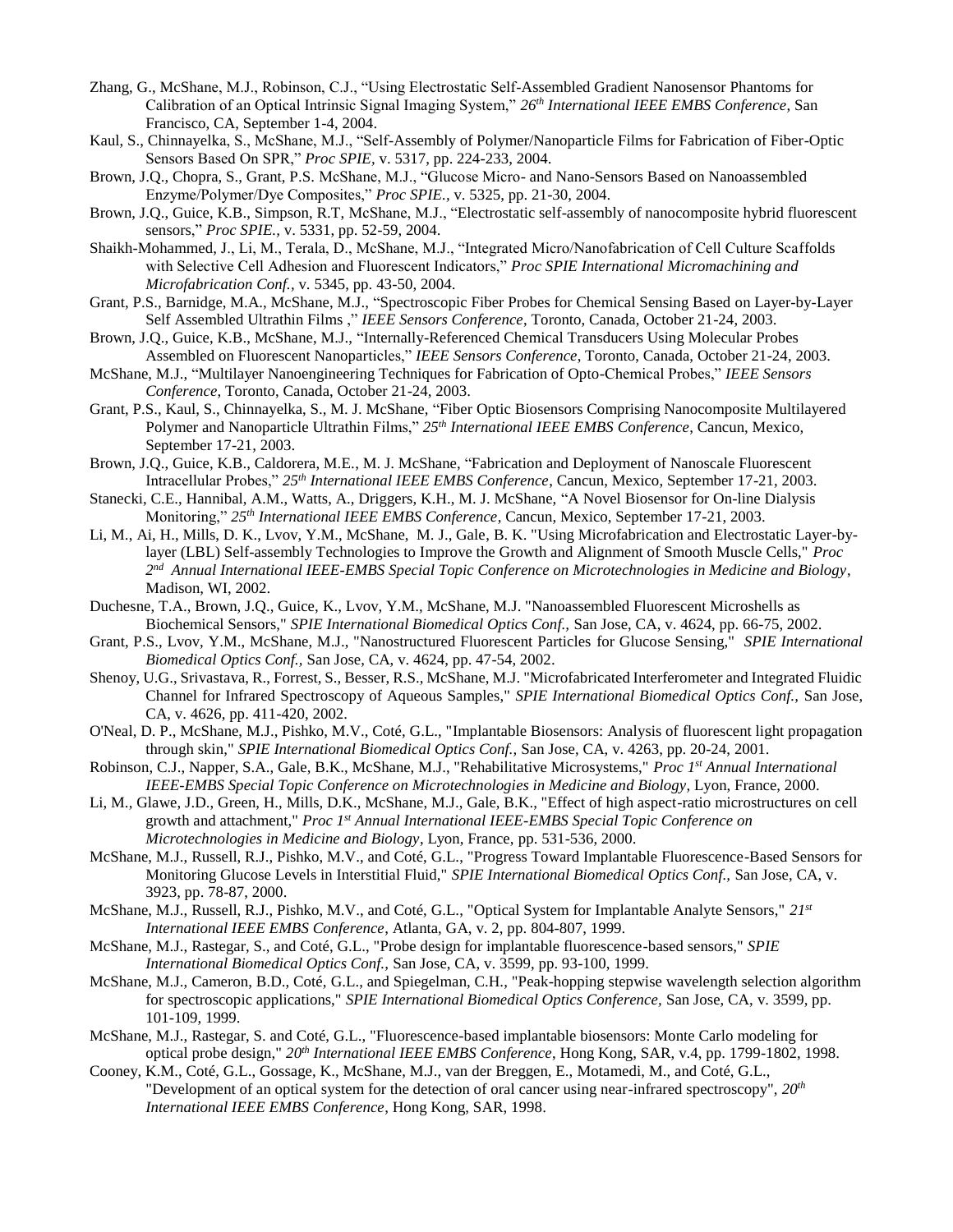- Cooney, K.M., Coté, G.L., Gossage, K.W., McShane, M.J., Motamedi, M. and van der Breggen, E., "Detection of spectral differences between normal and cancerous oral tissue using near-infrared spectroscopy," *OSA Spring Topical Meetings*, Orlando, FL, 1998.
- Jung, B.J., McShane, M.J., Coté, G.L. and Rastegar, S., "Effects of temperature on near-infrared spectroscopic measurement of glucose," *SPIE International Biomedical Optics Conf.,* San Jose, CA, v. 3253, pp. 41-46, 1998.
- McShane, M.J. and Coté, G.L., "Determination of cell culture medium components with overlapping near-IR absorbance peaks," *SPIE International Biomedical Optics Conference*, San Jose, CA, 1998.
- McShane, M.J., Coté, G.L. and Spiegelman, C.H., "Variable selection for quantitative determination of glucose concentration with near-infrared spectroscopy," *SPIE International Biomedical Optics Conference*, San Jose, CA, 1997.

(4) *Invited Lectures*

- McShane, M.J., "Biomaterials as Implantable Chemo-Optical Transducers Prospects for Continuous Multianalyte Monitoring," *Invited Talk* at Medtronic, Inc. Northridge, CA, Dec 8, 2017.
- McShane, M.J., "Nano-enabled Implantable Biochemical Monitoring," *Keynote Talk* for *International Conference on Functional Nanomaterials and Nanotechnology (ICFNN-2017),* Kathmandu, Nepal, Oct 10-13, 2017.
- McShane, M.J., "Nanocomposite hydrogel-based chemo-optical transducers and amplifiers: Towards neurochemical sensing," *Invited Talk* for *IEEE Brain-Machine Interface Workshop 2016 – Special Session on Sensors*, Budapest, Hungary, Oct 12, 2016.
- McShane, M.J., "Implantable Materials Enabling Noninvasive Metabolic Monitoring," *Invited Talk* for *SciX 2016*, Minneapolis, MN, Sept 21, 2016.
- McShane, M.J., "From *Wearables* to *Implantables*: Enabling Next-Generation Monitoring," *Invited Lecture* for *University of Glasgow*, Glasgow, OK, Sept 12, 2016.
- McShane, M.J., "From *Wearables* to *Implantables*: Enabling Next-Generation Monitoring," *Opening Plenary Talk* for *Eurosensors 2016*, Budapest, Hungary, Sept 5, 2016.
- McShane, M.J., "Implantable Optical Biosensors Materials and Instrumentation for Next-Generation Monitoring," *Invited Presentation* for University of Houston, Houston, TX, March 2016.
- McShane, M.J., "Implantable Optical Biosensors Materials and Instrumentation for Next-Generation Monitoring," *Invited Presentation* for F21 Bioprocessing and Biosensing Center, Columbia, MO, September 2015.
- McShane, M.J. and Nichols, S. "Implantable Optical Biosensors Materials and Instrumentation for Next-Generation Monitoring," *Invited Presentation* for Whitaker Foundation Lecture Department of Biomedical Engineering, Texas A&M University, August 2015.
- McShane, M.J., "Texas A&M University-Industry Collaboration in Medical Device Research and Development," *Keynote Speech* for Presidents' Forum of Southeast Asia and Taiwan Universities (SATU), Tainan, Taiwan, July 2015.
- McShane, M.J., "Implantable Optical Biosensors Materials and Instrumentation for Next-Generation Monitoring," *Invited Presentation* for World Premier Institute of Materials Nanoarchitectonics (MANA) of the National Institute of Materials Science, Tsukuba, Japan, July 2015.
- McShane, M.J., "Implantable Optical Biosensors Materials and Instrumentation for Next-Generation Monitoring," *Invited Presentation* for Innovation Center of NanoMedicine (iCONM), Tokyo, Japan, June 2015.
- McShane, M.J., "Implantable Luminescent Biosensors," *Invited Presentation for* Florida International University Biomedical Engineering Seminar, February 2015.

McShane, M.J., "Implantable Luminescent Biosensors," *Invited Presentation for* Texas A&M Biological, Agricultural, and Civil Engineering Multidisciplinary Seminar, December 2014.

- McShane, M.J., "Personal Monitoring: From *Wearables* to *Implantables*," *Invited Presentation* for Texas A&M Health Science Center Ground Rounds, September 2014.
- Helton, K.L., et al., "Tissue-Integrating Sensors," *Invited Presentation for* symposium at the Diabetes Technology Society's *Tissue Response to Implanted Devices* Meeting, May 2014.
- McShane, M.J., "Implantable Luminescent Biosensors," *Invited Talk for* Physics of Quantum Electronics Meeting, Snowbird, UT, January 2014.
- McShane, M.J., Wisniewski, N.A., "Toward Multianalyte Monitoring with Tissue-Integrating Sensors," *Invited Presentation for* NIH High-Risk, High-Reward grantee meeting, November 2013.
- McShane, M.J., "Optical Sensors with Micro to Nanoscale Organization," *Invited Lecture*, *Institute for Micromanufacturing Seminar Series,* Louisiana Tech University, Ruston, LA, January 2013.
- McShane, M.J., "Nanocomposite Materials for Optical Sensing," *Invited Lecture*, *EMBS Micro and Nanotechnology in Medicine,* Maui, HI, December 2012.
- McShane, M.J., "Next-Generation Implantable Sensors," *Invited Lecture*, *Tulane University Biomedical Engineering Department,* New Orleans, LA, October 2012.
- McShane, M.J., "Luminescent Optical Biosensors Materials and Instrumentation for Next-Generation Monitoring," *Seminar*, *IEEE-EMBS Dallas*, Dallas, TX, May 2012.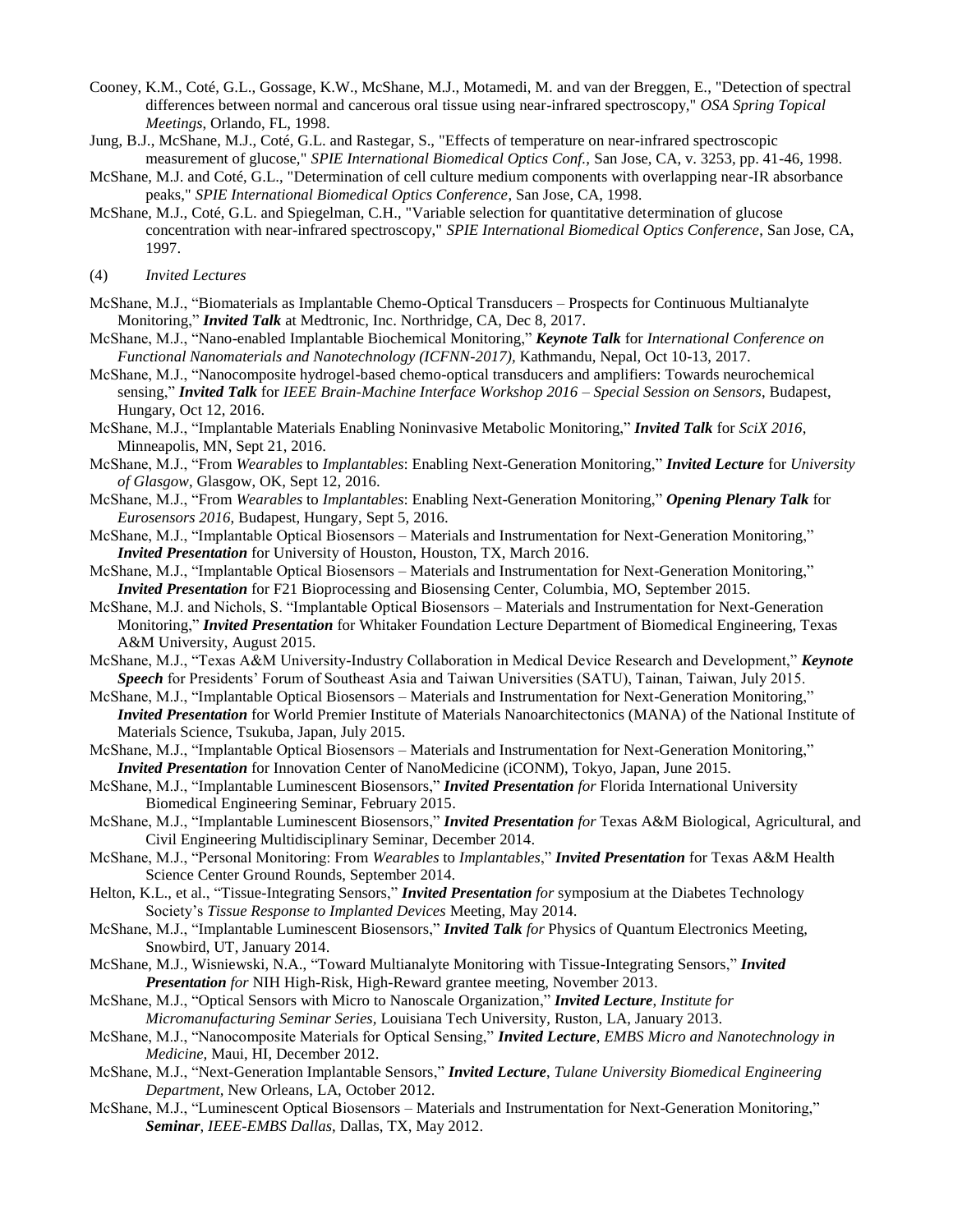- McShane, M.J., "Inline and implantable optical sensors for biochemical monitoring," *Invited Lecture*, *American Society for Artificial Internal Organs,* San Francisco, CA, June 2012.
- McShane, M.J., "Next-Generation Implantable Sensors," *Invited Lecture*, *Dallas IEEE-EMBS,* Dallas, TX, May 2012.
- McShane, M.J., "Encapsulation of Luminescent Sensing Chemistry with Engineered Nanofilms," *Invited Lecture*, PITTCON, Orlando, FL, March 2012.
- McShane, M.J., "Nanocomposite Multilayers for Optical Biosensors," *Invited Lecture*, *Harrington Symposium*, University of Texas – Austin, November 10, 2011.
- McShane, M.J., "Nanomaterials for Biosensors," *Invited Workshop Lecture*, *IEEE-EMBS Annual Meeting,* Boston, MA, August 2011.
- McShane, M.J., "Fun with Nanofilms: From Neural Networks to Sensors to Backpacks for Cells, there's something for everyone ," *Invited Master Series Lecture*, *Texas A&M Toxicology Program, College Station, TX,* July 2009.
- McShane, M.J., "Nanoscale Biosensors: Opportunities and Challenges," *Invited Keynote Lecture*, *International Workshop on Nanotech and Healthcare 2007, Thanjavur, India,* October 2007.
- McShane, M.J., "Assembly and testing of microparticle and microcapsule 'smart tattoo' materials," *Invited Lecture*, *SPIE Photonics West*, January 2007.
- McShane, M.J., "Micro/Nanoscale Particles and Capsules: Emerging Technology for Biochemical Monitoring," *Invited Seminar*, University of Wisconsin, *College of Pharmacy Seminar*, December 15, 2006.
- McShane, M.J., "Smart Tattoos: Implantable Sensors for Metabolic Monitoring," *Invited Seminar*, University of Washington, *Center for Nanotechnology Seminar*, May 8, 2006.
- McShane, M.J., "Microcapsule Biochemical Sensors: Assembling Molecules into Useful Micro/Nanosystems," *Invited Seminar*, Louisiana State University, *Biomedical Engineering Seminar*, December 5, 2005.
- McShane, M.J., "Microcapsule Biochemical Sensors: Assembling Molecules into Useful Micro/Nanosystems," *Invited Seminar*, Pennsylvania State University, *Biomedical Engineering Seminar*, November 18, 2005.
- McShane, M.J., "Microcapsule Biochemical Sensors: Assembling Molecules into Useful Micro/Nanosystems," *Invited Seminar*, Texas A&M University, *Biomedical Engineering Seminar*, November 1, 2005.
- McShane, M.J., "Nanotechnology Applied to Engineering Glucose-Sensing, 'Smart Tattoos' ," *Invited Presentation for* Nanotechnology" symposium at the Diabetes Technology Meeting, November 2005.
- McShane, M.J., "Biosensor applications of polyelectrolyte nanofilms and microcapsules," *Invited Presentation for the Polymer Materials Science and Engineering Symposium "Smart Nano-Assemblies" at the 228th National Meeting of the American Chemical Society*, Washington, DC, August 28, 2005.
- McShane, M.J., "Biosensor applications of polyelectrolyte nanofilms and microcapsules," *Invited Presentation for the Polymer Materials Science and Engineering Symposium "Smart Nano-Assemblies" at the 228th National Meeting of the American Chemical Society*, Washington, DC, August 28, 2005.
- McShane, M.J., "Micro/Nanostructures to Define and Monitor the Cellular Environment," *Invited Lecture*, Louisiana State University, *Center for Advanced Microdevices/Center for Biomodular Microsystems Summer School*, July 27, 2005.
- McShane, M.J., "Smart Tattoos: Implantable Sensors for Metabolic Monitoring," *Invited Seminar*, Purdue University, *Biomedical Engineering Seminar*, August 30, 2004.
- Chinnayelka, S., McShane, M.J., "Self-Assembly of a Biosensor for Monitoring Glucose based on Resonance Energy Transfer," *Invited Presentation for the Optical Sensors Symposium at the BMES Fall Meeting*, Nashville, TN, October 4, 2003.
- Connolly, B., Daniel, B., McShane, M.J., Bazan, N.G., DeCoster, M.A., "Nanofilms as Substrates for Defining Critical Signaling for Neuronal Survival," *NSF/EPSCoR National Meeting*, Las Vegas, NV, September 12, 2003.
- McShane, M.J., Lvov, Y.M., "Nanoassembled Fluorescent Micro/Nanoshells as Biochemical Sensors," *Invited Presentation for the Polymer Materials Science and Engineering Symposium "Smart Nano-Assemblies" at the 226th National Meeting of the American Chemical Society*, New York, NY, September 8, 2003.
- Lvov, Y.M., Hua, F., Cui, T., McShane, M.J., " 'Marriage' of LbL-Nanoassembly and Traditional Lithography for Micropatterns and Microchannel Devices," *Invited Presentation for the Polymer Materials Science and Engineering Symposium "Smart Nano-Assemblies" at the 226th National Meeting of the American Chemical Society*, New York, NY, September 9, 2003.
- McShane, M.J., "Layer-by-layer Self-Assembly: Micropatterning and Micro/Nanoscale Biosensors," *Invited Presentation*, *Neuroscience Seminar Series*, New Orleans, LA, January 17, 2003.
- McShane, M.J., "Layer-by-layer Self-Assembly: Micropatterning and Micro/Nanoscale Biosensors," *Invited Presentation*, *Neuroscience Seminar Series*, New Orleans, LA, January 17, 2003.
- McShane, M.J., "Nanoengineering Devices for Biomedical Research and Clinical Applications," *Invited Presentation*, *Physiology Seminar Series*, Shreveport, LA, January 27, 2003.
- McShane, M.J., "Nanoengineering of Optical Devices for Chemical Analysis," *Invited Presentation*, *Neurobiotechnology*, Shreveport, LA, December 4, 2002.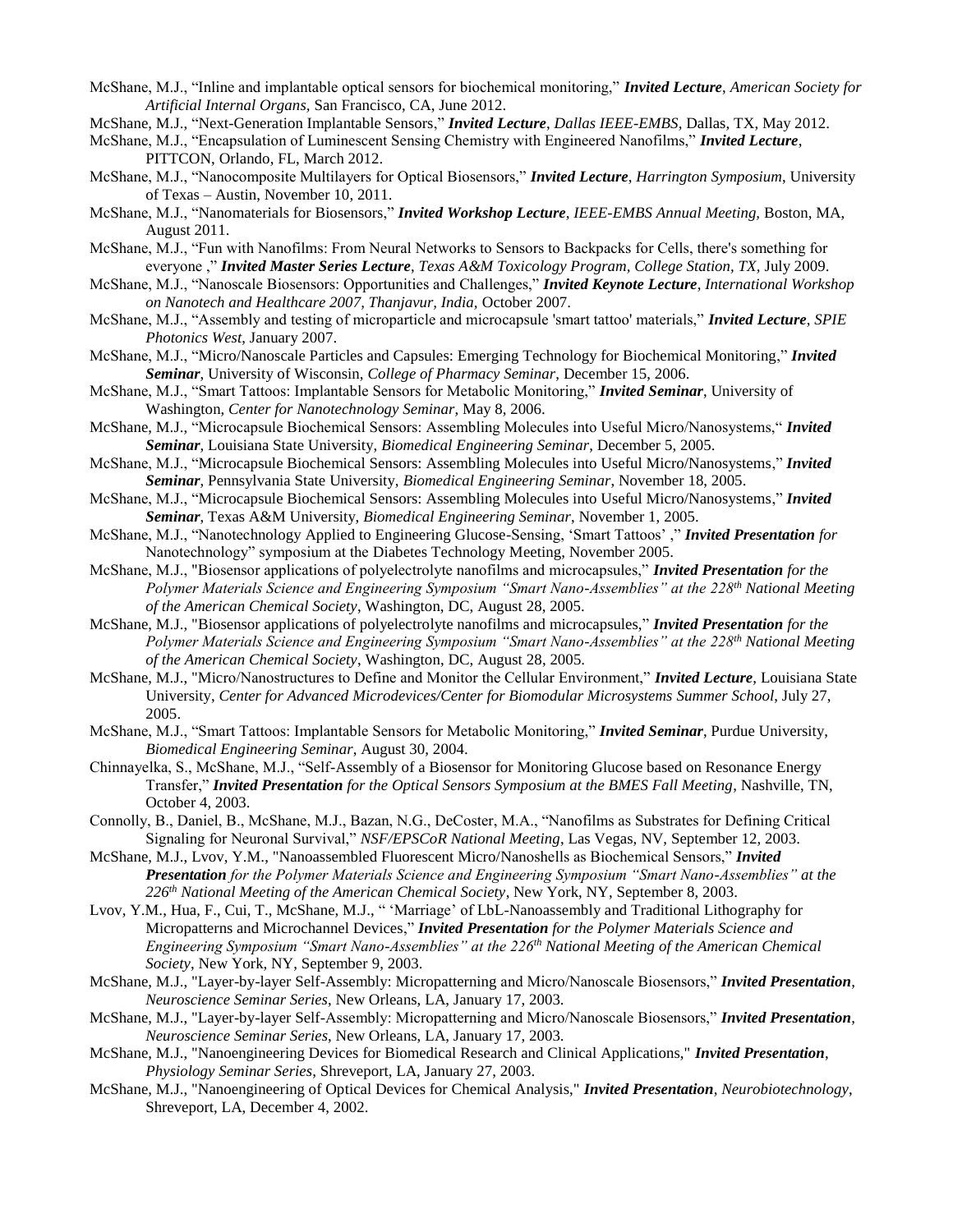- Lvov, Y.M., McShane, M.J., Jones, S.A., de Villiers, M., "Nanocapsule Technology Based on Layer-by-Layer Self Assembly," *Invited Presentation*, *Louisiana Conference on Commercial Applications of Microsystems, Materials, and Nanotechnologies*, Ruston, LA, October 21-22, 2002.
- McShane, M.J., "Nanoengineering of Fluorescence-Based Chemical Sensors Using Electrostatic Self-Assembly: Thin Films and Micro/Nanoshells," *Invited Presentation*, *IEEE Sensors 2002*, Orlando, FL, June 13, 2002.
- Guice, K.B., Nayak, S., Lvov, Y.M., McShane, M.J., "Micro-scale Hollow Core Fluorescent Sensors for the Measurement of Oxygen and Glucose," *Invited Presentation*, 2<sup>nd</sup> Undergraduate/Graduate Research Symposium, Louisiana Tech University, Ruston, LA, April 12, 2002.
- Srivastava, R., Shenoy, G., Chinnayelka, S., Forrest, S.R., Besser, R.S., McShane, M.J., "Microspectrometer for Infrared Analysis of Gases and Biological Fluids," *Invited Poster*, *Focus on Bio- & Information Technologies*, LA EPSCoR, Baton Rouge, LA, April 10-11, 2002.
- Brown, J.Q., Duchesne, T.A., Lvov, Y.M., McShane, M.J., "Nanoengineered Polyelectrolyte Microshells as Carriers for Fluorescent Sensors," *Invited Poster*, *Focus on Bio- & Information Technologies*, LA EPSCoR, Baton Rouge, LA, April 10-11, 2002.
- Grant, P.S., Lvov, Y.M., McShane, M.J., "Nanostructured Fluorescent Biosensor," *Invited Poster*, *Focus on Bio- & Information Technologies*, LA EPSCoR, Baton Rouge, LA, April 10-11, 2002.
- Nayak, S.R., Guice, K.B., Lvov, Y.M., McShane, M.J., "Nanoengineered Fluorescent Sensors Containing Enzyme Assays," *Invited Poster*, *Focus on Bio- & Information Technologies*, LA EPSCoR, Baton Rouge, LA, April 10-11, 2002.
- Kim, S.S., Shaikh Mohammed, J., Deverkadra, R., Kondabatni, K.K., McShane, M.J., "Micro Total Analysis System," *Invited Poster*, *Focus on Bio- & Information Technologies*, LA EPSCoR, Baton Rouge, LA, April 10-11, 2002.
- McShane, M.J., "Nanoengineered Thin Films and ShELLS: Novel Applications to Fluorescence Biomedical Sensor Development," *Invited Seminar*, Texas A&M University, *Biomedical Engineering Seminar*, October 29, 2001.
- McShane, M.J., Lvov, Y.M., "Nanocomposite Thin Films for Optical Sensors and Nanobioreactors," *Invited Presentation*, *BioMEMS and Biomedical Nanotechnology 2001*, Columbus, OH, September 22-25, 2001.
- McShane, M.J., "Nanoengineered Thin Films and ShELLS: Novel Applications to Fluorescence Biomedical Sensor Development," *Invited Seminar* at the University of Toledo, *Biomedical Engineering Seminar Series*, September 7, 2001.
- McShane, M.J., "Nanoconstruction of Fluorescent Sensors: Thin Films and Microshells," *Invited Presentation, Bio-Micro-Sensors for Biology and Medicine Workshop*, Louisiana Tech University, Ruston, LA, May 9, 2001.
- Duchesne, T., Lvov, Y.M., McShane, M.J., "Nanoassembled Fluorescent Sensors for Physiological Monitoring," *Invited Presentation, 1 st Undergraduate/Graduate Research Symposium*, Louisiana Tech University, Ruston, LA, April 12, 2001.
- McShane, M.J., "Nanoassembled Fluorescent Sensors for Physiological Monitoring," *Invited Seminar* at the University of Louisville, *Chemical Engineering Seminar Series*, March 30, 2001.
- McShane, M.J., "Optics and Micro-Optics in Medicine, Biology, and Biotechnology," *Invited Short Course* presented at the University of Taipei, Taiwan, March 6-8, 2001.
- McShane, M.J., Grant, P.S., Nayak, S.R., Duchesne, T., Lvov, Y.P., "Development of Fluorescent Sensors Using Nanofabrication," *Invited Presentation* at the *19th Annual Houston Conference on Biomedical Engineering Research*, Houston, TX, 2001.
- Robinson, C.J., Napper, S.A., Gale, B.K., McShane, M.J., "Rehabilitative Microsystems," **Invited Presentation** at the *1 st Annual International IEEE-EMBS Special Topic Conference on Microtechnologies in Medicine and Biology*, Lyon, France, 2000.
- Spiegelman, C.H., Rock, J.C., Rumgyart, F., Bennett, J., Lee, S.-J., Vannucci, M., McShane, M., and Coté, G.L., "Issues in Spectrographic Calibration", *Invited Paper* presented at the *National Consortium for Plutonium*, Amarillo, TX, 1999.
- Spiegelman, C.H., Rock, J.C., Rumgyart, F., Bennett, J., Lee, S.-J., Vannucci, M., McShane, M., and Coté, G.L., "Issues in Spectrographic Calibration", *Invited Paper* presented to Los Alamos Nat. Labs, Div. TA1, Los Alamos, NM, 1999.
- Spiegelman, C.H., Bennett, J.F., Vannucci, M., McShane, M.J., and Coté, G.L., "The Parallel Calibration Method," *Special Invited Paper* presented at the *International Envirometrics Meeting*, Athens, Greece, 1999.
- Spiegelman, C.H., McShane, M.J., Cameron, B.D, and Coté, G.L., "Preprocessing Calibration Data: Mean Centering, Scaling, Background Correcting, and Variable Selection in Spectroscopic Calibrations," *Invited Paper* presented at the *Federation of Analytical Chemistry and Spectroscopy Societies Conference*, Austin, TX, 1998.
- McShane, M.J., Coté, G.L. and Spiegelman, C.H., "Variable selection with PLS calibration: Comparison of techniques," *Invited Paper* presented at the *International Diffuse Reflectance Conference*, Chambersburg, PA, 1998.
- Spiegelman, C.H., McShane, M.J. and Coté, G.L., "Variable selection with PLS calibration: Comparison of techniques," *Invited Paper* presented at the *American Statistical Society Conference*, Dallas, TX, 1998.
- McShane, M.J. and Coté, G.L., "Near-infrared chemical sensing in cell culture media," *Invited Paper* presented at the *Federation of Analytical Chemistry and Spectroscopy Societies Conference*, Providence, RI, 1997.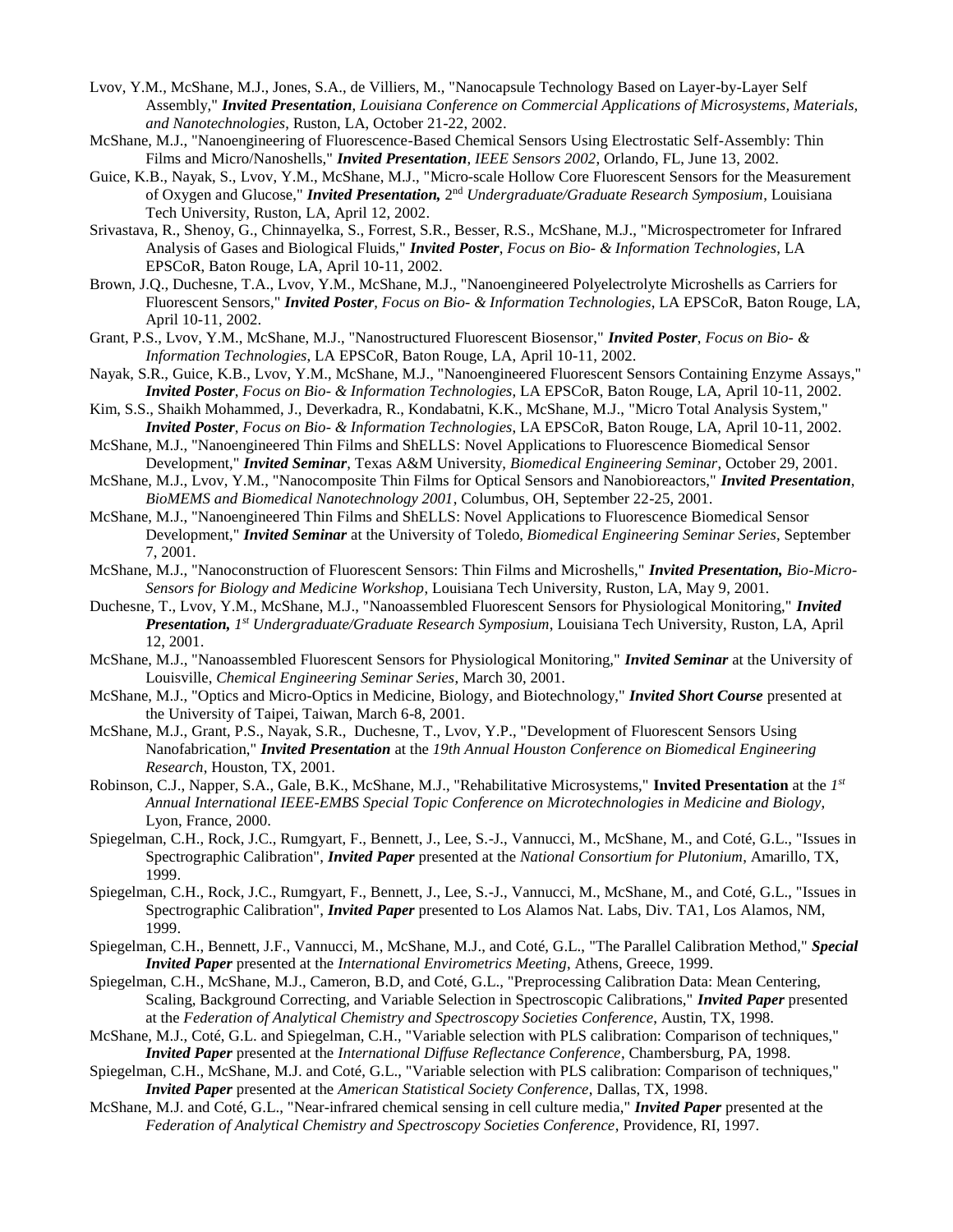- A Biswas, A Nagaraja, Y You, LR Bornhoeft, M McShane, "Tunable Diffusion Control in Microcapsule-Based Nanocomposite Devices," (PMSE 689) *American Chemical Society 2016 Fall Meeting*. Philadelphia, PA, August 2016.
- Y You, A Biswas, M McShane, "Hydrogel Sensors with Dual-Mode Optical Readout," (PMSE 682) *American Chemical Society 2016 Fall Meeting*. Philadelphia, PA, August 2016.
- RM Unruh, JR Roberts, S Nichols, MK Balaconis, NA Wisniewski, MJ McShane, "Evaluation of Luminescent Copolymer Hydrogels as Fully-Implantable Sensors," *Diabetes Technology Meeting*, Bethesda, MD, November 2014.
- M Schechinger, R Unruh, A Nagaraja, J Weaver, MJ McShane, "Reference Sensors using Poly-acrylonitrile (PAN) Nanobeads for Improved Accuracy in Implantable Optical Sensing Devices," *Biomedical Engineering Society*, San Antonio, TX, 2014.
- A Biswas, A Nagaraja, MJ McShane, "Ratiometric Nanocapsule Sensors Fabricated From Sacrificial CaCO<sub>3</sub> Nanoparticles," *Biomedical Engineering Society*, San Antonio, TX, 2014.
- Y You, A Liu, JR Roberts, MJ McShane, "A SERS Sensing System based on Encapsulation of Gold Nanoparticles in Microporous Alginate Hydrogels," *Biomedical Engineering Society*, San Antonio, TX, 2014.
- RM Unruh, S Nichols, NA Wisniewski, MJ McShane, "*In Vitro* and *In Vivo* Evaluation of Copolymer Hydrogels as Enzyme-based Luminescence Glucose Sensors," *Biomedical Engineering Society*, San Antonio, TX, 2014.
- D.W. Ritter, J.M. Newton, J.R. Roberts, B.B. Collier, and M.J. McShane, "Enzyme Stabilization Strategies to Prolong Bioanalytical Sensor Function" *Gordon Research Conference on Bioanalytical Sensors*, Newport, RI, 2014.
- RM Unruh, S Nichols, NA Wisniewski, MJ McShane, "Poly (2-hydroxyethyl methacrylate-co-acrylamide) Copolymer Hydrogels as Fully-Implantable Biosensors," *Society for Biomaterials – Regional Biomaterials Day*, College Station, TX, June 2014.
- AT Nagaraja, Y You, KE Meissner, MJ McShane. "Investigating pH-Dependent Layer-by-Layer Assembly on Nanoparticles: A Universal Tool for Engineering Surface Properties for Enhanced Stability," poster and oral presentation *ACS 2014*, *247th National Meeting and Exposition*. March 17, 2014; Dallas, TX.
- JR Roberts, MJ McShane "Controlling gelation kinetics of injectable microporous alginate nano/micro composites*," ACS 2014*, *247th National Meeting and Exposition*. March 17, 2014; Dallas, TX.
- RM Unruh, JR Roberts, MJ McShane, "Fabrication and Characterization of Optically-Responsive Glucose Sensing Nanoreact**ors**," *ACS 2014*, *247th National Meeting and Exposition*. March 17, 2014; Dallas, TX.
- RM Unruh, MJ McShane, "Effect of Encapsulated Species on the Transport of Small Molecules through Hydrogels," *Society of Women Engineers Annual Conference*, Baltimore, MD, October 2013.
- D.W. Ritter, J.R. Roberts, J.M. Newton, B.B. Collier, and M.J. McShane, "Albuminated Glycoenzymes: A New Class of "All-Natural" Single Enzyme Nanoparticles" *Biomedical Engineering Society*, Seattle, WA, 2013.
- AT Nagaraja, A Sooresh, KE Meissner, MJ McShane. "Layer-by-Layer Surface Modification of Colloidal Quantum Dots for Biosensor Applications," *Biomedical Engineering Society*, Seattle, WA, 2013.
- JR Roberts and M.J. McShane, "Injectable/moldable optical biosensors: Microporous alginate hydrogels as a platform for glucose sensing," *Biomedical Engineering Society*, Seattle, WA, 2013.
- JR Roberts, D.W. Ritter and M.J. McShane. "Multiscale composite alginate hydrogels: a platform technology for multifunctional injectable biomaterials*," Biomedical Engineering Society*, Seattle, WA, 2013.
- RM Unruh, MJ McShane, "Effect of Encapsulated Species on the Transport of Small Molecules through Hydrogels," *Biomedical Engineering Society*, Seattle, WA, 2013.
- J.R. Roberts, D.W. Ritter, and M.J. McShane, "Multiscale Composite Alginate Hydrogels: A Platform Technology for Multifunctional Injectable Biomaterials," *Biomedical Engineering Society*, Seattle, WA, 2013.
- J.M. Newton, D.W. Ritter, and M.J. McShane, "Cross-linking of PEGylated Enzymes: Effects on Aggregation Potential and Enzymatic Longevity". *Biomedical Engineering Society*, Seattle, WA, 2013.
- Collier, B., McShane, M.J., "A Dynamic Windowing Algorithm for the Fast and Accurate Determination of Luminescence Lifetimes," Southern Biomedical Engineering Conference, Houston, TX, May 2012.
- Roberts, J. Park, J., McShane, M.J., "Incorporation of Optical Enzymatic Glucose Sensing Chemistry in Hydrogels: Evaluation of Diffusion and Sensor Functional Characteristics, ," Southern Biomedical Engineering Conference, Houston, TX, May 2012.
- Ritter, D., A. Romoser, R. Majithia, C. Sayes, K. Meissner, M. McShane, "Micro-Encapsulation as a Means to Modulate Nanomaterial-Cell Interactions," *BMES Fall Meeting*, Austin, TX October 2010.
- King, T., T.J. Akl, R. Long, M.J. McShane, M.N. Ericson, M. Wilson, and G.L. Coté, "A phantom that mimics optical and flow properties of liver for developing a perfusion sensor," *BMES Fall Meeting*, Austin, TX October 2010.
- Park, J., and M. McShane, "Nanoscale Diffusion-Limiting Biopolyelectrolyte Multilayers," *BMES Fall Meeting*, Austin, TX October 2010.
- Collier, B., McShane, M.J., "Response and Stability Optimization of Microsphere Glucose Sensors Utilizing Catalase and Nanofilms," *BMES Fall Meeting*, Austin, TX October 2010.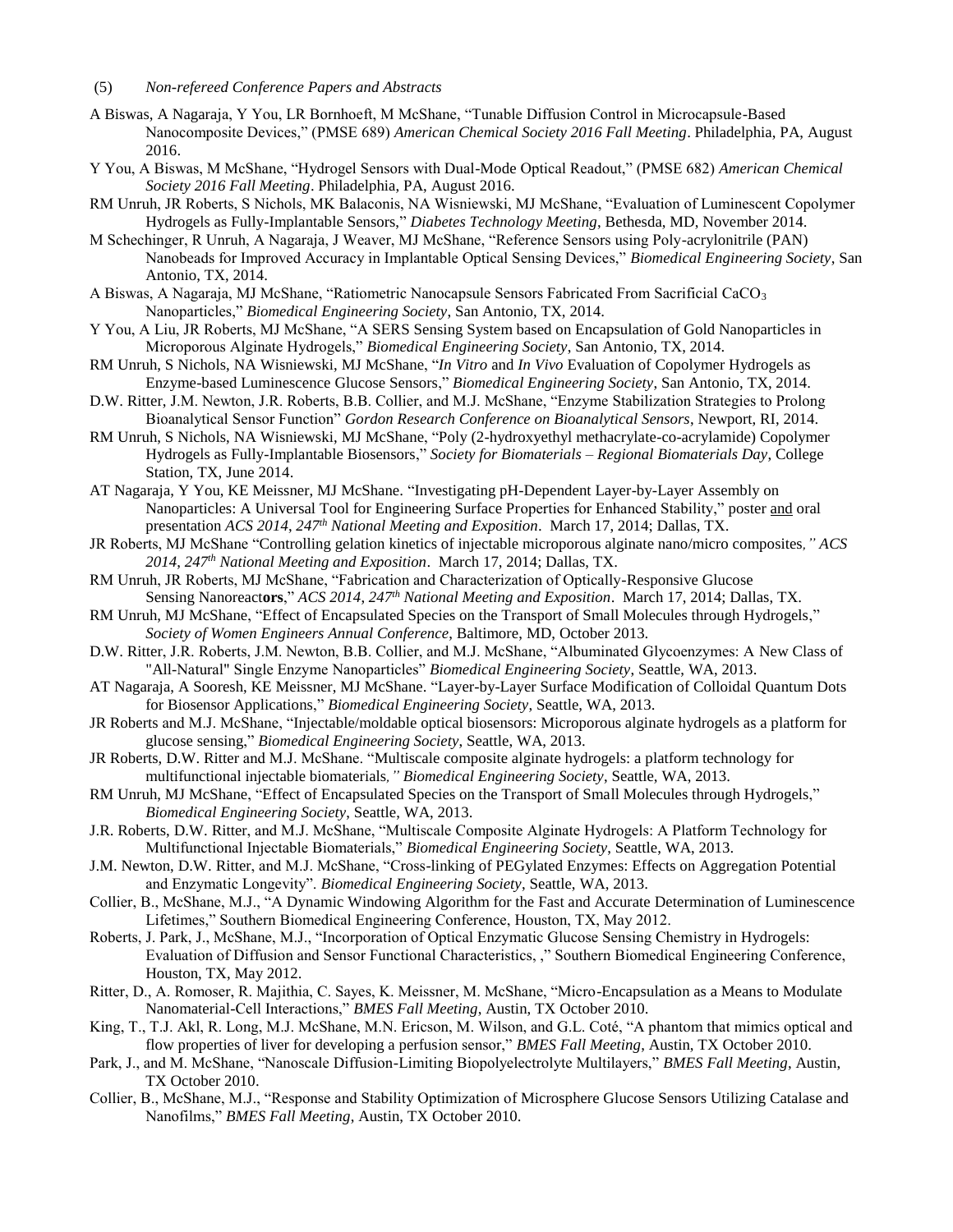- Romoser, A., D. Ritter, , R. Majithia, C. Sayes, K. Meissner, M. McShane, "Micro-Encapsulation as a Means to Modulate Nanomaterial-Cell Interactions," *BMES Fall Meeting*, Austin, TX October 2010.
- Romoser AA, Majithia R, Ritter D, McShane M, Meissner K, Criscitiello MF, and Sayes CM. "Understanding the Effects of Microencapsulation and Temporal Intracellular Response". *Society of Toxicology*, March 2010.
- Romoser A, Ritter D, Majithia R, McShane M, Meissner K, and Sayes CM. "Understanding the effects of microencapsulation and temporal intracellular response". *Gulf Coast Society of Toxicology*, November 2009.
- Ritter, D.W., M.J. McShane, "Development of a novel competitive-binding assay incorporating an inorganic energy transfer pair," *26th Annual Houston Conference on Biomedical Engineering Research*, Houston, TX, March 2009.
- Singh, S., M.J. McShane, "Investigation of the effect of protein adhesion on microparticle-based glucose sensors with different capping layers," *26th Annual Houston Conference on Biomedical Engineering Research*, Houston, TX, March 2009.
- Long, R., M.J. McShane, "Design and Testing of an Optical System for Interrogation of Dermally-Implanted Fluorescent Microparticle Sensors," *26th Annual Houston Conference on Biomedical Engineering Research*, Houston, TX, March 2009.
- Park, J.B., M.J. McShane, "Polyelectrolyte multilayers for diffusion-control and protein-resistance," *26th Annual Houston Conference on Biomedical Engineering Research*, Houston, TX, March 2009.
- Singh, S., M.J. McShane, "Use of Catalase and Nanofilm Coatings to Enhance the Longevity of Microparticle-Based Glucose Sensors," *AIChE Fall Meeting*, Pittsburgh, PA, November 2008.
- Ritter, D.W., Singh, S., Chinnayelka, S., M.J. McShane, "Microcapsule Sensors Comprising a Near-Infrared Competitive Binding Assay," *BMES Fall Meeting*, St. Louis, MO, September 2008.
- Park, J.B., M.J. McShane, "Dual-function Nanofilm Coatings: Transport Control and Protein Resistance for Biosensors," *BMES Fall Meeting*, St. Louis, MO, September 2008.
- Long, R., M.J. McShane, "Optical System Design for Interrogation of Dermally-Implanted Fluorescence Microparticle Sensors," *BMES Fall Meeting*, St. Louis, MO, September 2008.
- Singh, S., M.J. McShane, "Use of Catalase and Nanofilm Coatings to Enhance the Longevity of Microparticle-Based Glucose Sensors," *BMES Fall Meeting*, St. Louis, MO, September 2008.
- Park, J.B., M.J. McShane, "Dual-function Nanofilm: Diffusion-limiting and Biocompatible Nanoscale Multilayer Films for Biosensors," *25nd Annual Houston Conference on Biomedical Engineering Research*, Houston, TX, February 2008.
- Long, R., M.J. McShane, "Monte Carlo Simulation of Fluorescence Emitted from Dermally Implanted Microparticle Sensor," *25nd Annual Houston Conference on Biomedical Engineering Research*, Houston, TX, February 2008.
- Singh, S., M.J. McShane, "Enhancing the Longevity of Microparticle-Based Glucose Sensors with Near-IR Emission," *25nd Annual Houston Conference on Biomedical Engineering Research*, Houston, TX, February 2008.
- Park, J.B., M.J. McShane, "Controlling diffusion for biosensors using nanoscale multilayer films," *BMES Fall Meeting*, Los Angeles, CA, October 2007.
- Singh, S., Stein, E.W., M.J. McShane, "Enhancing the longevity of microparticle sensors by co-immobilization of enzymes," *BMES Fall Meeting*, Los Angeles, CA, October 2007.
- Huckaby, K.N., McShane, M.J., "Full-spectrum Fluorescence Monte Carlo Simulations of Smart Tattoos," *BMES Fall Meeting*, Chicago, IL, October 2006.
- Zhu, H. and M. J. McShane "Photo-Polymerizable Poly (Allylamine Hydrochloride) (PAH) Hydrogel As A Tissue Engineering Scaffold," *BMES Fall Meeting*, Chicago, IL, October 2006.
- Stein, E.W., Brown, J.Q., M.J. McShane, "Glucose biosensors based on metalloporphyrin indicators in hybrid polymersilica microparticle carriers," *BMES Fall Meeting*, Chicago, IL, October 2006.
- Shaik, J., Shaikh Mohammed, J.S., McShane, M.J., Mills, D., "Growth and behavior of chondrocytes on nanocomposite ultrathin films." *FASEB Journal* **20**(4): A25-A25, 2006.
- Brown, J.Q., R. Srivastava, H. Zhu, M.J. McShane, "Nanoengineered Implantable Fluorescent Glucose Microsensors for Diabetic Monitoring," *BMES Fall Meeting*, Baltimore, MD, October 2005.
- Shaik, J., J. Shaikh Mohammed, M.J. McShane1, D.K. Mills, "Growth and Behavior of Chondrocytes on Nanoengineered Surfaces," *BMES Fall Meeting*, Baltimore, MD, October 2005.
- Shaikh Mohammed, J., M.A. DeCoster, M.J. McShane, "Nanoengineering of Micropatterns to Study Neuronal Cell Attachment in vitro," *BMES Fall Meeting*, Baltimore, MD, October 2005.
- Stein, E.W., and M.J. McShane, "Real-time temporal and spatial consumption of glucose within polyelectrolyte microspheres containing co-immobilized glucose oxidase and peroxidase," Abstracts of Papers of the American Chemical Society **230**: 2005.
- Zhu, H. and M. J. McShane "Loading of hydrophobic materials into polymer particles: Implications for fluorescent nanosensors and drug delivery." Abstracts of Papers of the American Chemical Society **230**: 2005.
- Shaikh Mohammed, J. and M. J. McShane "Fabrication of nanocomposite micropatterns of polymers and colloids using L-LbL (lithography-layer-by-layer) technique." Abstracts of Papers of the American Chemical Society **230**: 2005.
- Mao, J., Kondu, S., Ji, H.-F., McShane, M.J., "Response of chitosan/gelatin-coated microcantilever to small pH change." Abstracts of Papers of the American Chemical Society **230**: 2005.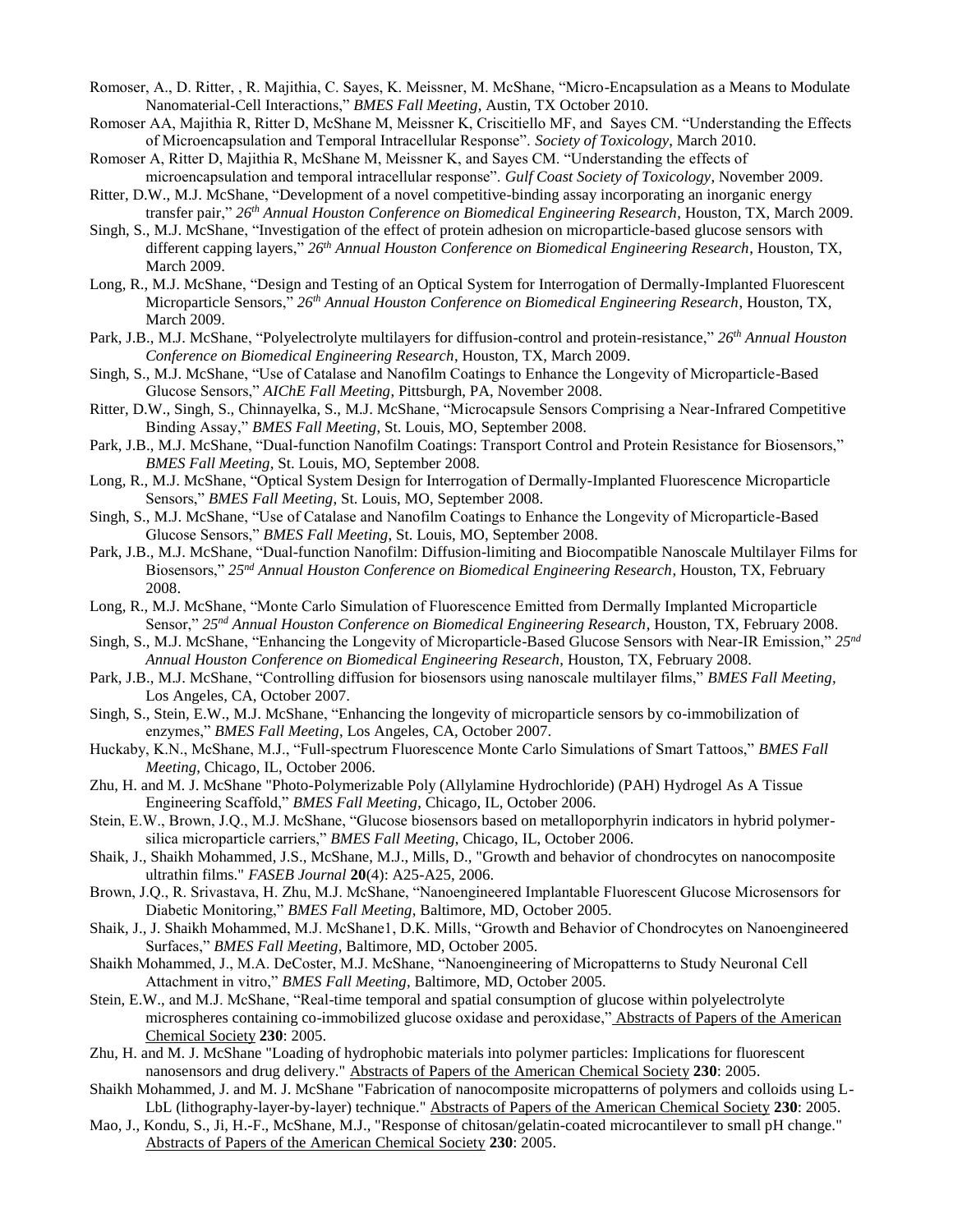- Chinnayelka, S., McShane, M.J., "Microcapsule Based Glucose Biosensors using RET and Affinity of an Apo-Enzyme Toward its Substrate," *22nd Annual Houston Conference on Biomedical Engineering Research*, Houston, TX, 2005.
- Mack, A.C., Grant, P.S., McShane, M.J., "Nanoengineered Fluorescent Neural Probes for Monitoring Biochemical Dynamics," *22nd Annual Houston Conference on Biomedical Engineering Research*, Houston, TX, 2005.
- Simpson, R.T., McShane, M.J., "Construction of a Microcapsule-based Fluorescent Lactate Sensor, *22nd Annual Houston Conference on Biomedical Engineering Research*, Houston, TX, 2005.
- Caldorera, M.E., Deorosan, B.A., Haley, V.P., Hiers, E.A., Moore, A.L., McShane, M.J., "Self-contained System for Observation of Chemically Stimulated Cell Cultures," *22nd Annual Houston Conference on Biomedical Engineering Research*, Houston, TX, 2005.
- Brown, J.Q., McShane, M.J., "Design, Modeling, and Validation of Nanoengineered Optical Glucose Microsensors," *22nd Annual Houston Conference on Biomedical Engineering Research*, Houston, TX, 2005.
- Zhu, H., Srivastava, R., Brown, J.Q, McShane, M.J., "Comparison of Different Techniques for Loading Glucose Oxidase into Nanoengineered Microcapsules as Glucose Biosensor," *22nd Annual Houston Conference on Biomedical Engineering Research*, Houston, TX, 2005.
- Nayak, S.R., McShane, M.J., "Microencapsulation Techniques for Biosensors: A Study of Factors Affecting Enzyme Encapsulation and Stability," *22nd Annual Houston Conference on Biomedical Engineering Research*, Houston, TX, 2005.
- Srivastava, R., Brown, J.Q., Zhu, H., McShane, M.J., "Application of Self-assembled Ultrathin Film Coatings to Stabilize Enzyme Encapsulation and Activity in Alginate Microspheres," *22nd Annual Houston Conference on Biomedical Engineering Research*, Houston, TX, 2005.
- Shaikh Mohammed, J., DeCoster, M.A., McShane, M.J., "Fabrication of Nanocomposite Multicomponent Micropatterns Using L-LbL (Lithography-Layer-by-Layer) Method: Platforms for Neuronal Networks and Co-culture," *22nd Annual Houston Conference on Biomedical Engineering Research*, Houston, TX, 2005.
- Yan, X., Ji, H.-F., McShane, M.J., Lvov, Y., *"*Thermodynamic and Kinetic Study of Enzyme -Based Microcantilevers for Glucose Measurement," *22nd Annual Houston Conference on Biomedical Engineering Research*, Houston, TX, 2005.
- Brown, J.Q., Zhu, H., McShane, M.J., "Optical Glucose Sensors Based On Hydrogel Microspheres With Novel Nanoengineered Multilayer Coatings," *BMES Fall Meeting*, Philadelphia, PA, October 2004.
- Akangire, G.G., Sharma, M.K., Brown, J.Q., McShane, M.J.. Mills, D.K., "Fibrotic Response To Implanted Glucose Biosensor Components In Rat Dermis," *BMES Fall Meeting*, Philadelphia, PA, October 2004.
- Sharma, M.K., Akangire, G.G., Brown, J.Q., McShane , M.J., Mills, D.K., "Towards Realizing A Biocompatible, Nano-Scale, Implantable Glucose Sensor," *BMES Fall Meeting*, Philadelphia, PA, October 2004.
- Zhu, H., Srivastava, R., Nayak, S.R., Atherton, J.. McShane, M.J., "Efficient Methods for Loading Enzymes into Nanoengineered Capsules for Biosensors and Bioprocessing," *BMES Fall Meeting*, Philadelphia, PA, October 2004.
- Grant, P.S., Chopra, S., Mcshane, M.J., "Nanoscale Enzyme-Based Optical Sensors for Neurochemicals," *BMES Fall Meeting*, Philadelphia, PA, October 2004.
- Ying, W., Mills, D.K., Besio, W., McShane, M.J., "The Effects Of Light-Emitting Diode Photon Irradiation On Proliferation Of Human Dermal Fibroblasts," *BMES Fall Meeting*, Philadelphia, PA, October 2004.
- Roldan, J.E., Ai, H., McShane, M.J., Lvov, Y., D.K. Mills, "Nanosignals: Controlled Delivery Of Clinical Therapeutics," *BMES Fall Meeting*, Philadelphia, PA, October 2004.
- Chinnayelka, S., McShane, M.J., "Nanobiosensors for Glucose monitoring based on Affinity of a Lectin/Apo-Enzyme Toward a Polysaccharide"*American Chemical Society SW Regional Meeting,* Fort Worth, TX, October 2004.
- Wuyyuru, V., Collinsworth, A., Brown, J.Q., McShane, M.J., Mills, D.K., "In-vitro Cytotoxicity Analyses of Polyelectrolyte Materials used in Glucose Sensors," *Experimental Biology 2004*, Washington, D.C., April 2004.
- Akangire, G., Sharma, M., Brown, J.Q., Collinsworth, A., McShane, M., Mills, D., "In-Vivo Biocompatibility Studies of Polyelectrolyte Microcapsules," *Experimental Biology 2004*, Washington, D.C., April 2004.
- Daniel, B., Shaikh Mohammed, J., McShane, M.J., DeCoster, M.A., "Combining Nanotechnology and Neuroscience: Neuronal patterning at the cell level," *16th Annual Retreat of the Neuroscience Center of Excellence*, New Orleans, LA, April 2004.
- McShane, M. J., "Particle-Based Fluorescent Chemical Sensors Employing Nanoengineered Ultra-thin Films," *21st Annual Houston Conference on Biomedical Engineering Research*, Houston, TX, 2004.
- Caldorera, M.E, Guice, K.B.. Brown, J.Q., McShane, M.J., "Intracellular Delivery of Nanosensors: Influence of Coatings on Uptake Efficiency and Distribution," *21st Annual Houston Conference on Biomedical Engineering Research*, Houston, TX, 2004.
- Mohammed, J.S., Glawe, J., Li., M., McShane, M.J., "Controlling Cell-material Interactions Using Micropatterned Nanocomposite Ultrathin Films," *21st Annual Houston Conference on Biomedical Engineering Research*, Houston, TX, 2004.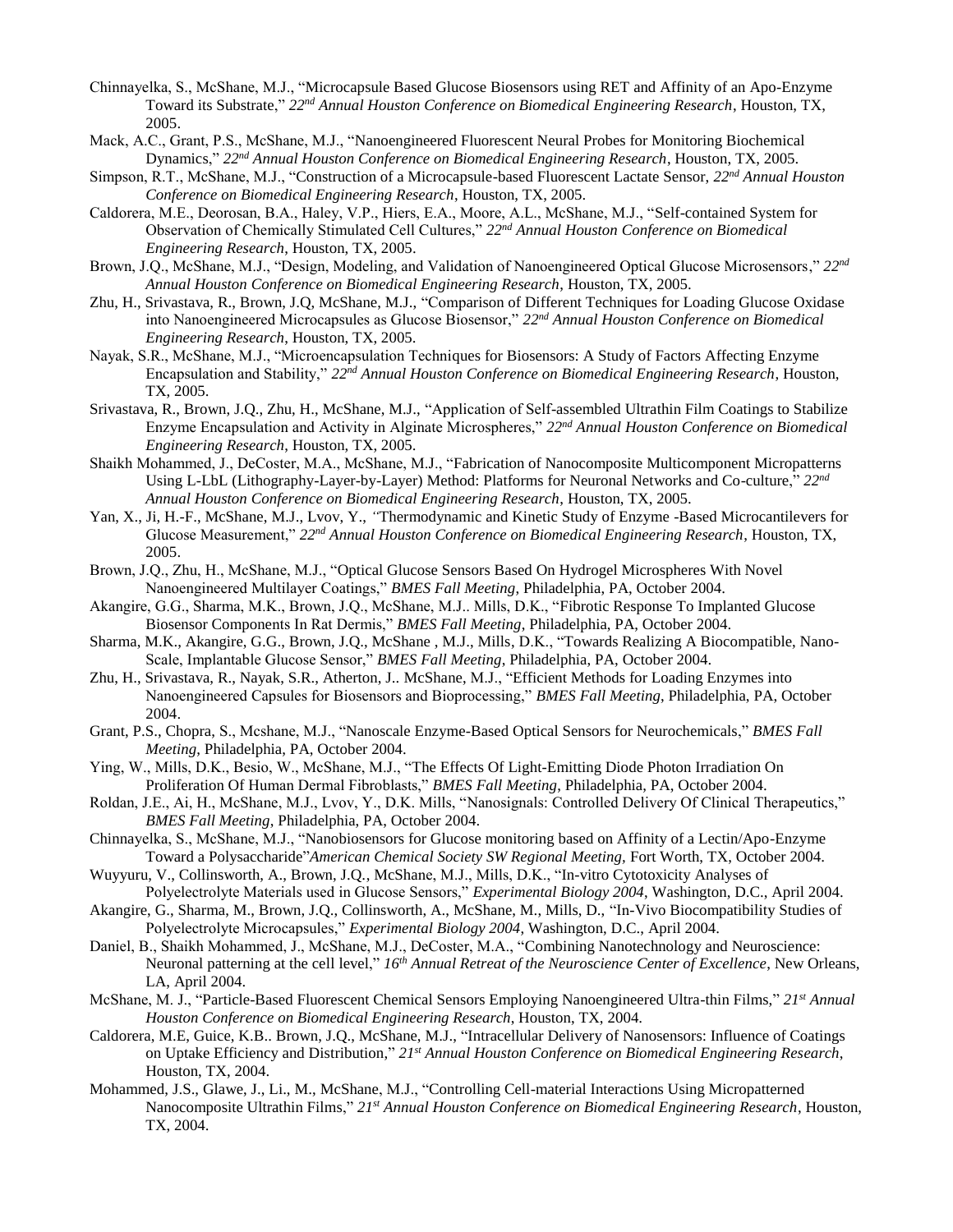- Wuyyuru, V., Collinsworth, A., Brown, J.Q., McShane, M.J., Mills, D.K., "In-vitro Cytotoxicity Studies of Implantable Glucose Sensors," *21st Annual Houston Conference on Biomedical Engineering Research*, Houston, TX, 2004.
- Akangire, G., Sharma, M., Brown, J.Q., Collinsworth, A., McShane, M.J., Mills, D.K., "In-Vivo Biocompatibility of Polyelectrolyte Microcapsules*," 21st Annual Houston Conference on Biomedical Engineering Research*, Houston, TX, 2004.
- Wuyyuru, V., Collinsworth, A., Brown, J.Q., McShane, M.J., Mills, D.K., "In-vitro Cytotoxicity Analysis of Polyelectrolyte Microcapsules for Biosensors," *Institute of Biological Engineering*, Fayetteville, AR, 2004.
- Akangire, G., Sharma, M.K., Brown, J.Q., Collinsworth, A. McShane, M.J., Mills, D.K.," Biocompatibility of Polyelectrolyte Microcapsules: An *In –Vivo* Stud*y," Institute of Biological Engineering*, Fayetteville, AR, 2004.
- Chinnayelka, S., McShane, M.J., "Self-Assembly of a Biosensor for Monitoring Glucose based on Resonance Energy Transfer," *BMES Fall Meeting*, Nashville, TN, October 4, 2003.
- Terala, D., McShane, M.J., "Micro- and Nano-Fabrication of High Aspect Ratio Cell Culture Scaffolds with Integrated Fluorescent Sensors," *BMES Fall Meeting*, Nashville, TN, October 4, 2003.
- Grant, P.S., McShane, M.J., "Nanostructured Fluorescent Biosensors for Monitoring Neural Chemistry," *BMES Fall Meeting*, Nashville, TN, October 4, 2003.
- Brown, J.Q., Mills, D.K., Gupta, S., McShane, M.J., "A Pilot Study to Determine Intradermal Biocompatibility of Polyelectrolyte-Coated Microspheres," *BMES Fall Meeting*, Nashville, TN, October 4, 2003.
- Nayak, S.R., Stein, E.W., McShane, M.J., "Encapsulation of Enzymes in Polyelectrolyte Microcapsules for Biosensing Applications," *BMES Fall Meeting*, Nashville, TN, October 4, 2003.
- Li, M., Mills, D.K., Lvov, Y.M., Cui, T., McShane, M.J., "Control of Attachment and Growth of Smooth Muscle Cells (SMCs) on Multilayer Polyelectrolyte Ultra Thin Film-Patterned Substrates," *BMES Fall Meeting*, Nashville, TN, October 4, 2003.
- Srivastava, R., McShane, M.J., "Self-Assembled Ultrathin Film Coatings to Stabilize Enzyme Encapsulation in Alginate Microspheres," *BMES Fall Meeting*, Nashville, TN, October 4, 2003.
- Stanecki, C.E., Hannibal, A.M., Watts, A., Driggers, K.H., M. J. McShane, "A Novel Biosensor for On-line Dialysis Monitoring," *BMES Fall Meeting*, Nashville, TN, October 4, 2003.
- Stein, E.W., Simpson, R.T., McShane, M.J., "Nanoassembled Lactate Oxidase Nanoreactors and Fluorescent Lactate Sensors," *226th National Meeting of the American Chemical Society*, New York, NY, September 8, 2003.
- Guice, K.B., McShane, M.J., "Oxygen Measurements Based on Ru(dpp) Absorbed into Polyelectrolyte Films on Fluorescent Nanoparticle Templates," *226th National Meeting of the American Chemical Society*, New York, NY, September 8, 2003.
- Nayak, S.R., Stein, E.W., Gupta, N., Palmer, J., McShane, M.J., "Transport of Macromolecules Through Polyelectrolyte Microcapsules—Effect of Molecular Size and Shell Materials," *226th National Meeting of the American Chemical Society*, New York, NY, September 8, 2003.
- Glawe, J.D., Kondabatni, K.K., Li, M., Mills, D.K., Lvov, Y.M., Cui, T., McShane, M.J., "Alignment of Smooth Muscle Cells Cultured on Micropatterned and Microchannel Substrates," *Experimental Biology 2003*, San Diego, CA, April 2003.
- Nayak, S.R., Guice, K.B., McShane, M.J., "Encapsulation of Glucose Oxidase in Polyelectrolyte Microcapsules for Sensor Applications," *20th Annual Houston Conference on Biomedical Engineering Research*, Houston, TX, 2003.
- Li, M., Glawe, J.D., Mills, D.K., Cui, T., Lvov, Y.M., McShane, M.J., "Microfabricated Polymeric Channels with Nanoengineered Polyelectrolyte Films to Control Cell Attachment, Growth, and Alignment," *20th Annual Houston Conference on Biomedical Engineering Research*, Houston, TX, 2003.
- Grant, P.S., Guice, K.B., Brown, J.Q., Nayak, S.R., McShane, M.J., "Nanoengineering Biocompatible Chemical Sensors for Neuroscience," *15th Annual Retreat of the Neuroscience Center of Excellence*, New Orleans, LA, March 2003.
- Li, M., Kondabatni, K.K., Mills, D.K., Lvov, Y.M., Cui, T., McShane, M.J., "Properties of Microstructured Self-Assembled Polymer/Biological Nanocomposite Materials for Tissue Engineering," *NJ Biomaterials Conference*, Somerset, NJ, October 2002.
- Brown, Q., Lvov, Y.M., McShane, M.J., "Nanoengineered Polyelectrolyte Microcapsules as Fluorescent Potassium Ion Sensors," 2<sup>nd</sup>Joint IEEE EMBS/BMES Conference, Houston, TX, October 2002.
- Chinnayelka, S., Besser, R.S., McShane, M.J. "Modeling and Fabrication of Mirrors used in Micro-Spectrometers for Infrared Analysis of Biofluids," 2<sup>nd</sup>Joint IEEE EMBS/BMES Conference, Houston, TX, October 2002.
- Li, M., Ai, H., Mills, D.K., Lvov, Y.M, Gale, B.K., McShane, M.J., "Culturing Smooth Muscle Cells On Modified PDMS Substrates," 2<sup>nd</sup>Joint IEEE EMBS/BMES Conference, Houston, TX, October 2002.
- Deverkadra, R., McShane, M.J., "Fabrication of a Waveguide-Based Biosensor for Sensing in Microchannels," 2<sup>nd</sup>Joint *IEEE EMBS/BMES Conference*, Houston, TX, October 2002.
- Kondabatni, K.K., Hua, F., Cui, T., Lvov, Y.M., McShane, M.J., "Micro-Patterning of Nanosensor Elements Using Layer-By-Layer Self-Assembly, Avidin-Biotin Chemistry, and Photolithography,"  $2^{nd}Joint IEEE EMBS/BMES$ *Conference*, Houston, TX, October 2002.
- Guice, K.B., Lvov, Y.M., McShane, M.J., "Nanoengineered Microcapsules for Fluorescent Sensing of Oxygen," 2<sup>nd</sup>Joint *IEEE EMBS/BMES Conference*, Houston, TX, October 2002.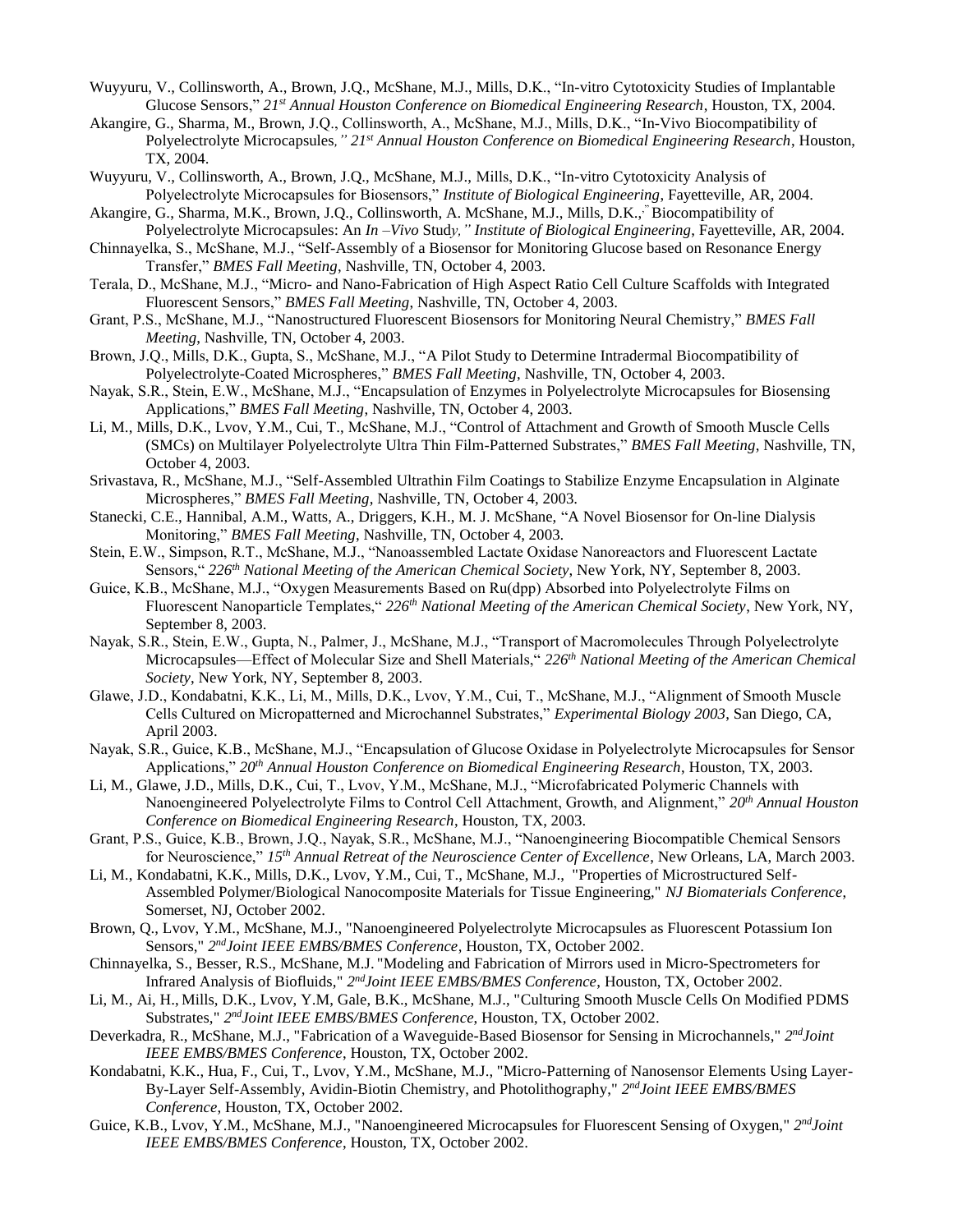- Grant, P.S., Lvov, Y.M., McShane, M.J., "Nanostructured Fluorescent Biosensor for Glucose Detection," 2<sup>nd</sup>Joint IEEE *EMBS/BMES Conference*, Houston, TX, October 2002.
- Shenoy, G., Srivastava, R., Forrest, S., Besser, R.S., McShane, M.J., "Microcuvette for Integration with Infrared Spectrometer for Biofluid Analysis,"  $2^{nd}$ *Joint IEEE EMBS/BMES Conference*, Houston, TX, October 2002.
- Srivastava, R., Shenoy, G., Forrest, S., Besser, R.S., McShane, M.J., "Micro-Spectrometer for Infrared Analysis of Gases and Biological Fluids", 2<sup>nd</sup>Joint IEEE EMBS/BMES Conference, Houston, TX, October 2002.
- Nayak, S.R., Guice, K.B., Lvov, Y.M., McShane, M.J., "Nanoengineered Fluorescent Sensors Containing Enzyme Assays," *2 ndJoint IEEE EMBS/BMES Conference*, Houston, TX, October 2002.
- Grant, P.S., Nayak, S.R., Brown, J.Q., Mills, D.K., Robinson, C.J., Briski, K.P., Lvov, Y.M., McShane, M.J., "Fluorescent Micro/Nanosensors Based on Polyelectrolyte Thin Films and Capsules," *Louisiana Conference on Commercial Applications of Microsystems, Materials, and Nanotechnologies*, Ruston, LA, October 21-22, 2002.
- Shaikh Mohammed, J., Barnidge, M., Kim, S.S., McShane, M.J., "Modeling and Fabrication of a Broadband Capacitive Micromachined Ultrasound Transducer Array for Photoacoustic Spectroscopy," *Louisiana Conference on Commercial Applications of Microsystems, Materials, and Nanotechnologies*, Ruston, LA, October 21-22, 2002.
- Deverkadra, R.R., McShane, M.J., "Fabrication and Testing of Waveguides for Chemical and Biological Sensing Applications," *Louisiana Conference on Commercial Applications of Microsystems, Materials, and Nanotechnologies*, Ruston, LA, October 21-22, 2002.
- Srivastava, R, Shenoy, G., Terala, D., Kaul, S., Forrest, S., Besser, R., McShane, M.J. "Components for an Infrared Micro-Spectrometer 'on a Chip'," *Louisiana Conference on Commercial Applications of Microsystems, Materials, and Nanotechnologies*, Ruston, LA, October 21-22, 2002.
- Cobb, R., Cicciarella, C., McShane, M., Cheng, C, Roemer, L., "Pulse Monitor for High Humidity and Temperature Environment", *Annual Meeting of Louisiana Association of Exercise Physiologists*, Lafayette, LA, Sep. 13, 2002.
- Hill, J., Cicciarella, C., McShane, M., Cheng, C, Roemer, L., "Body Temperature Monitor for High Humidity and Temperature Environment", *Annual Meeting of Louisiana Association of Exercise Physiologists*, Lafayette, LA, Sep. 13, 2002.
- Deverkadra, R., McShane, M.J., "Fabrication and Testing of Embedded Waveguides for Sensing in Microchannels," *TexMEMS IV*, Texas Tech University, July 11, 2002.
- Srivastava, R., Shenoy, G., Forrest, S., Besser, R.S., McShane, M.J.,"Micromachined Fabry-Perot Interferometer with Integrated Sample Chamber for Infrared Analysis of Biological Fluids and Gases," *TexMEMS IV*, Texas Tech University, July 11, 2002.
- Kondabatni, K.K., Hua, F., Cui, T., Lvov, Y.M., McShane, M.J., "Micro-Pattering Of Nano Sensors Elements For Tissue Scaffolds And Cell-Based Sensors," *TexMEMS IV*, Texas Tech University, July 11, 2002.
- Chinnayelka, S., Besser, R.S., McShane, M.J, "Design, Fabrication, and Testing of Si-Al Broadband Reflectors for an Infrared Microspectrometer," *TexMEMS IV*, Texas Tech University, July 11, 2002.
- McShane, et al., "Fluorescent Micro/Nanosensors Based on Polyelectrolyte Thin Films and Capsules," *Poster Presentation*, *NIH BECON 2002: Biosensors in Biological Research and Medicine*, Bethesda, MD, June 24-25, 2002.
- Duchesne, T., Lvov, Y.M., McShane, M.J., "Fluorescent Biosensors Based on Nanofabricated Microshells," *BMES Annual Conference*, Duke University, October 7, 2001.
- Grant, P.S., Lvov, Y.M., McShane, M.J., "Nanofabricated Fluorescent Biosensors Based on Enzyme Films," *BMES Annual Conference*, Duke University, October 7, 2001.
- Shenoy, U.G., Srivastava, R., Forrest, S., Besser, R., McShane, M.J., "An Infrared Microspectrometer for Biochemical Spectroscopy," *BMES Annual Conference*, Duke University, October 7, 2001.
- Nayak, S.R., Grant, P.S., Lvov, Y.M., McShane, M.J., "Self-Assembled Fluorescent Thin Film Sensors for Biomedical Applications," *BMES Annual Conference*, Duke University, October 7, 2001.
- McShane, M.J., "Nanocomposite Thin Film Methods for Optical Sensor Development," 2<sup>nd</sup> Annual Louisiana *Microsystems and Microfabrication Conference*, Baton Rouge, LA, August 20-22, 2001.
- Shenoy, U.G., Srivastava, R., Forrest, S., Besser, R., McShane, M.J., "Micromachined Fabry-Perot Interferometer for Infrared Spectroscopy," Poster at *TexMEMS III*, University of Texas-Dallas, June 7, 2001.
- K. Varahramyan, A. Tayebi, R. Besser, M. Boman, P. Coane, T. Cui, J. Fang, B. Gale, R. Gunasekaran, P. Liu, Y. Lvov, M. McShane, M. Tao, M. Vasile, Z. Zhong, "Micro/Nano Systems Education at Louisiana Tech University" *Tex MEMS III*, Dallas TX, June 7, 2001,
- Duchesne, T., Lvov, Y.M., McShane, M.J., "Fluorescent Biosensors Based on Nanofabricated Microshells," Poster at the *Bio-Micro-Sensors for Biology and Medicine Workshop*, Louisiana Tech University, Ruston, LA, May 9, 2001.
- Grant, P.S., Nayak, S.R., Lvov, Y., McShane, M.J., "Nanocomposite Fluorescent Thin-Film Sensors," Poster at the *Bio-Micro-Sensors for Biology and Medicine Workshop*, Louisiana Tech University, Ruston, LA, May 9, 2001.
- Grant, P.S., Nayak, S.R., Duchesne, T., Lvov, Y., McShane, M.J., "Nanoassembled fluorescent sensors for physiological monitoring" Poster at the *19th Annual Houston Conference on Biomedical Engineering Research*, Houston, TX, 2001.
- Li, M., Glawe, J.D., Green, H., Mills, D.K., McShane, M.J., Gale, B.K., "Microfabricated substrates for tissue engineering," Presentation at the *19th Annual Houston Conference on Biomedical Engineering Research*, Houston, TX, 2001.